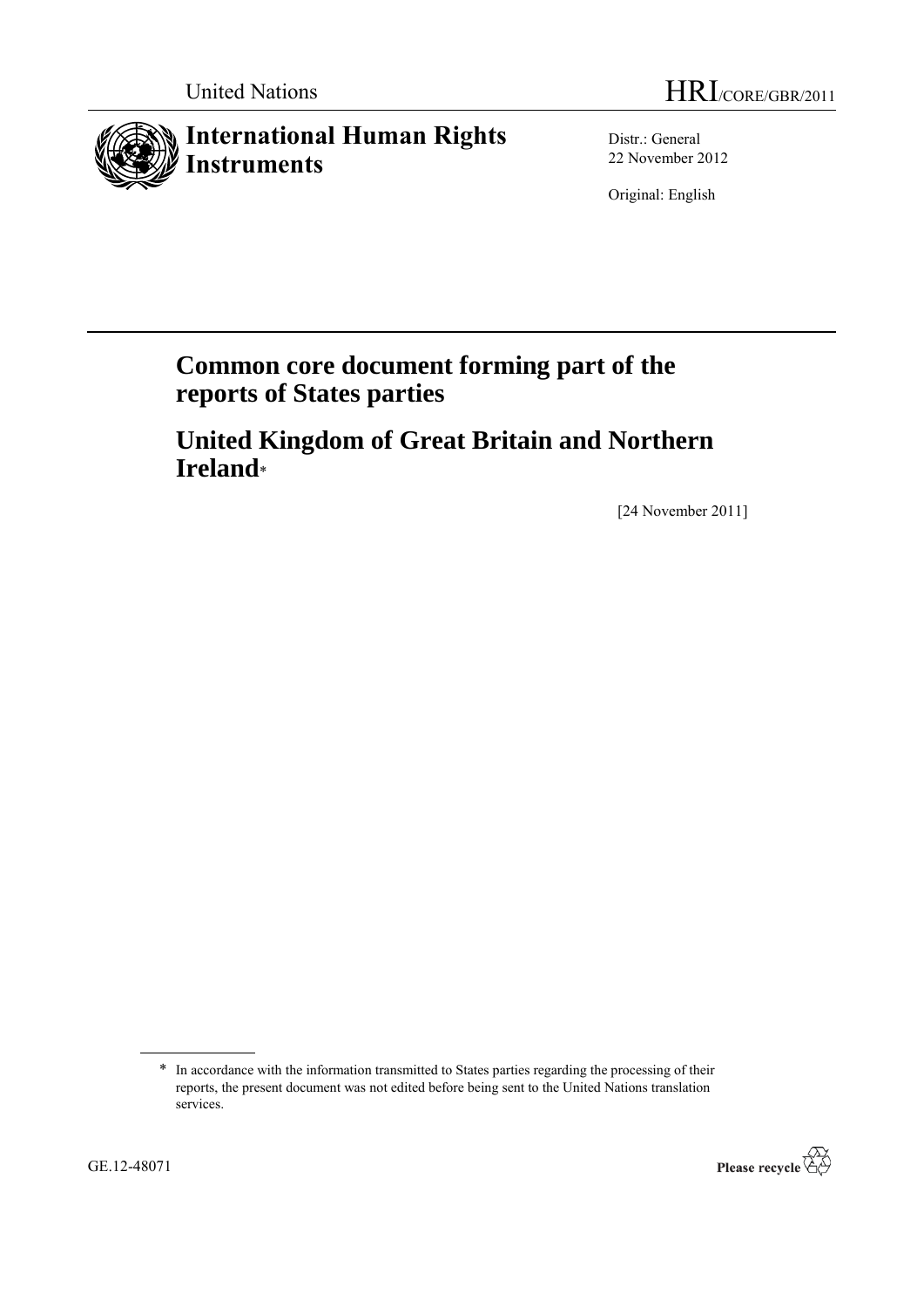# **Contents**

|      |    |                                                                         | Paragraphs  | Page |
|------|----|-------------------------------------------------------------------------|-------------|------|
| L    |    |                                                                         | $1 - 146$   | 3    |
|      | А. | Demographic, economic, social and cultural characteristics of the State |             | 3    |
|      | B. |                                                                         | $2 - 146$   | 8    |
| II.  |    |                                                                         | $147 - 245$ | 30   |
|      | А. |                                                                         | $147 - 153$ | 30   |
|      | В. | Legal framework for the protection of human rights at a national level  | 154–217     | 31   |
|      | C. | Framework within which human rights are promoted at a national level    | $218 - 243$ | 39   |
|      | D. |                                                                         | $244 - 245$ | 43   |
| III. |    | Information on non-discrimination and equality and effective remedies   | $246 - 256$ | 44   |
|      |    |                                                                         | 246–256     | 44   |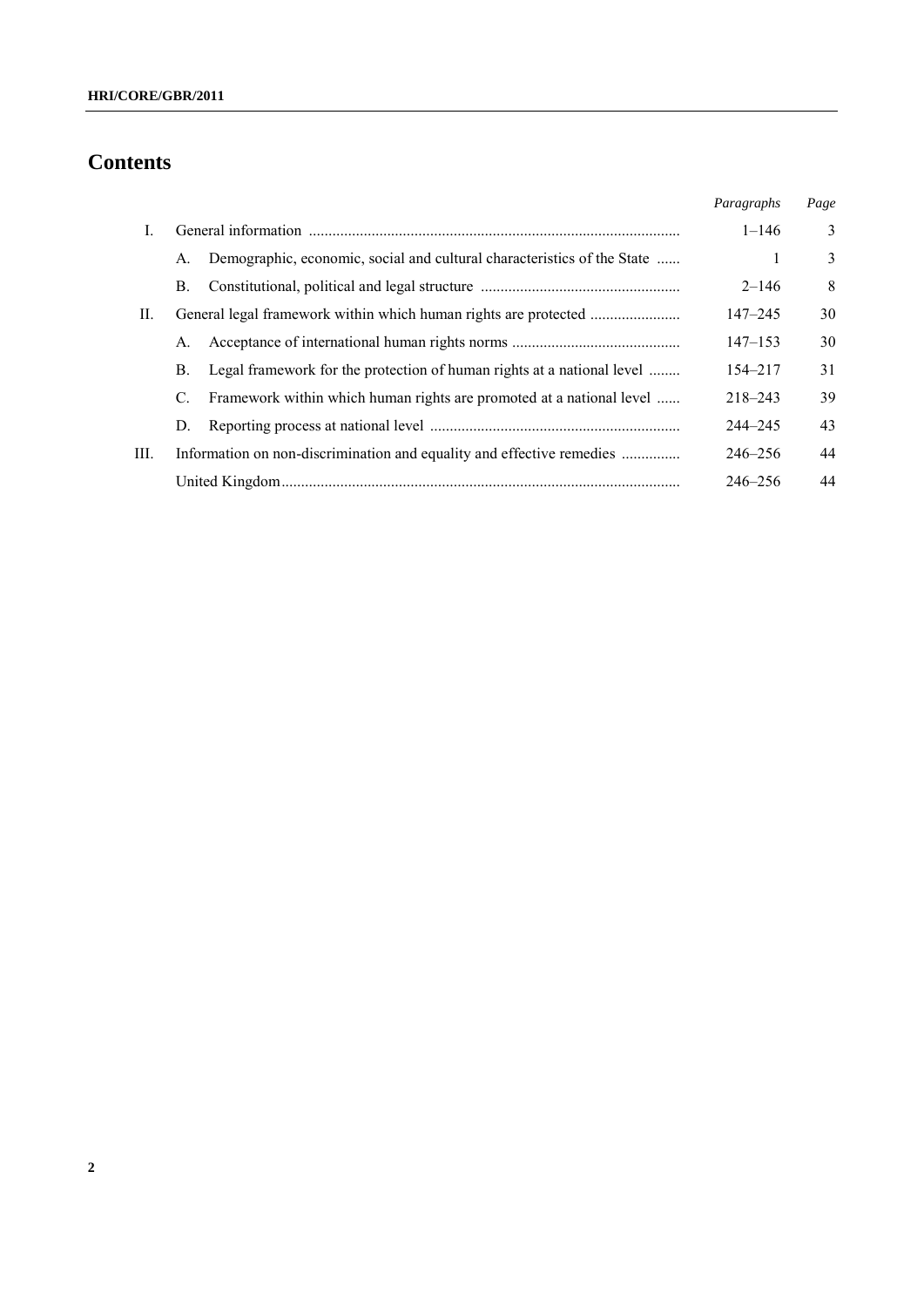## **I. General information**

## **A. Demographic, economic, social and cultural characteristics of the State**

1. Background statistical information on the United Kingdom, using the most up-todate figures available, is as follows:

| Population                                           |                                                                                                                                                                     |  |  |  |
|------------------------------------------------------|---------------------------------------------------------------------------------------------------------------------------------------------------------------------|--|--|--|
| Size <sup>2</sup>                                    | 61,792,000                                                                                                                                                          |  |  |  |
| Growth on previous year <sup>3</sup>                 | $0.60\%$                                                                                                                                                            |  |  |  |
| Density <sup>4</sup> (people per sq km)              | 255                                                                                                                                                                 |  |  |  |
| Number of men per 100 women <sup>5</sup>             | 96.68                                                                                                                                                               |  |  |  |
| Ethnic groups $6$                                    | White 92.1%, Mixed 1.2%, All Asian or<br>Asian British 4.0%, Black or Black British<br>$2.0\%$ , Chinese $0.4\%$ , Other ethnic groups<br>0.4% (April 2001).        |  |  |  |
| Percentage of population under $167$                 | 19%                                                                                                                                                                 |  |  |  |
| Percentage of population over $65^8$                 | $16\%$ (65 and over)                                                                                                                                                |  |  |  |
| Percentage of population in urban areas <sup>9</sup> | 79.7% (April 2001)                                                                                                                                                  |  |  |  |
| Religion <sup>10</sup>                               | Christian 71.8%, No religion 15.1%, Not<br>stated 7.8%, Muslim 2.8%, Hindu 1.0%,<br>Sikh 0.6%, Jewish 0.5%, Buddhist 0.3%,<br>Any other religion 0.3% (April 2001). |  |  |  |

## **United Kingdom**<sup>1</sup>

<sup>1</sup> Figures are for 2009 or mid-2008 unless otherwise stated.

<sup>&</sup>lt;sup>2</sup> *Mid-2009 population estimates*, Office for National Statistics.<br><sup>3</sup> *Mid-2009 population estimates* Office of National Statistics

<sup>3</sup> *Mid-2009 population estimates*, Office of National Statistics.

<sup>&</sup>lt;sup>4</sup> *Mid-2009 population estimates*, Office for National Statistics.<br><sup>5</sup> *Mid-2009 population estimates* Office of National Statistics.

<sup>5</sup> *Mid-2009 population estimates*, Office of National Statistics.

<sup>&</sup>lt;sup>6</sup> *Census*, April 2001, Office for National Statistics. More recent "experimental" figures released by the Office of National Statistics give the following breakdown of the population of England in mid-2007: White (88.2%), Mixed (1.7%), Asian or Asian British (5.7%), Black or Black British (2.8%), Chinese (0.8%), Other (0.7%).

<sup>7</sup> *Mid-2009 population estimates*, Office for National Statistics.

<sup>8</sup> *Mid-2009 population estimates*, Office for National Statistics.

<sup>&</sup>lt;sup>9</sup> *Census*, April 2001, Office for National Statistics, using 2004 Urban/Rural classifications. Note that this figure is for England and Wales only.

<sup>&</sup>lt;sup>10</sup> *Census*, April 2001, Office for National Statistics. Note that this figure is for Great Britain (England, Wales and Scotland) only.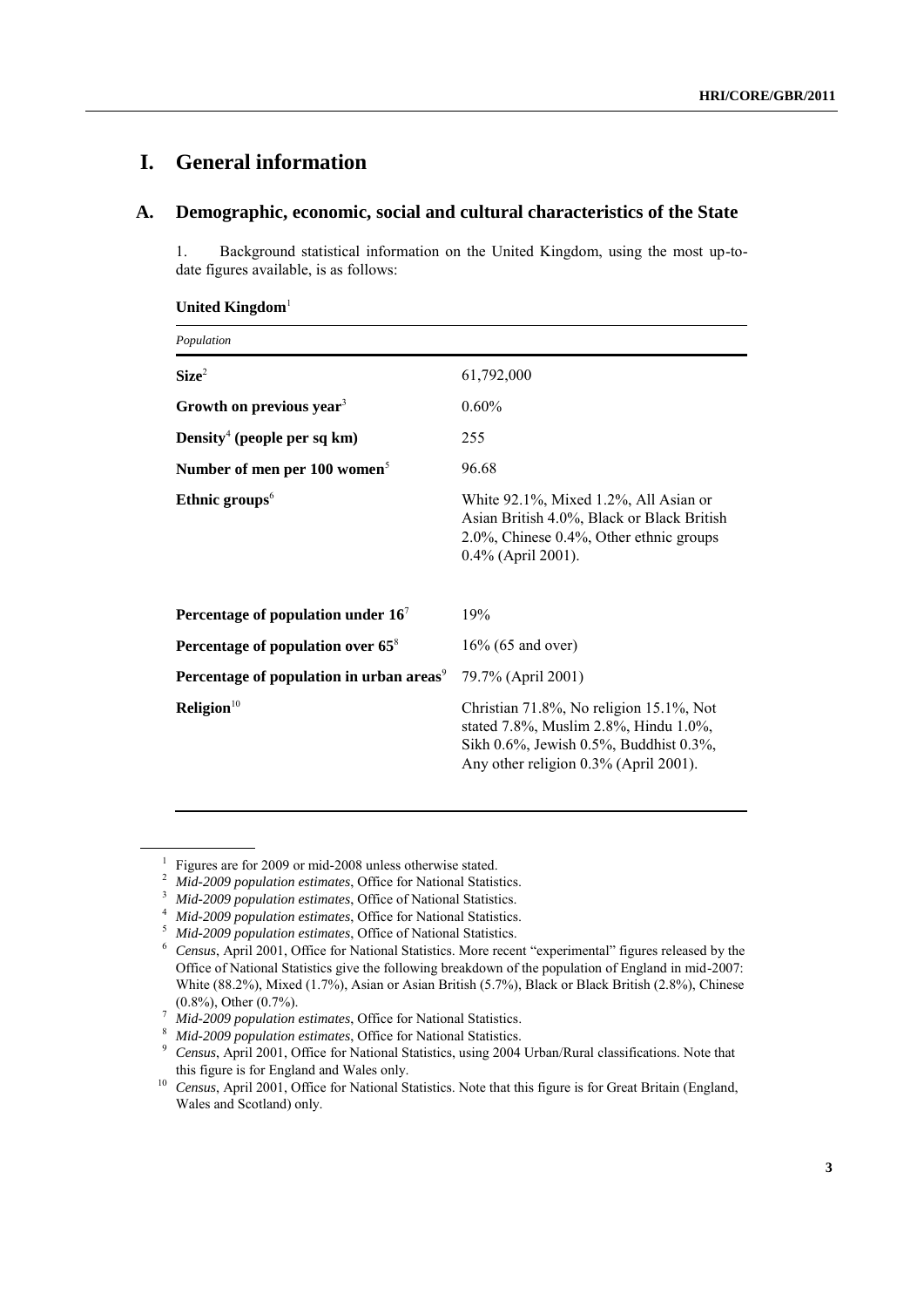| Population                                                                                              |                                                               |  |  |  |
|---------------------------------------------------------------------------------------------------------|---------------------------------------------------------------|--|--|--|
| Infant mortality rate $11$ – number of<br>deaths of children aged under 1 year per<br>1,000 live births | 4.7 (UK 2008 figure)                                          |  |  |  |
| Birth rate <sup>12</sup>                                                                                | 794,383 live births in 2008 (12.9 per 1,000<br>of population) |  |  |  |
| Death rate <sup>13</sup> – per 1,000 population                                                         | 9.4(2008)                                                     |  |  |  |
| Males                                                                                                   | 9.2                                                           |  |  |  |
| Females                                                                                                 | 9.7                                                           |  |  |  |
| Life expectancy <sup>14</sup> – years at birth                                                          |                                                               |  |  |  |
| Men                                                                                                     | 77.4                                                          |  |  |  |
| Women                                                                                                   | 81.6                                                          |  |  |  |
| Total Fertility rate <sup>15</sup> - children per<br>woman                                              | 1.90 (2007) 1.96 (2008)                                       |  |  |  |
| Average household size $16$                                                                             | 2.4 people per household                                      |  |  |  |
| GDP <sup>17</sup>                                                                                       | £1.3 trillion                                                 |  |  |  |
| GDP per head                                                                                            | £20,980 (2009)                                                |  |  |  |
| Inflation $18$                                                                                          | 3.2% (June 2010)                                              |  |  |  |
| Government deficit/surplus <sup>19</sup>                                                                | -£159.2 billion (equivalent to $11.4\%$ of<br>GDP 2009)       |  |  |  |
| Government debt <sup>20</sup>                                                                           | £950.4 billion (equivalent to $68.1\%$ of<br>GDP) 2009        |  |  |  |
| Employment rate <sup>21</sup>                                                                           | 72.3% (28.984 million) (March-May 2010)                       |  |  |  |
| Adult literacy <sup>22</sup>                                                                            | 99.0% (2009)                                                  |  |  |  |

<sup>11</sup> Population Trends 138 (2009), Office of National Statistics. This is based on registrations rather than occurrences.

<sup>&</sup>lt;sup>12</sup> Annual Abstract of Statistics publication, 2010 edition, Office of National Statistics.<br><sup>13</sup> Annual Abstract of Statistics publication, 2010 edition, Office of National Statistics.

Annual Abstract of Statistics publication, 2010 edition, Office of National Statistics. Figures are for England and Wales only.

<sup>&</sup>lt;sup>14</sup> Population Trends 138 (2009), Office of National Statistics.

<sup>&</sup>lt;sup>15</sup> Annual Abstract of Statistics publication, 2010 edition, Office of National Statistics. Table 2.2 Total Fertility Rate is the number of children that would be born to a woman if current patterns of fertility persisted throughout her childbearing life.

<sup>&</sup>lt;sup>16</sup> Average household size in GB=2.4 people in 2009 (Q2, LFS) – sourced from Social Trends 40 (2009) Chapter 2.

<sup>&</sup>lt;sup>17</sup> *UK GDP for 2010*, Office for National Statistics.

<sup>&</sup>lt;sup>18</sup> Consumer Price Index (CPI). Office for National Statistics, July 2010.

<sup>&</sup>lt;sup>19</sup> *UK Government Debt and Deficit*, Office for National Statistics, March 2010.

<sup>&</sup>lt;sup>20</sup> *UK Government Debt and Deficit*, Office for National Statistics, March 2010.

<sup>&</sup>lt;sup>21</sup> *Labour Market Statistics*, Office for National Statistics, July 2010.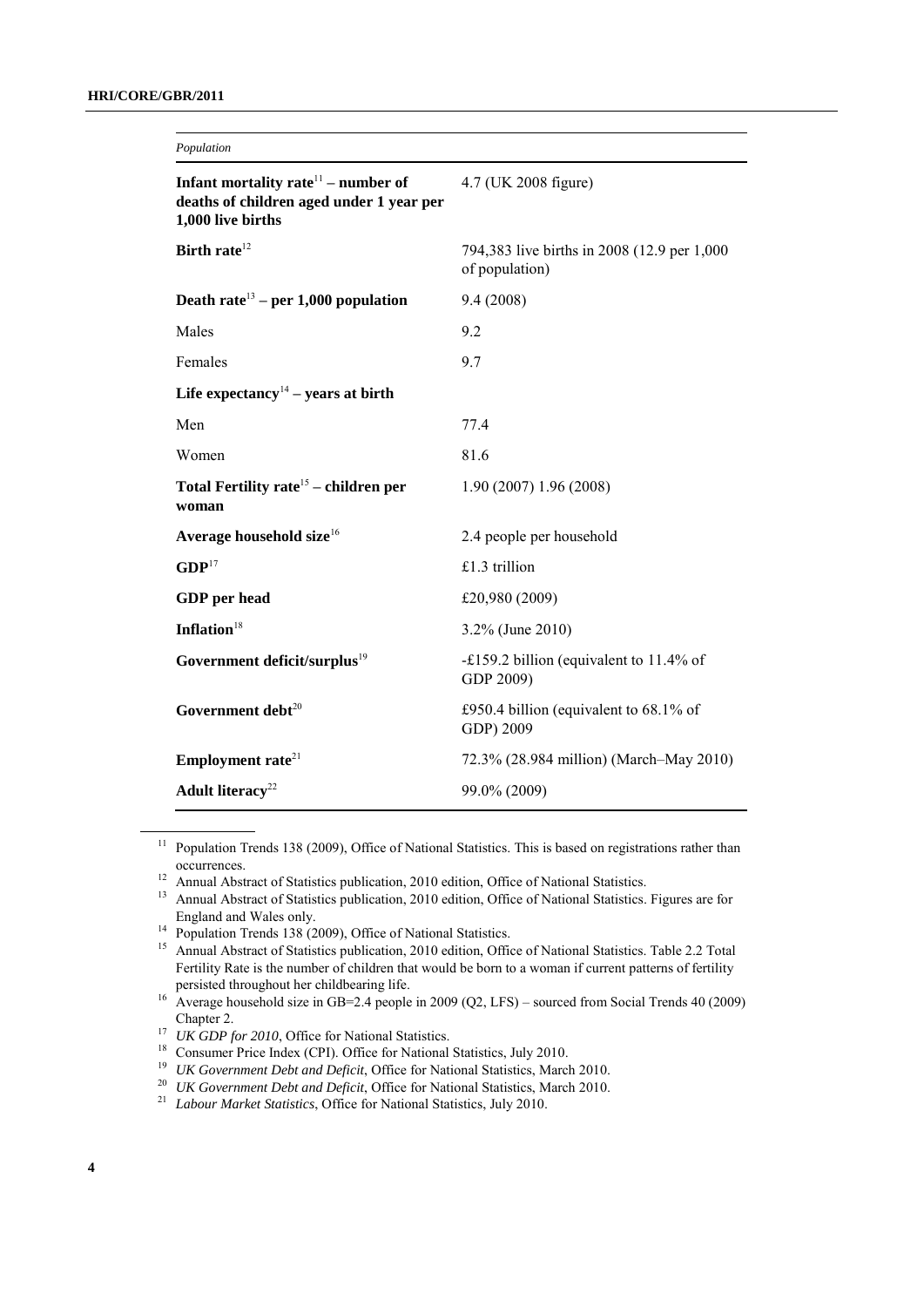| <b>Indicator</b>                                                                                            | Value                                                                                                                                                                                                                                                                               |
|-------------------------------------------------------------------------------------------------------------|-------------------------------------------------------------------------------------------------------------------------------------------------------------------------------------------------------------------------------------------------------------------------------------|
| Number of recognised political parties at<br>the national level                                             | 121 political parties (plus independent<br>candidates) <sup>23</sup>                                                                                                                                                                                                                |
| Proportion of the population eligible to<br>vote                                                            | 78.8% (approximate). $^{24}$                                                                                                                                                                                                                                                        |
| Proportion of non-citizen population<br>registered to vote                                                  | Not available for parliamentary electors <sup>25</sup>                                                                                                                                                                                                                              |
| Number of complaints about the conduct<br>of elections registered, by type of alleged<br>irregularity       | 2 petitions were issued challenging results<br>at the 2010 General Election <sup>26</sup>                                                                                                                                                                                           |
| Vote compared to seats at 2010 General<br><b>Election</b>                                                   | Conservatives $36.1\%$ and $306$ seats $(47\%)$ ,<br>Labour 29.0% and 258 seats (40%), Liberal<br>Democrats 23.0% and 57 seats (9%), others<br>11.9% and 29 seats $(4\%)$ .                                                                                                         |
| Percentage of women in Parliament                                                                           | 143 Female MPs elected $-22\%$ of all MPs <sup>27</sup>                                                                                                                                                                                                                             |
| Proportions of national and sub-national<br>elections held on time (within the<br>schedule laid out by law) | All elections $(100\%)$                                                                                                                                                                                                                                                             |
| Average voter turnouts in the national<br>and sub-national elections by devolved<br>administrations         | Westminster: 65.1% (2010), 61.4% (2005),<br>59.4% (2001), 71.4% (1997)<br>Northern Ireland Assembly: 62.3% (2007),<br>63.1% (2003), 68.8% (1998) <sup>28</sup><br>Scottish Parliament: 52.4% (2007), 49.4%<br>$(2003)$ , 58.2% $(1999)^{29}$<br>Welsh Assembly: 43.5% (2007), 38.2% |

**Indicators on the political system**

<sup>22</sup> CIA World Factbook, 5 March 2009.

<sup>&</sup>lt;sup>23</sup> Number of parties that stood at the 2010 General Election, not counting independent candidates, candidates who gave no description, and the Speaker.

<sup>&</sup>lt;sup>24</sup> This figure is obtained from the estimated UK population aged 18 or over as of 1<sup>st</sup> December 2009, which was 48.7 million. The total UK population was 61.8 million. Please note this only gives a rough estimate of the proportion eligible to vote: the Franchise in the UK is that British Citizens, Irish Citizens resident in the UK and Commonwealth Citizens legally resident in the UK, who have attained the age of 18 can vote in all elections. EU nationals, resident in the UK, can vote in European Parliament and local elections but not in General Elections. The registered Parliamentary electorate as of  $6^{th}$  May 2010 was 45.6 million.

<sup>25</sup> See *House of Commons Debate 16 January 2008 c1298-9Written Parliamentary Question*. British citizens, Irish citizens resident in the UK and Commonwealth citizens legally resident in the UK who have attained the age of 18 can vote in General Elections. Voter registration information separately identifying Irish and Commonwealth citizens is not collected centrally.

<sup>26</sup> http://www.electoralcommission.org.uk/\_\_data/assets/pdf\_file/0010/100702/Report-on-theadministration-of-the-2010-UK-general-election.pdf~page=34.

<sup>&</sup>lt;sup>27</sup> At 2010 General Election.

<sup>&</sup>lt;sup>28</sup> Turnout at the last three Northern Ireland Assembly elections.

Turnout at last three Scottish Parliament elections. These elections use the Additional Member System for electing members, thus include both a constituency and a regional ballot. The turnout figure recorded above is the higher of the turnout figures for the constituency and regional ballots.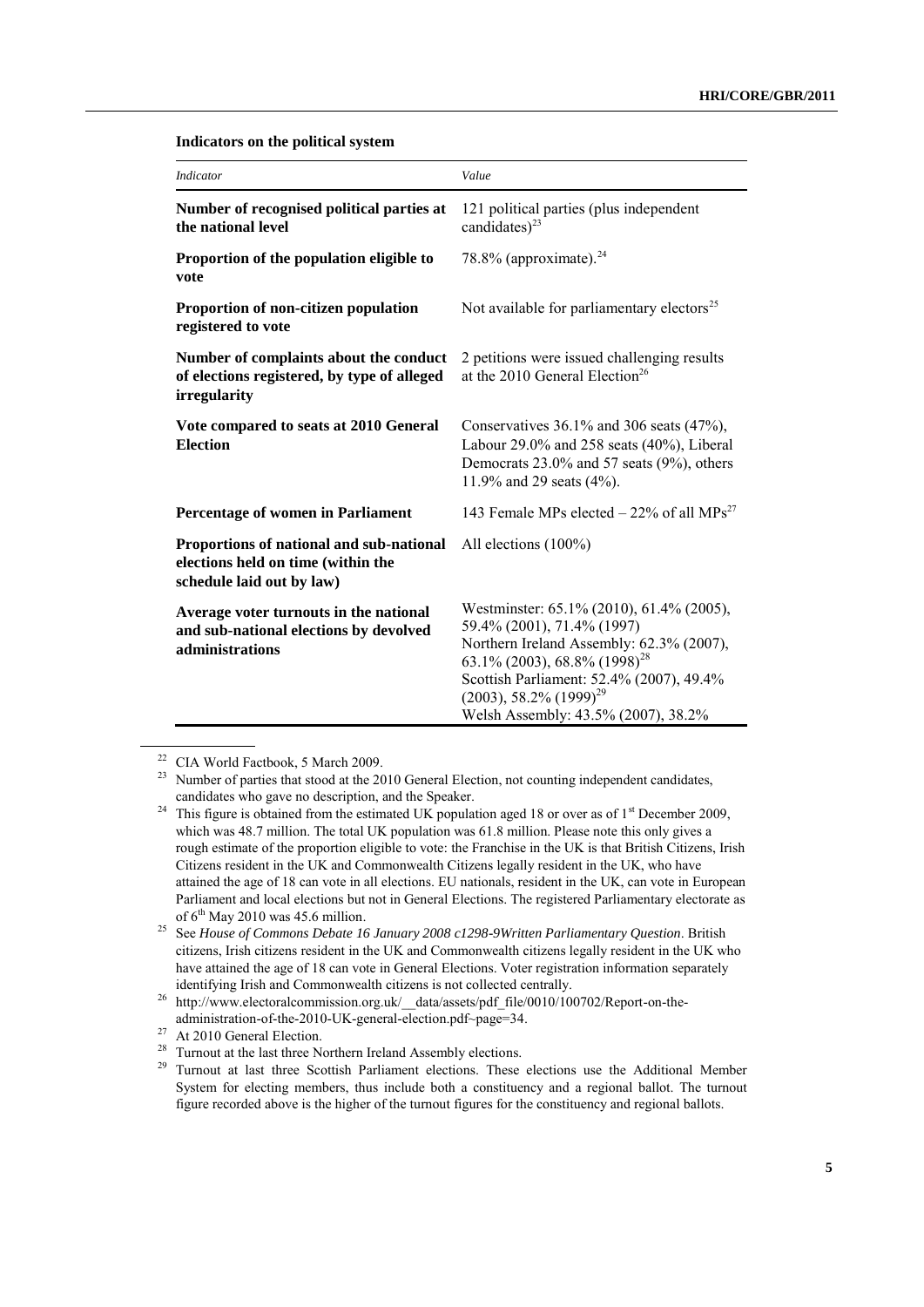*Indicator Value*

 $(2003)$ , 46.3%  $(1999)^{30}$ .

| Indicators on crime and the administration of justice in England and Wales |                                                                   |  |  |
|----------------------------------------------------------------------------|-------------------------------------------------------------------|--|--|
| <b>Indicators</b>                                                          | Value                                                             |  |  |
| Percentage of crimes committed, classified<br>as violent crimes            | 22% (approximately 1/5 of all<br>$\text{ crime}$ <sup>3</sup>     |  |  |
| Trends in violent crime from 1995 to 2007/08 <sup>32</sup>                 | $-41%$                                                            |  |  |
| Percentage of serious violence against the<br>person <sup>33</sup>         | 2% of total violence against the<br>person offences               |  |  |
| Persons at the most risk of violence <sup>34</sup>                         | Young men (aged 16-24)<br>Full-time students<br>Unemployed people |  |  |
| Number of violent crimes <sup>35</sup> recorded 2007/08 <sup>36</sup>      | 2,164,000                                                         |  |  |
| Violent Crimes 2007/2008 <sup>37</sup> :                                   |                                                                   |  |  |
| with injury                                                                | 1,261,000                                                         |  |  |
| without injury                                                             | 903,000                                                           |  |  |
| Number of recorded crimes - all offences<br>2007/2008 <sup>38</sup>        | 4,950,700                                                         |  |  |
| Total sexual offences committed 2007/08 <sup>39</sup>                      | 53,500                                                            |  |  |
| Number of recorded rape offences 2007/08 <sup>40</sup> :                   |                                                                   |  |  |
| Rape of female                                                             | 11,684                                                            |  |  |
| Rape of male                                                               | 1,006                                                             |  |  |

<sup>30</sup> Turnout at the last three National Assembly for Wales elections. These elections use the Additional Member System for electing members. The turnout figure recorded above is the higher of the turnout figures for the constituency and regional ballots

<sup>31</sup> British Crime Survey 2007/08. Note these figures are only for England and Wales.

<sup>32</sup> 'Crime in England and Wales 2007/08: A Summary of the Main Figures' (Home Office) – figures based on trends in the British Crime Survey.

<sup>33</sup> Figures for England and Wales 2007/08 – British Crime Survey.

<sup>34</sup> British Crime Survey 2007/08; listed in *'Crime in England and Wales 2007/08: A Summary of the Main Figures'* published by the Home Office.

<sup>35</sup> British Crime Survey Violence includes wounding, robbery, assault with minor injury and assault with no injury.

<sup>36</sup> Figures for England and Wales 2007/08 – British Crime Survey

 $37$  Figures for England and Wales 2007/08 – British Crime Survey

<sup>38</sup> 2007/2008. As recorded by the Home Office as Crime Statistics for England and Wales: http://www.homeoffice.gov.uk/rds/pdfs08/hosb0708.pdf Figure shown is crime recorded by the police.

 $39\text{ }2007/2008$ . As recorded by the Home Office as Crime Statistics for England and Wales: http://www.homeoffice.gov.uk/rds/pdfs08/hosb0708.pdf

<sup>40</sup> 2007/2008. As recorded by the Home Office as Crime Statistics for England and Wales: http://www.homeoffice.gov.uk/rds/pdfs08/hosb0708.pdf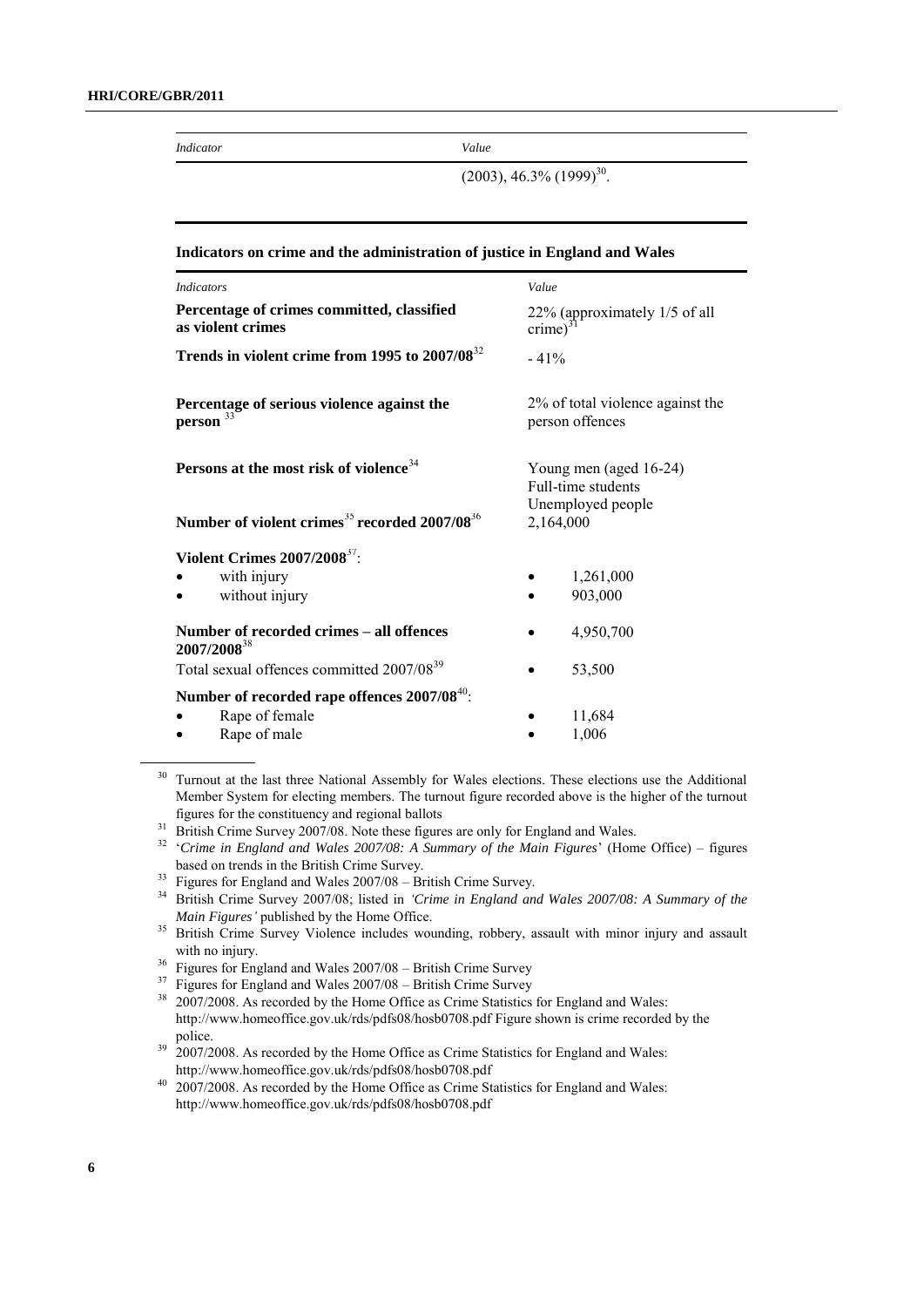| <i>Indicators</i>                                                                            |                                                                   | Value |           |
|----------------------------------------------------------------------------------------------|-------------------------------------------------------------------|-------|-----------|
|                                                                                              | Detection of crime – by method of detection $41$                  |       |           |
|                                                                                              | Sanction Detections <sup>42</sup>                                 |       | 1,373,056 |
|                                                                                              | Non-Sanction Detections                                           |       | 868       |
|                                                                                              | All detections                                                    |       | 1,373,933 |
|                                                                                              | <b>Average Prison Population (2009)</b> <sup>43</sup>             |       | 82,075    |
|                                                                                              | Number of prisoners, by sex: 44                                   |       |           |
|                                                                                              | Male                                                              |       | 77,812    |
|                                                                                              | Female                                                            |       | 4,263     |
|                                                                                              | Deaths in police custody: 45                                      |       |           |
|                                                                                              | Number of deaths in police custody<br>or otherwise (1999/2000)    |       | 70        |
|                                                                                              | % change from 1999/2000                                           |       | $+4%$     |
|                                                                                              | Cause of death in police custody <sup>46</sup> :                  |       |           |
|                                                                                              | intoxicated by alcohol or controlled drugs                        |       | 30        |
|                                                                                              | resulted from motorcycle or car crashes                           |       | 24        |
|                                                                                              | resulted from deliberate self harm                                |       | 14        |
| Applications for Criminal Legal Aid $(2005/06)^{47}$ .                                       |                                                                   |       |           |
|                                                                                              | number received by the Crown Court<br>Service <sup>48</sup>       |       | 20,975    |
|                                                                                              | number granted by the Crown Court Service                         |       | 20,741    |
|                                                                                              | number received by the Magistrates Court<br>Service <sup>49</sup> |       | 572,965   |
|                                                                                              | number granted by the Magistrates Court<br>Service                |       | 532,008   |
| Number of suspects provided with advice or<br>assistance at police stations $(2009/10)^{50}$ |                                                                   |       | 853,086   |
|                                                                                              | Expenditure on Criminal legal aid for <sup>51:</sup>              |       |           |
|                                                                                              | 2000/01                                                           |       | 872       |
|                                                                                              | 2001/02                                                           |       | 982       |
|                                                                                              | 2002/03                                                           |       | 1,096     |
|                                                                                              | 2003/04                                                           |       | 1,179     |

<sup>41</sup> 2007/2008. As recorded by the Home Office as Crime Statistics for England and Wales only.

<sup>&</sup>lt;sup>42</sup> Sanction detections are offences cleared up through a formal sanction, such as a police charge or summons to appear in court or giving a caution.

<sup>&</sup>lt;sup>43</sup> Prison Population, January 2009 Ministry of Justice (England and Wales only)

http://www.justice.gov.uk/docs/population-in-custody-january09.pdf

<sup>44</sup> Prison Population, January 2009 Ministry of Justice (England and Wales only) http://www.justice.gov.uk/docs/population-in-custody-january09.pdf

<sup>45</sup> Figures taken from ‗Death in Police Custody: Statistics for England and Wales, April 1999 to March 2000'. http://www.homeoffice.gov.uk/rds/pdfs/deaths2000.pdf

<sup>&</sup>lt;sup>46</sup> Figures taken from 'Death in Police Custody: Statistics for England and Wales, April 1999 to March 2000'. http://www.homeoffice.gov.uk/rds/pdfs/deaths2000.pdf

<sup>&</sup>lt;sup>47</sup> Based on figures of applications to the court. Official Report (Hansard) 27th February 2007: Column 1252W

<sup>48</sup> Based on the calendar year 2007. Source: HMCS CREST System

<sup>49</sup> Based on 2007-08 financial year. Source: Legal Services Commission

<sup>50</sup> http://www.legalservices.gov.uk/docs/about\_us\_main/LSC\_AR\_FINAL\_(web)\_-\_0575.pdf

 $51$  Figures in £ millions.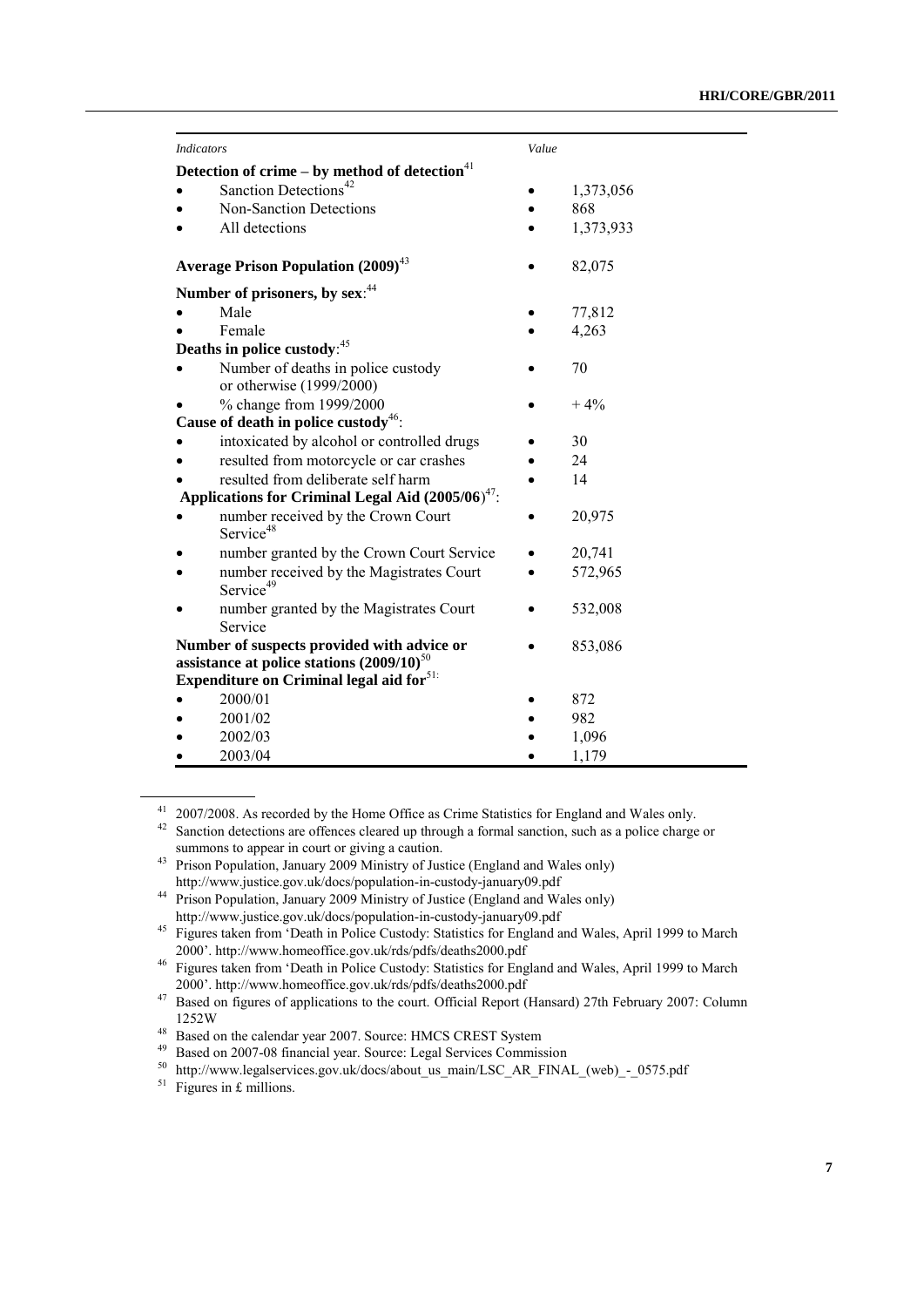| <i>Indicators</i> |         | Value     |       |
|-------------------|---------|-----------|-------|
| $\bullet$         | 2004/05 | $\bullet$ | 1,192 |
| $\bullet$         | 2005/06 |           | 1,197 |

## **B. Constitutional, political and legal structure**

## **1. Government**

2. The system of parliamentary government in the United Kingdom is not based on a codified written constitution, but is the result of a gradual evolution spanning several centuries. The essence of the system today, as it has been for more than two centuries, is that by convention the political leaders of the executive are members of the legislature and are accountable to an elected assembly, the House of Commons (part of the Westminster Parliament), which presently comprises members from constituencies in England, Scotland, Wales and Northern Ireland. The Government's tenure of office depends on the support of a majority in the House of Commons, where it has to meet informed and public criticism by an Official Opposition.

3. The Westminster Parliament is made up of three elements – the Queen and the two houses of Parliament (the House of Lords and the elected House of Commons) – which are outwardly separate. They are constituted on different principles and they meet together only on occasions of symbolic significance such as a coronation, or the State opening of Parliament when the Commons are summoned by the Queen to the House of Lords. As a law-making organ of State, however, Parliament is a corporate body and with certain exceptions (see below) cannot legislate without the concurrence of all its parts.

4. *The Parliament Act 1911* fixed the maximum life of a Parliament at five years, although a Parliament may be dissolved and a general election held before the expiry of the full term. Because it is not subject to the type of legal restraints imposed on the legislatures of countries with formal written constitutions, Parliament is free to legislate as it pleases: to make, unmake, or alter any law.

## **(a) The Crown and Parliament**

5. Constitutionally, the legal existence of Parliament depends upon the exercise of the royal prerogative (broadly speaking, the collection of residual powers left in the hands of the Crown). However, the powers of the Crown in connection with Parliament are subject to limitation and change by legislative process and are always exercised through and on the advice of ministers responsible to Parliament.

6. As the temporal "governor" of the established Church of England, the Queen, on the advice of the Prime Minister, appoints the archbishops and bishops, some of whom, as "Lords Spiritual", form part of the House of Lords. As the "fountain of honour", she confers peerages (on the recommendation of the Prime Minister who usually seeks the views of others); thus the "Lords Temporal", who form the remainder of the upper House, have likewise been created by royal prerogative and their numbers may be increased at any time.

7. Parliament is summoned by royal proclamation, and is prorogued (discontinued until the next session) and dissolved by the Queen. At the beginning of each new session the Queen opens Parliament. At the opening ceremony the Queen addresses the assembled Lords and Commons; the Queen's speech is drafted by her ministers and outlines the Government's broad policies and proposed legislative programme for the session.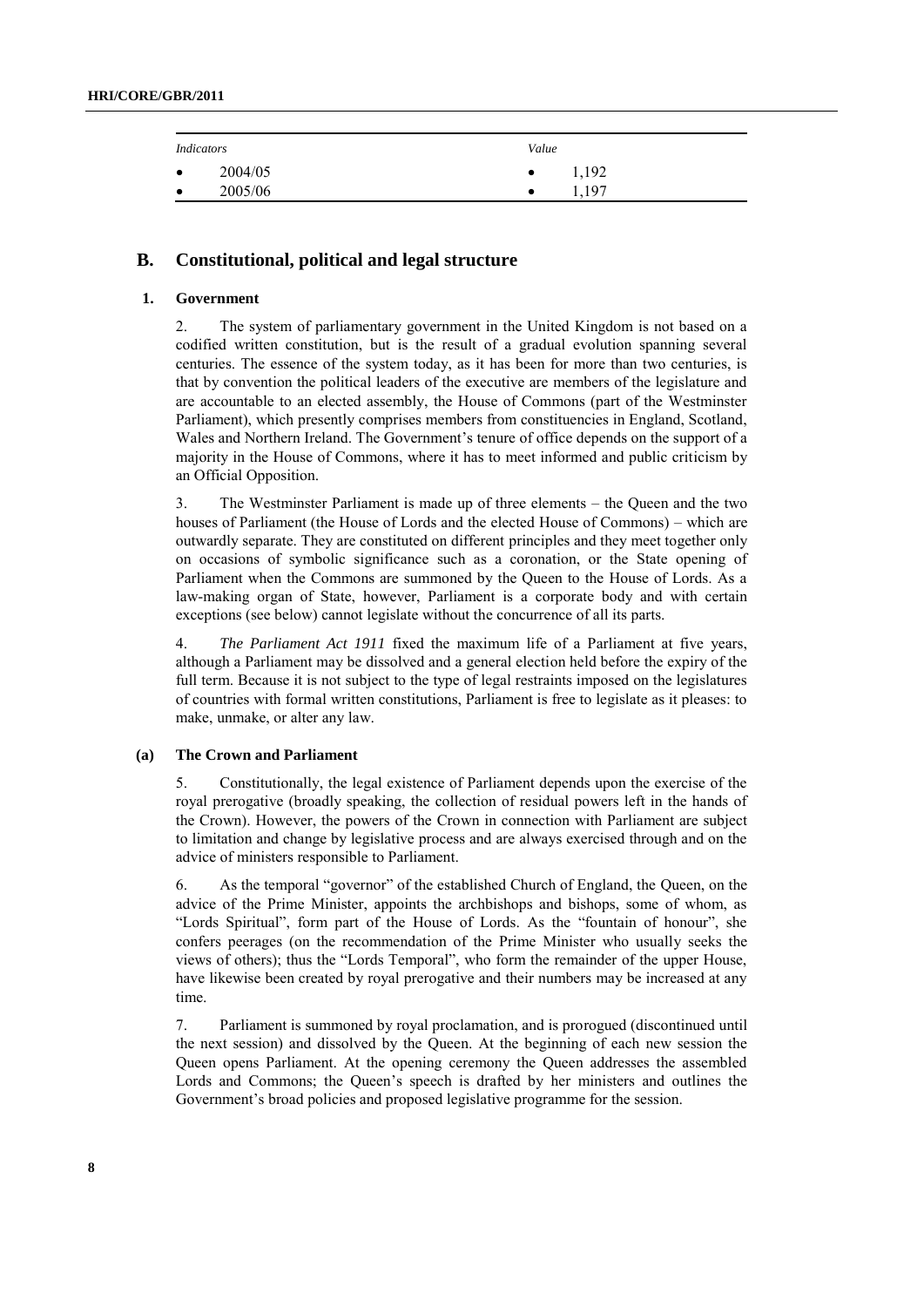8. The Sovereign's assent is required before any legislation can take effect: Royal Assent to bills is now usually declared to Parliament by the speakers of the two houses. The Sovereign has the right to be consulted, the right to encourage and the right to warn, but the right to veto legislation has long since fallen into disuse.

#### **(b) Parliamentary sessions**

9. The life of a Parliament is divided into sessions. Each session usually lasts for one year and is usually terminated by prorogation, although it may be terminated by dissolution. During a session either house may adjourn itself, on its own motion, to whichever date it pleases.

10. Prorogation at the close of a session is usually effected by an announcement on behalf of the Queen made in the House of Lords to both houses, and operates until a fixed date. The date appointed may be deferred or brought forward by subsequent proclamation. The effect of a prorogation is at once to terminate nearly all parliamentary business. This means that all public bills not completed in the session lapse, and have to be reintroduced in the next session unless they are to be abandoned or an agreement has been reached for the bill to be 'carried over' to the next session.

11. Currently Parliament is usually dissolved by proclamation either at the end of its five-year term or when the Prime Minister requests a dissolution before the terminal date. In modern practice, the unbroken continuity of Parliament is assured by the fact that the same proclamation which dissolves the existing Parliament orders the issue of writs for the election of a new one and announces the date on which the new Parliament is to meet.

12. An adjournment does not affect uncompleted business. The reassembly of Parliament can be accelerated (if the adjournment was intended to last for more than 14 days) by royal proclamation, or at short notice, if the public interest demands it, by powers conferred by each house on its speaker.

#### **(c) Devolution**

13. In the United Kingdom, devolved government was introduced following simple majority referendums in Wales and Scotland in September 1997 and in Northern Ireland<sup>52</sup> in May 1998. A referendum on a directly elected Mayor for London and Greater London Assembly also took place in May 1998. In 1999, the Scottish Parliament, National Assembly for Wales and Northern Ireland Assembly took on their full powers - as set out in each respective Act of Parliament - followed by the London Assembly in May 2000. The purpose of devolution is to decentralise power: to enable executive decision-making on matters (such as health, education and the environment) that have been transferred to the devolved legislatures and administrations. The UK Parliament remains sovereign and retains the right to legislate on all matters. As a consequence of devolution, the UK Parliament has recognised that in devolved matters, it is for the devolved parliament and assemblies to legislate in relation to matters within their own competence, although it retains the right to legislate if it wishes. The UK Parliament has however, retained control of issues including foreign affairs, defence and national security, macro-economic and fiscal matters.

14. Following the *Scotland Act 1998*, the Scottish Parliament was established with 129 members elected every four years on the Additional Member System of proportional representation.

<sup>52</sup> Following the Belfast Agreement in April 1998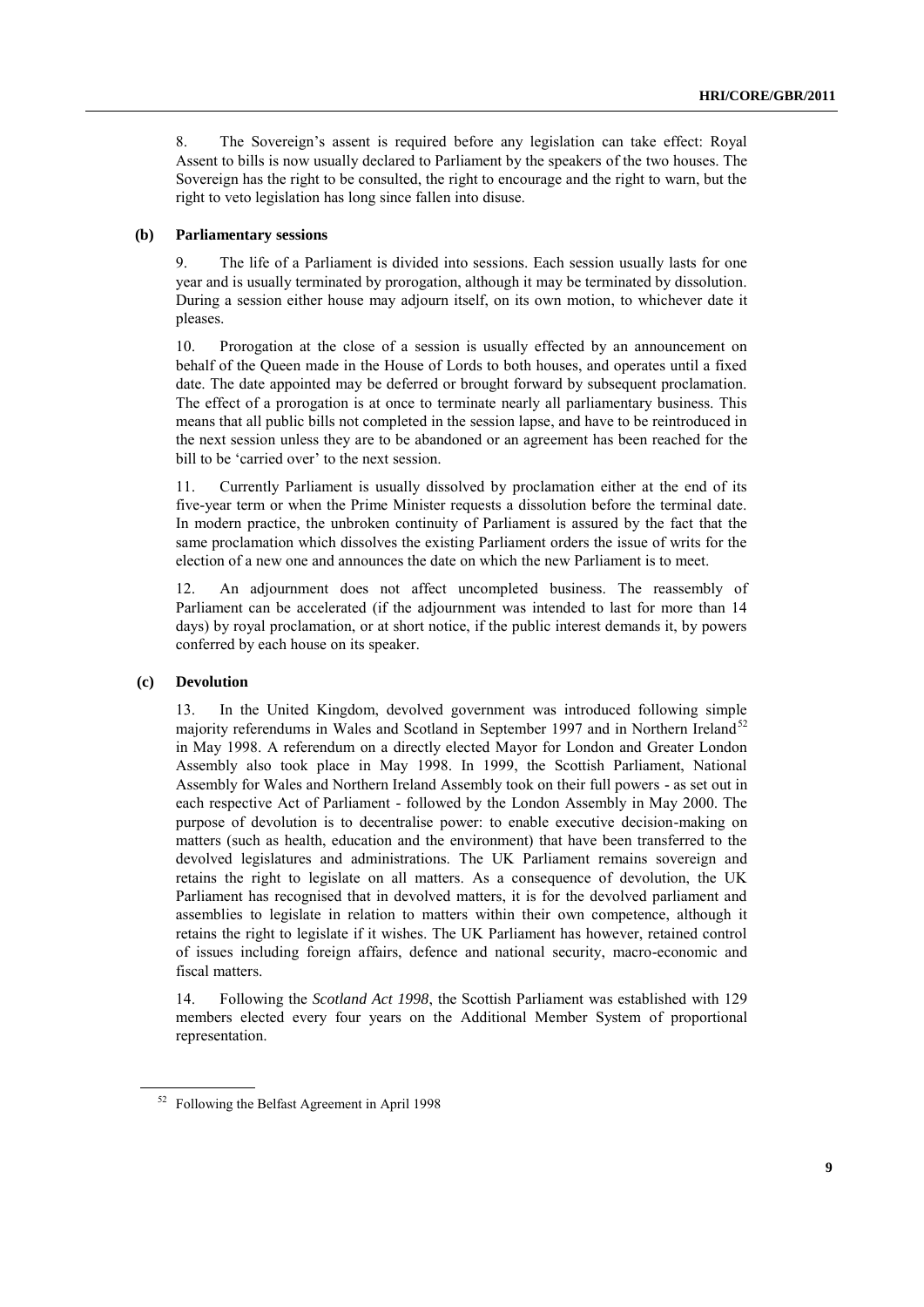15. The Scottish Parliament operates broadly on the Westminster model, electing a First Minister who heads an Executive (the Scottish Government). The Scottish Parliament and Executive have responsibility for most aspects of domestic, economic and social policy. Matters which are "reserved" to the UK Parliament and as such, the responsibility of the UK Government, are listed in the *Scotland Act 1998*. All matters not listed are considered to be devolved. The Scottish Parliament is funded by a block grant from the UK Government.

16. Following the *Government of Wales Act 1998*, the National Assembly for Wales was established with 60 members, 40 elected on the 'first past the post' system and 20 regional members elected by the Additional Member System of proportional representation. (The *Government of Wales Act 2006* ended dual candidacy for Assembly elections, whereby candidates could stand under both systems.)

17. Under the *Government of Wales Act 1998*, the National Assembly for Wales did not have the power to make primary legislation, but was given extensive executive powers and could make secondary legislation (i.e. orders and regulations). Its responsibilities were not as wide as those of the Scottish Parliament (the UK Government retained responsibility for the police and the legal system). The *Government of Wales Act 2006* formally separated the National Assembly as a legislature and the Welsh Assembly Government as an executive along the lines of the Westminster model. The Welsh Government carries out the executive functions which had been given to the original National Assembly. As a result of the 2006 Act, the new National Assembly had the power to pass legislation (known as Assembly Measures) on specific matters which are devolved to it within the "fields" where the Welsh Ministers have functions. Following a 'yes' result in a referendum on enhanced lawmaking powers, held in March 2011, the Assembly assumed powers to pass laws in all the devolved areas as set out in the 2006 Act. Parliament remains responsible for legislating in areas which are non-devolved. The Assembly is funded by a block grant and has no powers of taxation.

18. The Belfast Agreement opened the way for the devolution of power to Northern Ireland through the *Northern Ireland Act 1998*. An Assembly of 108 members with a range of legislative and executive powers was established and power was devolved in December 1999.

19. The Northern Ireland Executive comprises a First Minister and deputy First Minister, and 11 Ministers, all allocated in proportion to party strengths represented in the Assembly under the d'Hondt system, except for the Justice Minister who is directly elected by the Assembly. The [Northern Ireland devolution settlement, provided for in the Northern](http://www.opsi.gov.uk/acts/acts2006/20060017.htm)  [Ireland Act 1998, establishes three categories o](http://www.opsi.gov.uk/acts/acts2006/20060017.htm)f legislative competence. "Excepted" [matters \(listed at Schedule 2 to the Act\) are matters of national importance which remain](http://www.opsi.gov.uk/acts/acts2006/20060017.htm)  [the responsibility of the UK Government and on which legislation can only be taken](http://www.opsi.gov.uk/acts/acts2006/20060017.htm)  forward at Westminster. "Reserved" matters (at Schedule 3 to the Act) are UK-wide issues [on which the Assembly may legislate, but only with the consent of the Secretary of State.](http://www.opsi.gov.uk/acts/acts2006/20060017.htm)  "Transferred" (or "devolved") matters (anything not listed in Schedules 2 and 3) are those [matters on which the Assembly has full legislative competence. Transferred matters in](http://www.opsi.gov.uk/acts/acts2006/20060017.htm)  [Northern Ireland include agriculture, education, housing, employment, health and, since](http://www.opsi.gov.uk/acts/acts2006/20060017.htm)  [April 2010, policing and justice matters.](http://www.opsi.gov.uk/acts/acts2006/20060017.htm) 

#### **(d) The European Community**

20. The United Kingdom acceded to the European Community in 1973, applying the Treaty of Rome by the *European Communities Act 1972.* Special parliamentary procedures keep members of both Houses of the Westminster Parliament informed about developments within the European Union. These take the form of parliamentary scrutiny of EU legislative proposals whereby the Government deposits new EU proposals in Parliament accompanied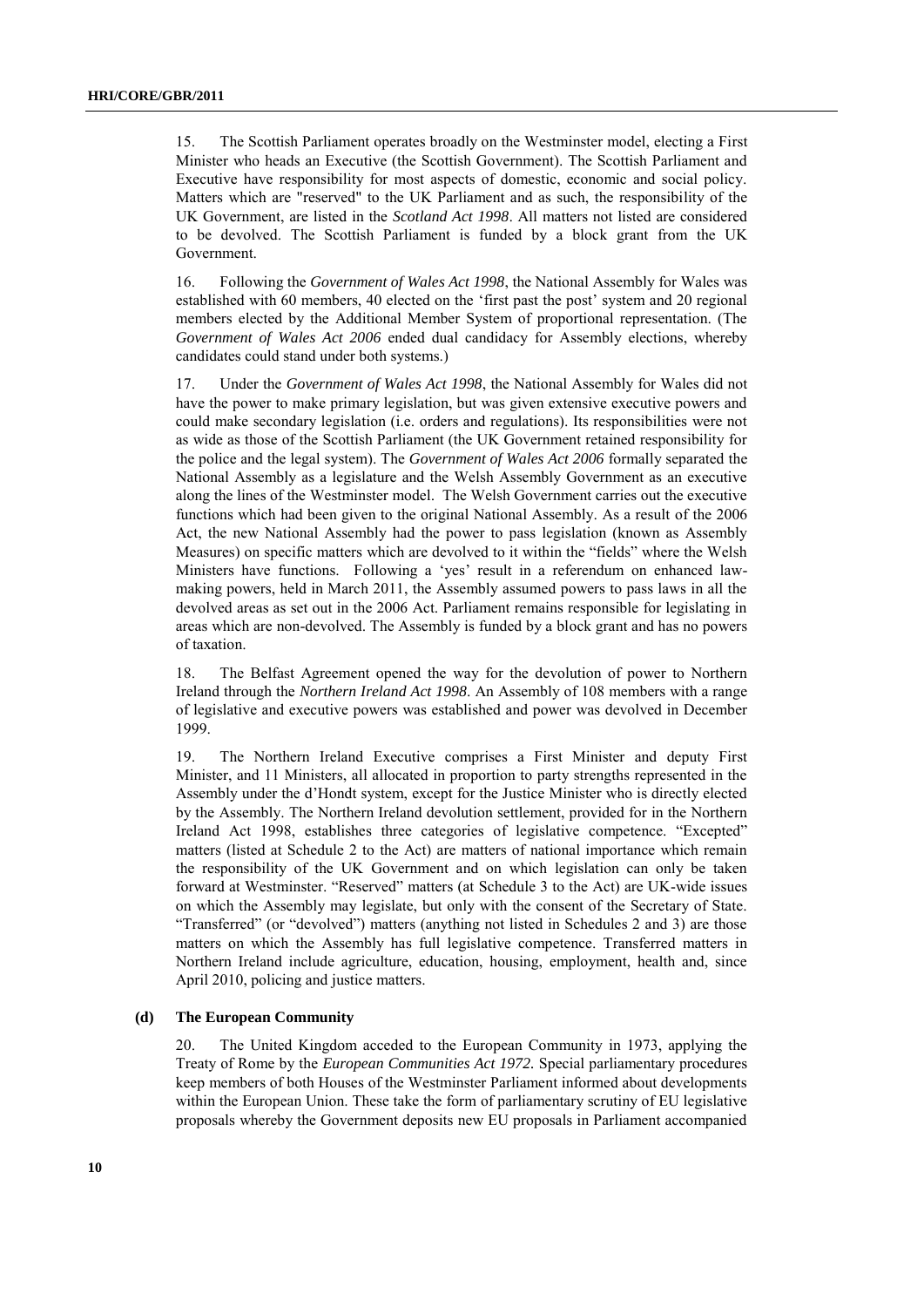by explanatory memoranda (which cover, for example, the principle of subsidiarity, the legal basis of the proposals and their impact on fundamental rights, as well as broader policy and financial implications for the UK).

#### **(e) The composition of Parliament**

21. The two-chamber system is an integral part of British parliamentary government. The House of Lords (the upper house) and the House of Commons (the lower house) sit separately and are constituted on entirely different principles. The process of legislation involves both houses.

22. Since the beginning of Parliament, the balance of power between the two houses has undergone a complete change. The continuous process of development and adaptation has been greatly accelerated during the past 75 years or so. In modern practice the centre of parliamentary power is in the popularly elected House of Commons, but until the twentieth century the Lords' power of veto over measures proposed by the Commons was, theoretically, unlimited. Under the *Parliament Acts 1911* and *1949* certain bills may become law without the consent of the Lords. The 1911 Act imposed restrictions on the Lords' right to delay bills dealing exclusively with expenditure or taxation and limited their power to reject other legislation. Under the 1911 Act the Lords were limited to delaying bills for two years. This was reduced to one year by the 1949 Act.

23. These limitations to the powers of the House of Lords are based on the belief that the principal legislative function of the modern House of Lords is revision, and that its purpose is to complement the House of Commons, not to rival it.

#### **(f) House of Commons**

24. The House of Commons is a representative assembly elected by universal adult suffrage, and consists of men and women (members of Parliament, "MPs") from a diverse range of backgrounds. There are presently 650 seats in the House of Commons representing the United Kingdom as a whole; this will be reduced to 600 at the scheduled 2015 general election.

25. Members of the House of Commons hold their seats during the life of a Parliament. They are elected either at a general election, which takes place after a Parliament has been dissolved and a new one summoned by the Sovereign, or at a by-election, which is held when a vacancy occurs in the House as a result of the death, disqualification otherwise.

#### **(g) House of Lords**

26. The House of Lords currently has seven hundred and thirty-eight members.<sup>53</sup> The *House of Lords Act 1999* reformed the composition of the chamber by providing for the removal of the sitting and voting rights of most hereditary peers. As a result of this evolution, those holding the majority of seats in the House of Lords are now 'life-peers'; individuals who are appointed under the *[Life Peerages Act 1958](file:///C:/Users/Rosniansky/AppData/wiki/Life_Peerages_Act_1958)*. Life Peers hold approximately 600 seats. In addition, ninety-two hereditary peers currently remain and twenty-six Archbishops or Bishops of the established Church of England also hold seats.

27. The *Constitutional Reform Act 2005* eliminated the judicial function of the House of Lords by providing for a Supreme Court of England and Wales. The Supreme Court took over the House of Lords role in October 2009 as the final court of appeal for all matters in

<sup>53</sup> November 2010: http://www.parliament.uk/mps-lords-and-offices/lords/lords-by-type-and-party/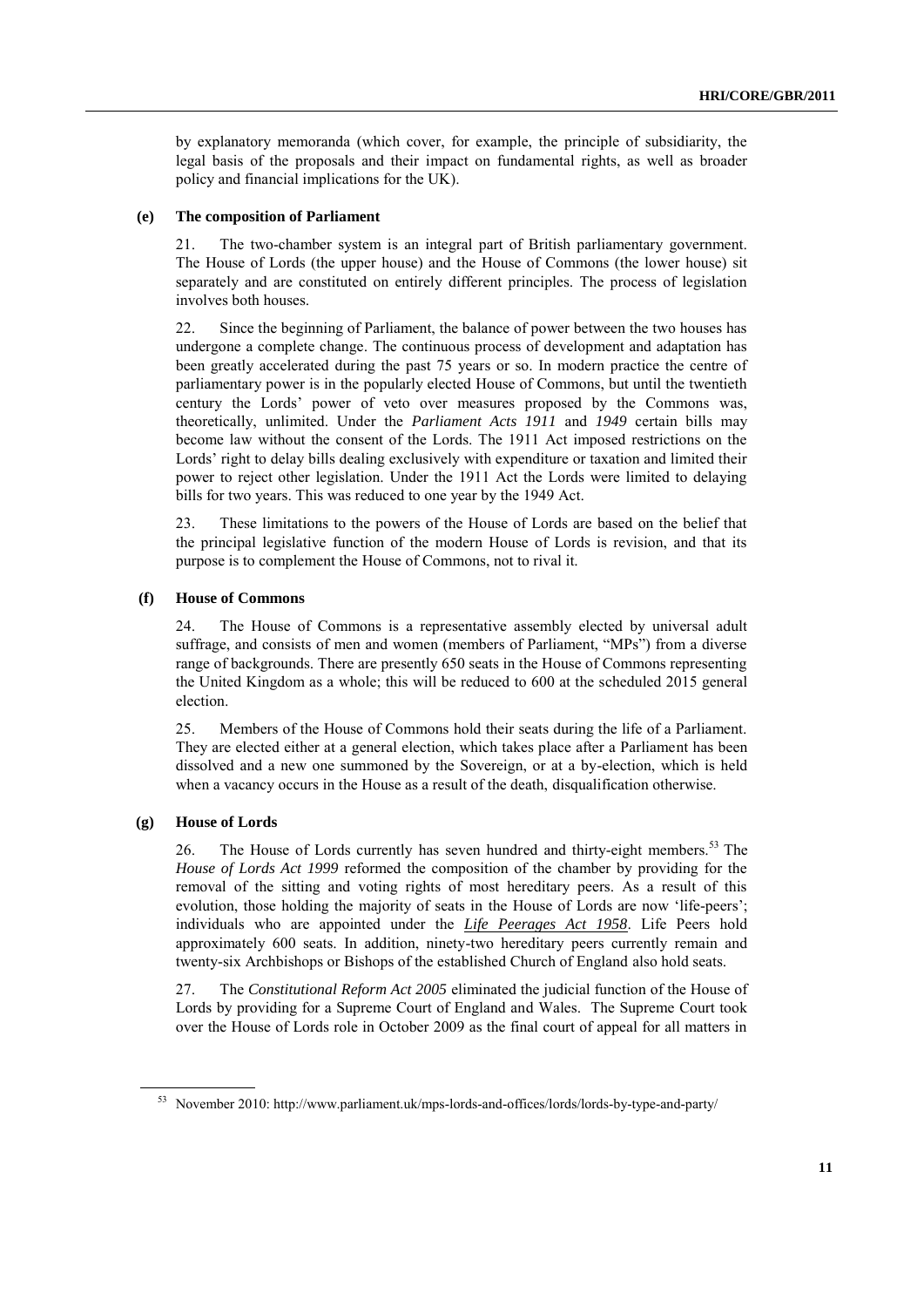the whole of the United Kingdom except Scotland. The High Court of Judiciary will remain the Supreme Court for criminal matters in Scotland.

28. The Government has published a White paper and a draft Bill setting out its proposals for a wholly or mainly elected upper chamber on the basis of proportional representation.

## **(h) Parliamentary elections**

29. The law relating to Parliamentary elections is primarily contained in the Representation of the People Acts. Under their provisions election to the House of Commons is decided by secret ballot. British citizens, citizens of other Commonwealth countries and citizens of the Irish Republic resident in the United Kingdom are entitled to vote provided they are aged 18 years or over and not legally disqualified from voting. Persons not entitled to vote in a Parliamentary election include: peers who are members of the House of Lords; convicted offenders detained in custody; and anyone convicted within the previous five years of corrupt or illegal election practices. In most cases, to be able to vote in the constituency where they reside an elector must be registered to vote with the relevant local authority. In Great Britain the electoral register is compiled by local electoral registration officers who conduct an annual canvass of households in the local authority area for which they are responsible. In addition, under "rolling registration" arrangements introduced in 2000, individuals may apply at other times to have their names added to the electoral register. This caters for individuals who move house during the course of the year. Under more recent changes to electoral law, prior to an election, eligible persons may now register to vote up until 11 days before polling day throughout the UK.

30. A different system of voter registration exists in Northern Ireland where individual (rather than household) registration has been in place since 2002. The Government has announced that Individual Electoral Registration will be implemented in Great Britain in 2014 and on 30 June 2011 published a White Paper and draft legislation setting out the proposals for implementation which will be subject to pre-legislative scrutiny. In Northern Ireland, individual registration means that in order to register, every eligible elector must complete their own registration form and provide their signature, date of birth and national insurance number. The Chief Electoral Officer for Northern Ireland may check entries on the register with other public authorities and against the Department for Work and Pensions database to ensure that they are correct. This system of individual registration was originally introduced to address perceptions of electoral fraud and it has contributed significantly to ensuring a high level of accuracy in the register. Therefore in 2006 the requirement for an annual canvass in Northern Ireland was removed.

31. Voting is not compulsory. Electors may vote in person at polling stations especially established for the purpose. Alternatively, electors may apply for a postal vote or appoint a proxy to vote on their behalf.

32. The system of voting used is the "first past the post" system: in each constituency, the candidate that receives the highest number of votes is elected. On 22 July 2010, the Coalition Government presented the Parliamentary Voting System and Constituencies (PVSC) Bill which received Royal Assent on 16 February 2011. The PVSC Act made provision for a UK referendum on the voting system for parliamentary elections which was held on 5 May 2011. Voters were asked whether the alternative vote system should be used instead of the first past the post system to elect MPs to the House of Commons. The outcome of the referendum favoured retention of the existing system over the introduction of the alternative vote.

33. At Parliamentary elections, the United Kingdom is divided into geographical areas known as constituencies, each with one member in the House of Commons.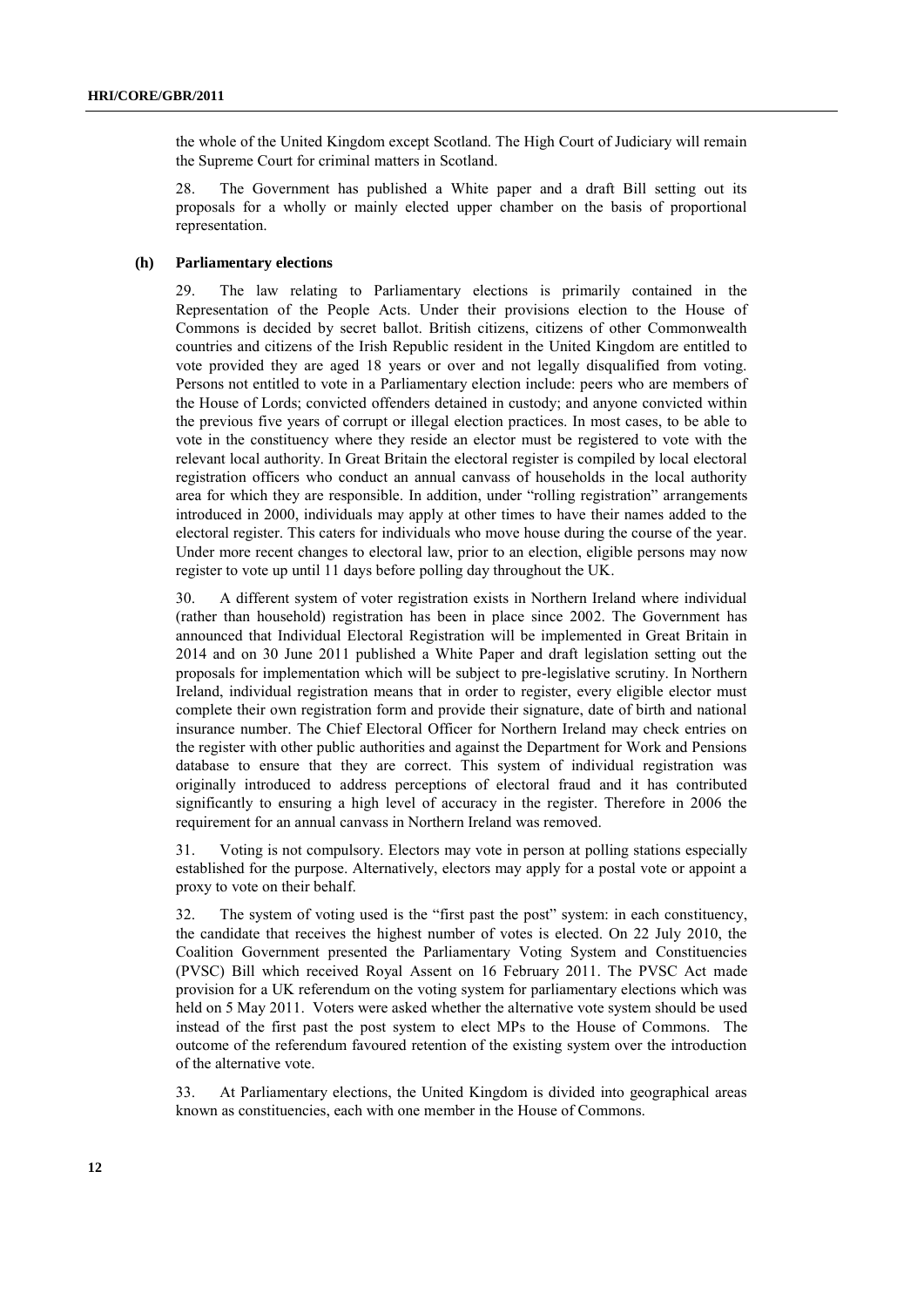34. The Parliamentary Voting System and Constituencies Act, which received Royal Assent on 16 February 2011 creates new rules for the redistribution of seats which will require 600 constituencies in the Commons rather than the current 650. The rules will give priority to numerical equality as a principle, in that there will be a uniform electoral quota for UK constituencies number of seats are not to vary by more than 5 per cent from the quota, with some limited exceptions. The Parliamentary Boundary Commissions are to conduct a review by the end of September 2013 with subsequent reviews every five years.

35. Any person who is a British citizen, a qualifying citizen of another Commonwealth country or a citizen of the Irish Republic, who has reached the age of 18 and is not otherwise disqualified may stand as a candidate at a Parliamentary election. Those disqualified from standing as a candidate include: undischarged bankrupts; persons sentenced to more than one year's imprisonment while detained; peers who are members of the House of Lords; a person convicted of or reported to an election court for corrupt or illegal practice (the disqualification lasts for 5 years for the former and 3 years for the latter) and those precluded under the House of Commons Disqualification Act 1975 - for instance, holders of judicial office, civil servants, members of the regular armed forces or the police service, or British members of the legislature of any country or territory outside the Commonwealth. A candidate usually belongs to one of the main national political parties, although smaller parties or groupings also nominate candidates, and individuals may stand without party support as "Independent" candidates. A candidate's nomination for election must be signed by two electors as proposer and seconder, and by eight other electors registered in the constituency.

#### **(i) The Party System**

36. The existence in the United Kingdom of organized political parties, each laying its own policies before the electorate, has led to well-developed political groupings in Parliament.

37. Since 1945 the Conservative Party and the Labour Party have each won nine of the eighteen general elections, and the great majority of members of the House of Commons have represented one or other of these two parties. Following the general election of May 2010 a coalition Government was formed by the Conservative and Liberal Democrat parties.

#### **(j) Government and Opposition**

38. The leader of the party which wins the most seats (but not necessarily the most votes) at a general election, or which has the support of a majority of members in the House of Commons, is by constitutional convention invited by the Sovereign to form a government and is appointed Prime Minister. On occasions when no party succeeds in winning an overall majority of seats, a coalition or minority government may be formed.

39. The Prime Minister chooses a team of ministers, including a Cabinet of about 20 members, whom he recommends to the Sovereign for appointment as Ministers of the Crown. Together they form Her Majesty's Government.

40. The party with the next largest number of seats is officially recognised as "Her Majesty's Opposition" (or "the Official Opposition"), with its own leader and its own "shadow cabinet", whose members act as spokesmen on the subjects for which government ministers have responsibility. Members of any other parties and any independent MPs who have been elected support or oppose the Government according to their own party policies or their own views.

41. The Government has the major share in controlling and arranging the business of the two houses. As the initiator of policy, it indicates which action it wishes Parliament to take,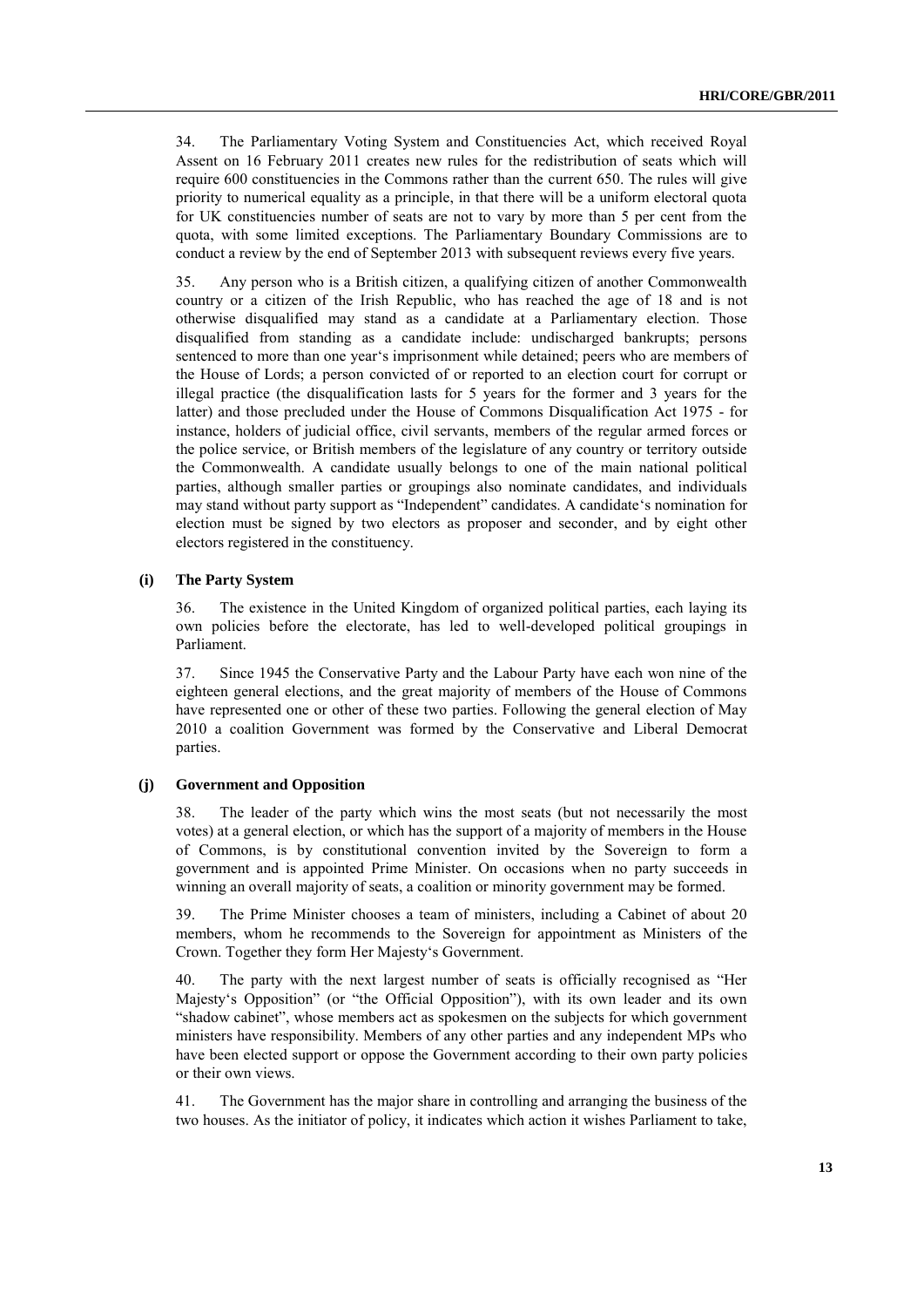and explains and defends its position in public debate. Most present-day Governments can usually count on the voting strength of their supporters in the House of Commons and, depending on the size of their overall majority, can thus secure the passage of their legislation substantially in the form that they originally proposed. This is the result of the growth of party discipline, and has strengthened the hand of the Government, but it has also increased the importance of the Opposition. The greater part of the work of exerting pressure through criticism now falls on the Opposition, which is expected and given the opportunity, according to the practice of both houses, to develop its own position in Parliament and state its own views.

#### **(k) Parliamentary Control of the Executive**

42. Control of the Government is exercised finally by the ability of the House of Commons to force the Government to resign, by passing a resolution of "no confidence"; or by rejecting a proposal which the Government considers so vital to its policy that it has made it a matter of confidence; or ultimately by refusing to vote the money required for the public service. The House of Lords also performs an important role as a revising chambers, carefully scrutiny legislation and proposals put forward by the Government.

43. The Fixed-term Parliaments Bill is expected to receive Royal Assent before the end of the year. In summary, the Bill will provide for five-year fixed-terms, with general election scheduled to be held on the first Thursday in May every five years (the next scheduled election being 7th May 2015. The Bill will provide that Parliament can only be dissolved early if at least two thirds of MPs vote for dissolution or if a Government is unable to secure the confidence of the House of Commons within 14 days of a noconfidence vote. The House of Commons will still have the power to pass a vote of no confidence in the Government, with a simple majority. This important part of the way the Commons holds the Government to account will be enshrined in law. Fixed-terms will mean that Governments can no longer decide the timing of elections in order to suit their own political ends and will provide greater certainty as the public will know when general elections are scheduled to take place.

44. As a representative of the ordinary citizen, an MP may challenge the policy put forward by a minister: (i) during a debate on a particular bill, when he or she may object to its broad principles at the second reading or, as regularly happens, may put forward amendments at committee stage; (ii) through the institution of parliamentary questions and answers; (iii) during adjournment debates; (iv) during the debates, on "Opposition days"; or (v) during debates scheduled by the Backbench Business Committee, which controls the allocation of time for most non-government business. In addition, the expenditure, administration and policy of the principal government departments is closely scrutinised by parliamentary committees.

#### **(l) Question Time**

45. Question Time in the House of Commons is regarded as the best means of eliciting information (to which members might not otherwise have access) about the Government's intentions, as well as the most effective way of airing, and possibly securing some redress of, grievances brought to the notice of MPs by their constituents. Ministers may also make public statements by submitting a Written Ministerial Statement or making oral statements to Parliament, both of which may trigger a debate.

46. The conventions governing admissible questions have been derived from decisions taken by successive speakers in relation to individual questions. Practice and procedure of Question Time is also reviewed from time to time by the House of Commons Select Committee on procedure.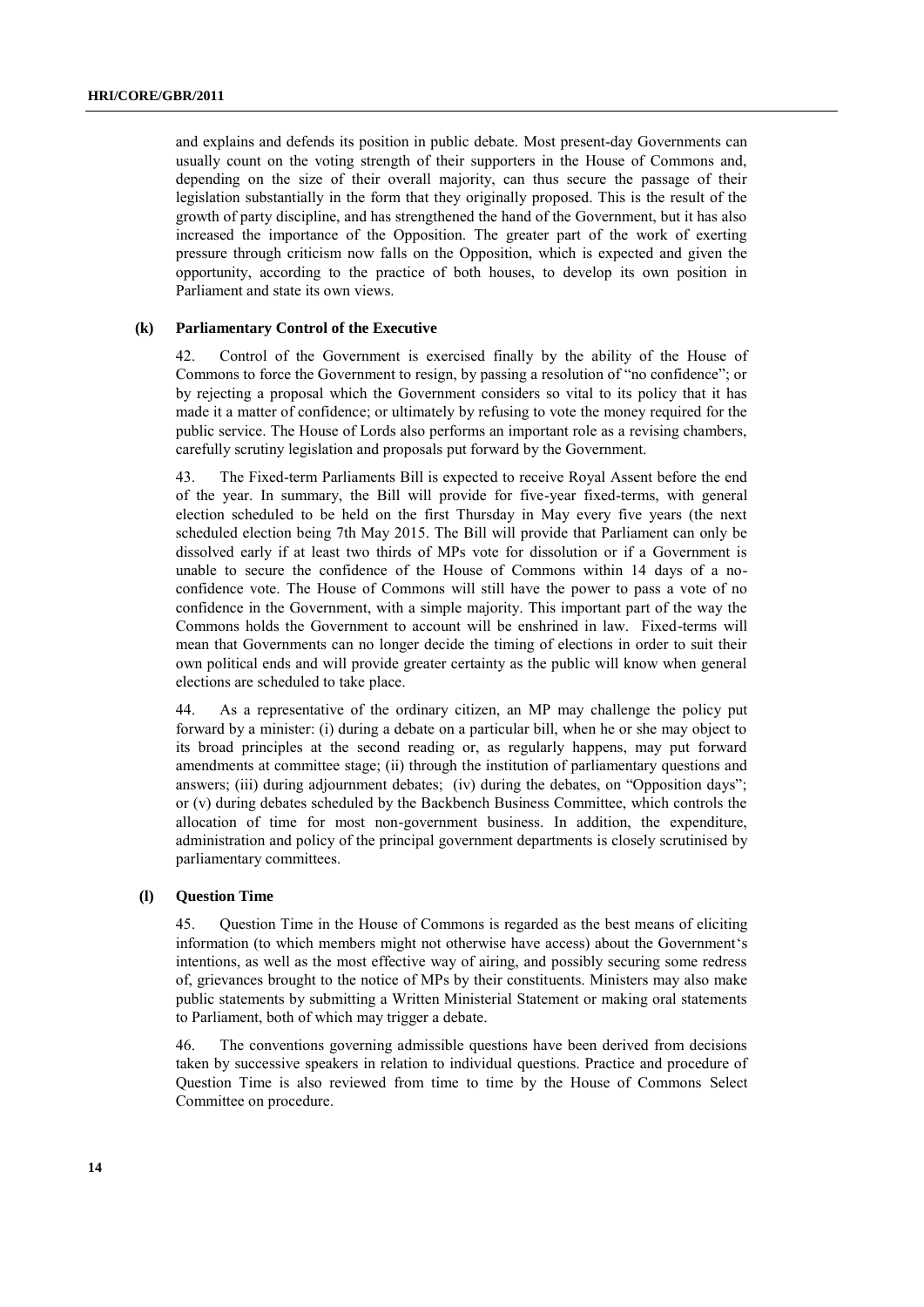#### **(m) Non-governmental organisations**

47. A number of human rights non-governmental organisations operate in the UK. For tax purposes, non-governmental organisations mainly take the form of a charity. There is no unified system under which charities are governed in the UK. The operation of charities in England and Wales, Scotland and Northern Ireland are each governed by different law.

48. Being defined as a charity in the UK results in a number of tax benefits. In general, UK charities can claim tax relief from most income or gains and also on profits from some activities. Furthermore, charities are also entitled to claim tax repayments on income received on which tax has already been paid.

49. In England and Wales, bodies wishing to benefit from "charitable" status must be registered as "charities", a process overseen by the Charity Commission. Apart from a number of exceptions, the registration procedures must take place in accordance with the *Charities Act 1993* (as amended by the *Charities Act 2006*).

50. In Scotland, the operation of charities is also overseen by a supervisory body: the Office of the Scottish Charity Regulator. In order for the body concerned to be deemed ―charitable‖, it must comply with the provisions laid down by the *Charities and Trustee Investment (Scotland) Act 2005* and then be registered in the Scottish Charity Register.

51. In Northern Ireland, the law relating to charities is distinctly different because charities do not have to undertake compulsory registration. They mainly carry out their functions under the *Charities Act (Northern Ireland) 1964* and the *Charities Act (Northern Ireland) Order 1987*. The operation of charities is overseen by the Department for Social Development.<sup>54</sup>

#### **2. The Law**

#### **(a) Administration**

52. The UK does not have a unified judicial system, excepting a small number of UK wide tribunals.<sup>55</sup> The judicial branch of state in each of the UK jurisdictions (England and Wales, Scotland and Northern Ireland) is independent of the executive. The Supreme Court of the United Kingdom is the highest court of appeal for civil cases in the UK, and criminal cases from England, Wales and Northern Ireland. The most senior judicial appointments are made by Her Majesty the Queen on the recommendation of the Prime Minister. The Lord Chief Justice of England and Wales is independently appointed by a special panel convened by the Judicial Appointments Commission of England and Wales. Most other judicial appointments are made by Her Majesty the Queen on the recommendation of the relevant Minister (following selection by the respective judicial appointments commissions in each jurisdiction.

#### (i) *England and Wales*

53. In the *Constitutional Reform Act 2005*, judicial independence in England and Wales was set out in legislation for the first time. This Act replaced the Lord Chancellor as head of the judiciary in England and Wales with the Lord Chief Justice of England and Wales, who also holds office as the President of the Courts of England and Wales.

<sup>54</sup> www.dsdni.gov.uk

<sup>&</sup>lt;sup>55</sup> The Asylum and Immigration Tribunal's jurisdiction covers the whole of the UK. England, Scotland and Wales have a single Employment Tribunal System.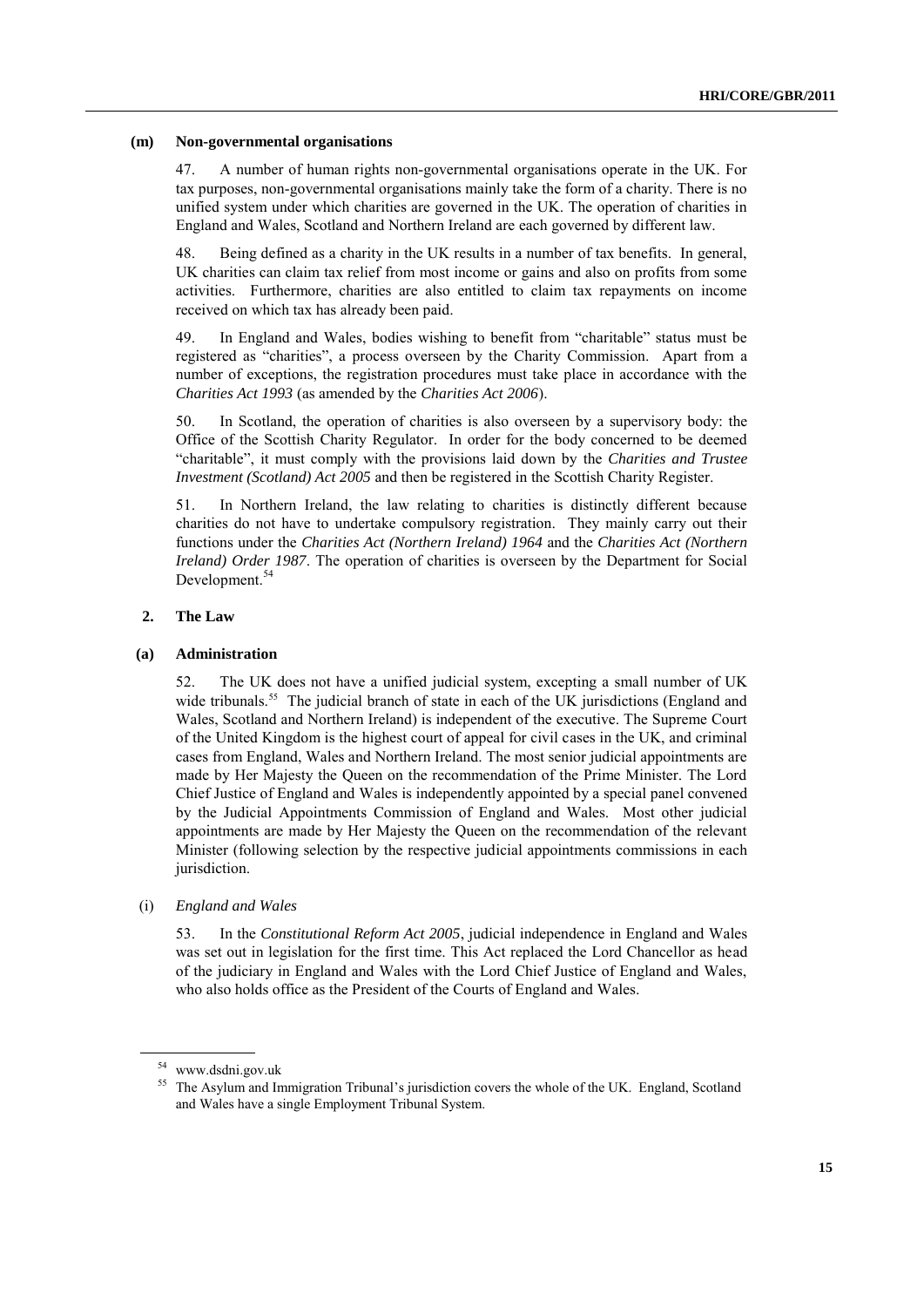54. The Act also established a new UK Supreme Court; imposed a statutory duty on the Government to safeguard the independence of the judiciary; established the Judicial Appointments Commission (JAC); and established the Judicial Appointments and Conduct Ombudsman (JACO).

55. Although the Act did not abolish the role of Lord Chancellor, the transfer of his judicial functions to the Lord Chief Justice reinforces intentions to preserve the independence of the judiciary in the UK. As head of the judiciary, the Lord Chief Justice has some 400 statutory responsibilities,<sup>56</sup> central to which are the deployment of the judiciary, the allocation of work to and training of the judiciary and acting as representative of judicial opinion to the executive and legislator.

56. The Judicial Appointments Commission consists of fifteen individuals, twelve of whom (including the Chairman) are appointed for a term of five years by open competition. Alongside having responsibility for recommendations for the appointments of judicial office holders, the JAC also has the remit to have regard for the diversity of those eligible for appointment to the judiciary in England and Wales.

57. The Office for Judicial Complaints (OJC) under joint responsibility of both the Lord Chancellor and the Lord Chief of Justice ensures that all complaints about the conduct of individual members of the judiciary in England and Wales are dealt with fairly and that judicial discipline is consistent and effective. The OJC is an associated office in the Ministry of Justice; the Central Government Department responsible for support of the judiciary in England and Wales. Working separately to the OJC, the Judicial Appointments and Conduct Ombudsman (JACO) has the responsibility for dealing with complaints about the appointment of members of the judiciary or of the handling of judicial discipline or conduct. Although the OJC and the JACO are associated offices of the Ministry of Justice they work completely autonomously of both the judiciary and the Government.

58. There are about 1,448<sup>57</sup> full-time (salaried) judges in England and Wales. In addition to these full-time judges, there are about  $1,233^{58}$  recorders. These are practising lawyers sitting on a part-time (fee-paid) basis in the Crown Court and county courts. Some lawyers also sit from time to time as Deputy High Court Judges, and others sit part-time in the county court as Deputy District Judges. There are also approximately 30,000 magistrates who sit in magistrates' courts. These are ordinary citizens who give up some of their time to administer local justice (without remuneration). They usually sit in benches of three with a legally qualified clerk to advise them on points of law. Thus, a notable feature of the administration of justice is that a small number of professional judges are supplemented by a large number of magistrates who dispose of the vast majority of minor criminal trials.

59. It is a cardinal principle that, in the exercise of their judicial function, all judges are completely independent. It is inevitable and proper that the law, and the operation of the law in the courts, should be scrutinised by Parliament and the executive. However, it is a generally accepted convention that members of Parliament and politicians should not criticise particular judicial decisions, albeit that Parliament has the power to reverse their general effects by legislation. As Parliament and the executive are not expected to interfere in the judicial sphere, so judges are expected to distance themselves from politics. Full-time judges are disqualified from being members of the House of Commons, and Lords of

Set out in Constitutional Reform Act 2005.

<sup>&</sup>lt;sup>57</sup> Figures relate to judges in the Court system. Taken from; 'Statistics – Monthly Judicial Statistics Overview' (April 2008) produced by the Judiciary of England and Wales.

<sup>58</sup> http://www.judiciary.gov.uk/publications-and-reports/statistics/judges/judicial-statistics.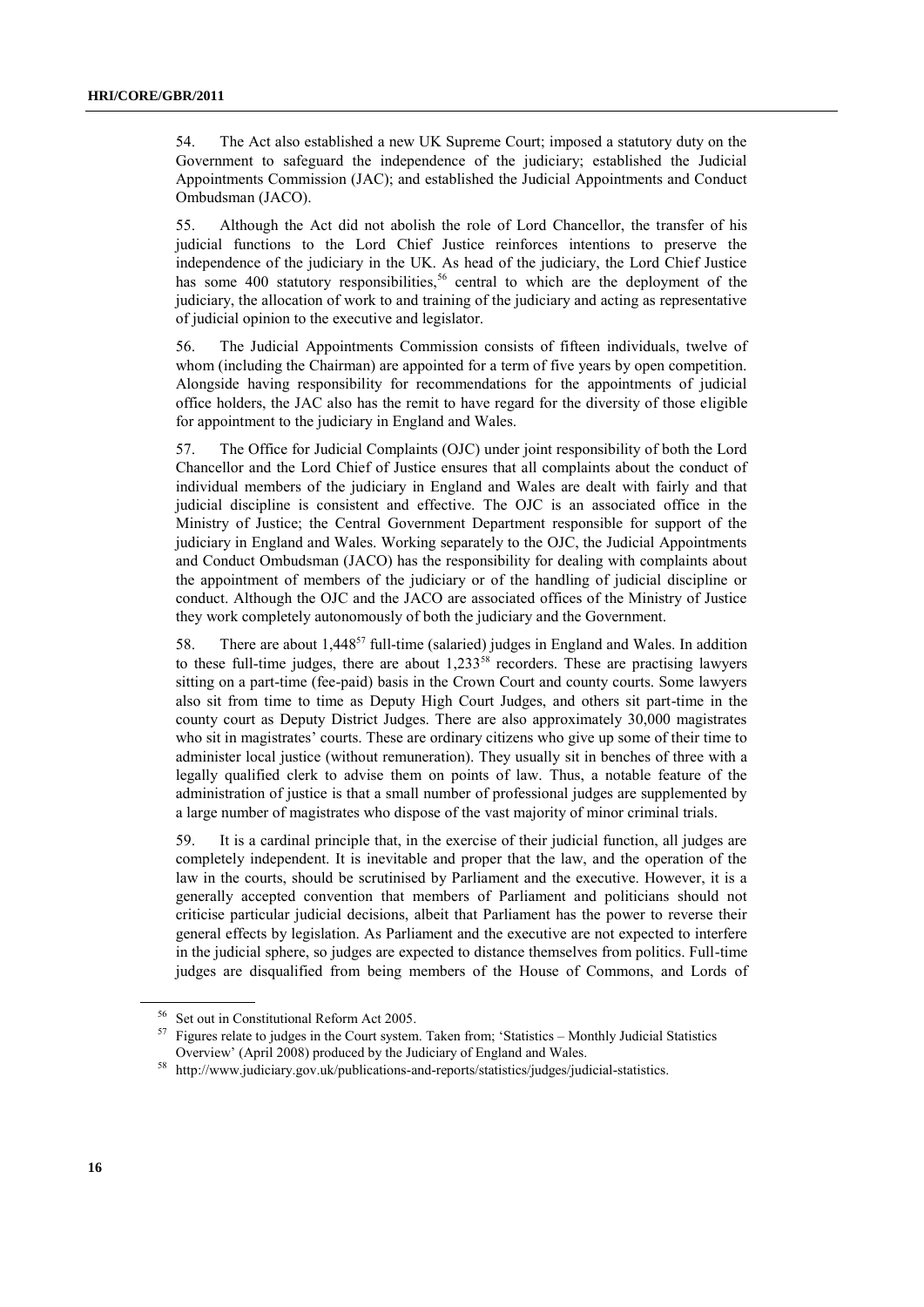Appeal in Ordinary and other senior judges who are members of the House of Lords do not usually take part in its proceedings except when they relate to legal matters. Under the *Constitutional Reform Act 2005*, the judges of the Supreme Court will be barred from sitting or voting in the House of Lords, in a committee of that house, or in a joint committee of both houses.

60. The Attorney General and the Solicitor General are the Government's principal advisers on English law, and represent the Crown in appropriate domestic and international cases. They are senior barristers, elected members of the House of Commons, and hold ministerial posts. The Attorney General also holds the position of Advocate General for Northern Ireland because, since devolution of policing and justice in April 2010, Northern Ireland now has its own Attorney General. As well as exercising various civil law functions, the Attorney General has final responsibility for enforcing the criminal law: the Director of Public Prosecutions (see paragraph 604 below) is subject to the Attorney General's superintendence. The Attorney General is concerned with instituting and prosecuting certain types of criminal proceedings, but must exercise an independent discretion and must not be influenced by government colleagues. The Solicitor General is, in effect, the deputy of the Attorney General.

(ii) *Scotland*

61. The Scottish legal system is separate from that of the rest of the United Kingdom. Most aspects of it are devolved to the Scottish Parliament under the Scotland Act 1998. Accordingly, the Scottish Government (the executive arm of devolved government in Scotland) is responsible for civil and criminal law and justice, criminal justice, social work services, police, prisons, courts administration, legal aid and liaison with the legal profession in Scotland.

62. *The Judiciary and Courts (Scotland) Act 2008* made significant changes to the legal system in Scotland. It created a statutory guarantee of judicial independence; it put the judicial appointments system on a statutory footing; it made the Lord President (the most senior judge in Scotland) the Head of the Scottish judiciary and as such responsible for the efficient disposal of the business of the Scottish courts; and it established the Scottish Court Service as a non-Ministerial Department, chaired by the Lord President of the Court of Session, with a principal function of providing the property, staff and other resources necessary for the running of the courts.

63. The High Court of Justiciary is Scotland's supreme criminal court and is presided over by the Lord Justice General and the Lord Justice Clerk, who usually sit as chairpersons in the courts of criminal appeal. The High Court also sits as a court of first instance in serious criminal matters. The Court of Session determines important civil matters at first instance and on appeal. The same judges sit in the High Court and the Court of Session. The next level is the sheriff court, which functions as an intermediate level court in criminal business and deals with all civil business below the level of the Court of Session. Low level criminal matters are adjudicated on by justices of the peace (lay judges) in the Justice of the Peace Court.

64. Judges and sheriffs are appointed by the Queen on the advice of the First Minister (on recommendation of the independent Judicial Appointments Board for Scotland). Justices of the Peace are appointed on behalf of and in the name of the Queen by the Scottish Ministers.

65. The Lord Advocate is the chief legal adviser to the Scottish Government. He or she is the chief legal officer of the Government and the Crown on civil and criminal law in Scotland, except reserved matters. He or she is also responsible for the provision of Scottish legal advice to the UK Government.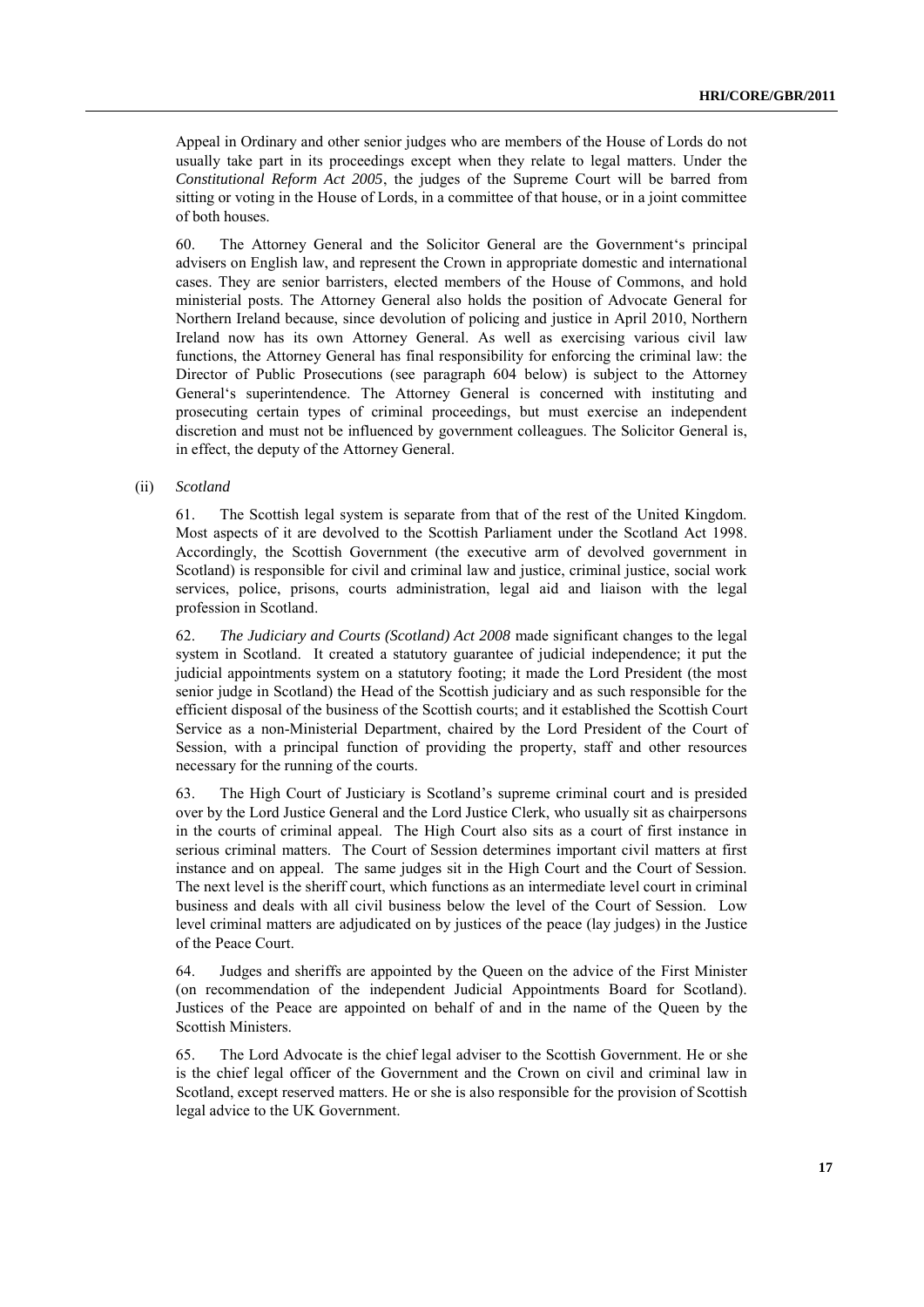66. The Lord Advocate is the head of the system of prosecution and investigation of deaths in Scotland and acts independently in this role from the other Scottish Ministers and any other person. This independence is enshrined in law. The Solicitor General is the Lord Advocate's deputy. The Crown office and Procurator Fiscal Service forms the prosecution service in Scotland. Procurators Fiscal are subject in their duties to the instruction of the Lord Advocate.

#### (iii) *Northern Ireland*

67. In Northern Ireland, responsibility for Policing and Justice (including courts) was devolved to the Northern Ireland Assembly on  $12<sup>th</sup>$  April 2010 The Northern Ireland Minister for Justice is responsible for the substantive criminal law and policing matters in Northern Ireland and discharges his responsibilities through the Northern Ireland Department of Justice. The Northern Ireland Courts and Tribunals Service is responsible for the administration of the courts and a number of tribunals in Northern Ireland. There are 67 full time and two part time members of the judiciary across the various judicial tiers and about 224 Lay Magistrates. Panels of deputy judges are also assigned to court hearings as business needs arise. In addition, there are presently 5 salaried tribunal office holders and approximately 320 fee paid tribunal members.

68. The Northern Ireland Judicial Appointments Commission is sponsored by the Office of the First and Deputy First Ministers. The Commission is an independent public body which selects and recommends candidates for appointment to judicial office in Northern Ireland. The Commission also makes appointments to some judicial offices (such as tribunal judiciary and deputy judges) All appointments are made solely on the basis of merit. However, the Commission is however also under a duty to have a programme of action to ensure so far as reasonably practicable that those appointed to judicial office are reflective of the community in Northern Ireland and that the pool of candidates for judicial office is also reflective of the community .The Lord Chief Justice of Northern Ireland is the Chair of the Commission.

69. The Judicial Appointments Ombudsman is an independent public office holder who is responsible for investigating complaints into the judicial appointment process. This office was created under the Constitutional Reform Act 2005 and is sponsored by the Courts and Tribunals Service.

70. The *Constitutional Reform Act 2005* appointed the Lord Chief Justice of Northern Ireland as head of the judiciary in Northern Ireland and further underpinned judicial independence. As head of the judiciary, the Lord Chief Justice has numerous statutory responsibilities including responsibility for the deployment of the judiciary, their training and guidance, and judicial discipline. He is also responsible for representing the views of the judiciary to Parliament, the Northern Ireland Assembly and Ministers generally.

71. The Attorney General for Northern Ireland was appointed by the First and Deputy First Minister on the devolution of responsibility for justice matters to the Northern Ireland Assembly in April 2010. He is the chief legal adviser to the Northern Ireland Executive. The Attorney General for England and Wales also has some responsibilities as Advocate General for Northern Ireland.

### **(b) The criminal law**

72. In England and Wales the initial decision to begin criminal proceedings in minor offences lies with the police; otherwise the decision to bring a criminal charge lies with the independent Crown Prosecution Service. In Scotland public prosecutors (procurators fiscal) decide whether or not to initiate proceedings, in Northern Ireland it is the Director of Public Prosecutions. In England and Wales (and exceptionally in Scotland) a private person may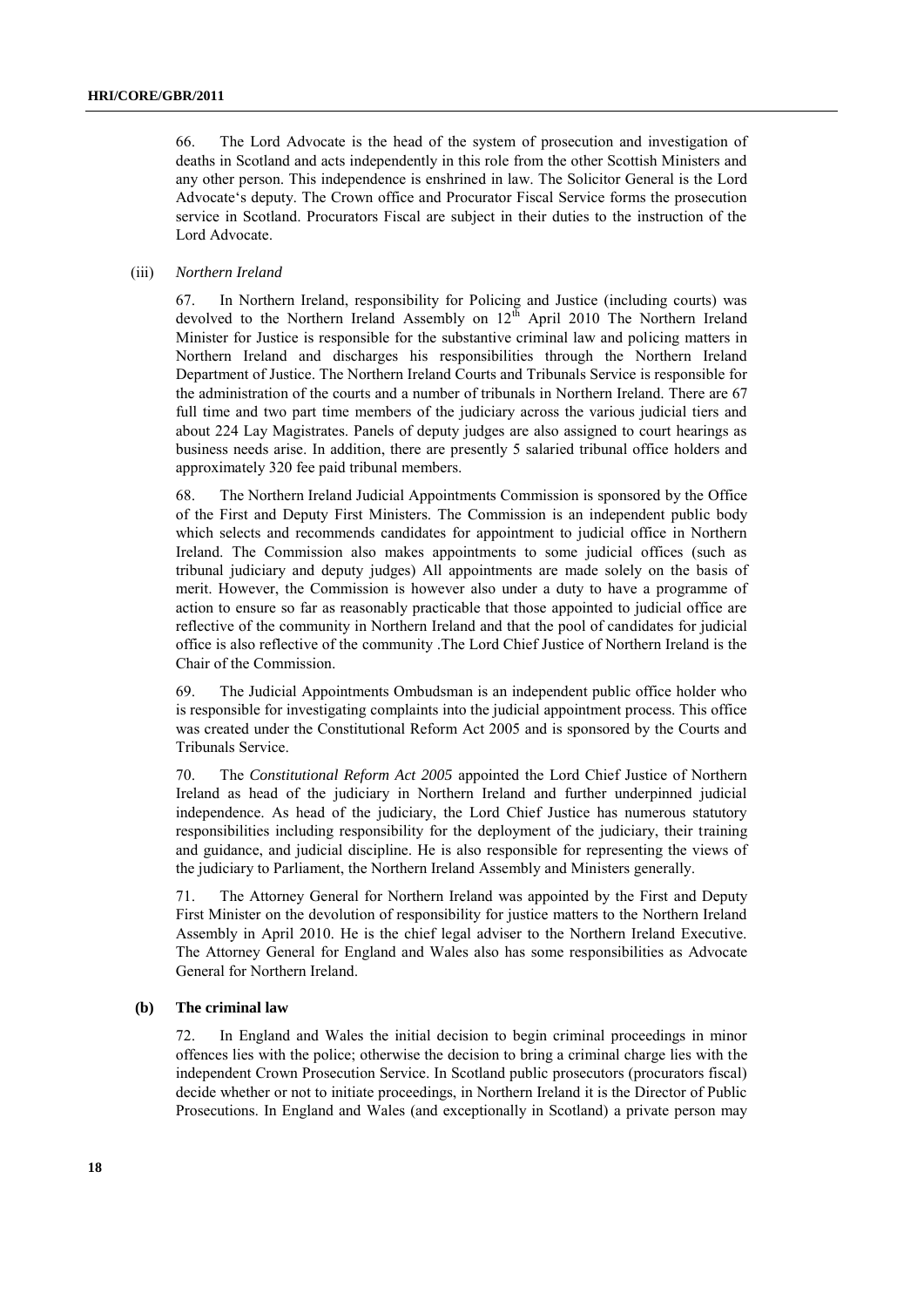institute criminal proceedings. Crown Prosecutors in England and Wales can issue conditional cautions in certain types of cases. Police may issue simple cautions, and in Scotland the procurator fiscal has a number of alternatives to prosecution, including warnings and referrals to the Social Services Department.

73. In April 1988 the Serious Fraud Office, a government department, was established to investigate and prosecute the most serious and complex cases of fraud in England, Wales and Northern Ireland. A similar unit, the Crown Office Fraud and Specialist Services Unit, investigates such cases in Scotland.

#### (i) *England and Wales*

74. The Crown Prosecution Service (CPS) was established in England and Wales by the *Prosecution of Offences Act 1985*. The Director of Public Prosecutions is the head of the Service, which is responsible for the prosecution of most criminal offences in magistrates' courts and the Crown Court. The Director of Public Prosecutions is answerable to Parliament for the Service through the Attorney General. CPS lawyers prosecute cases in the magistrates' and some cases in the Crown courts. The CPS also briefs barristers from the private bar to appear in the Crown Court on its behalf. Although most cases are dealt with in the regional area where they arise, some cases are dealt with by the Serious Crime Division; these include cases of national importance, exceptional difficulty, or great public concern, and those which require that suggestions of local influence be avoided. Such cases might include terrorist offences, breaches of the Official Secrets Acts, corruption cases, and some prosecutions of police officers. Allegations of torture and deaths in custody come within the remit of the Central Casework Divisions.

(ii) *Scotland*

75. In Scotland, the Lord Advocate is the head of the system of criminal prosecution, and investigations of deaths. The Procurator Fiscal Service is the prosecution service in Scotland. Procurators Fiscal are subject in their duties to the instructions of the Lord Advocate. Prosecution is undertaken in the local sheriff and Justice of the Peace courts by Procurators Fiscal. Prosecution in the High court is undertaken by the Lord Advocate, Solicitor General and the advocate deputies who are collectively known as Crown Counsel.

76. Under the *Criminal Procedure (Scotland) Act 1995* a procurator fiscal may make a conditional offer of a fixed penalty to an alleged offender in respect of certain minor offences as an alternative to prosecution: the offender is not obliged to accept an offer but if he or she does so the prosecution loses the right to prosecute. The procurator fiscal can also issue other alternatives to prosecution, such as a Fiscal Compensation Order, and a warning letter.

(iii) *Northern Ireland*

77. The Criminal Justice System of Northern Ireland comprises seven organisations, each of which take responsibility for various areas of criminal justice including the prison service, the probation service, the police, youth justice, the court service and the public prosecution service.

78. The Public Prosecution Service for Northern Ireland (PPS) is the prosecuting authority for Northern Ireland. It is independent from the police and from Government. Whereas police are responsible for the investigation of criminal cases, the PPS makes prosecution decisions in all cases and has responsibility for the presentation of cases in court. PPS also provides prosecutorial advice to police upon request, and authorises charges.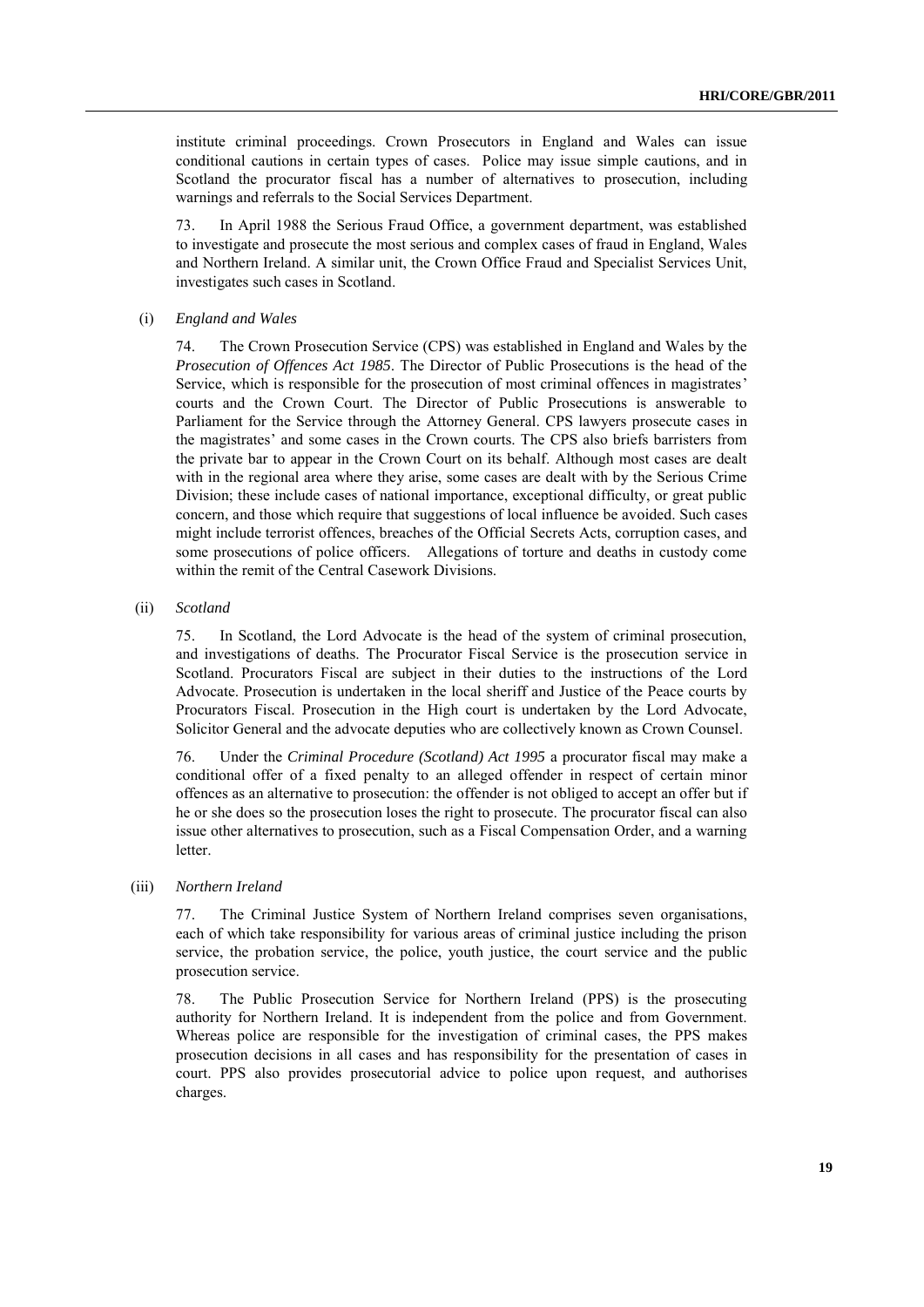79. The PPS is headed by the Director of Public Prosecutions. There is also a Deputy Director. Both these posts are public appointments made by the Attorney General for Northern Ireland. A new post has recently been created as a consequence of the devolution of policing and justice in April 2010. The new arrangements are that the Director's relationship with the Attorney General for Northern Ireland is one of consultation, the Director having full independence in matters pertaining to individual cases or policy. The Director is accountable to the Northern Ireland Assembly regarding finance and administration.

## **(c) The criminal courts**

## (i) *England and Wales*

80. In England and Wales, criminal offences may be grouped into three categories. Firstly, offences triable only on indictment - the very serious offences such as murder, manslaughter, rape and robbery - are tried only by the Crown Court presided over by a judge sitting with a jury. Secondly, summary offences - the least serious offences and the vast majority of criminal cases - are tried by unpaid magistrates or paid district judges sitting without a jury. The third category consists of offences such as theft, burglary or malicious woundings (known as "either way" offences) which can be tried either by magistrates or by the Crown Court depending on the circumstances of each case and the wishes of the defendant.

81. The Crown Court deals with trials of the more serious cases, the sentencing of offenders committed for sentence by magistrates' courts, and appeals from magistrates' courts. It sits at about 78 centres. All contested trials take place before a judge who might be a High Court judge circuit judge or a recorder, and a jury of twelve people.

82. Magistrates' courts deal with summary offences, and with "either way" offences which they consider suitable and where the defendant consents to summary trial. Magistrates' courts also send indictable-only cases to the Crown Court, and commit for trial those either-way offences which they decide should be tried in the Crown Court, or where the defendant elects Crown Court trial. Where a defendant in an "either way" case has been convicted in the magistrates' court (either on a plea of guilty or after a summary trial) the magistrates' court may decide to commit him or her to the Crown Court for sentence.

83. In addition, District Judges (Magistrates Courts), of whom there are about 136, deal with the more complex or sensitive cases. These judges are required to have at least seven years experience practice as a Solicitor or Barrister and an additional two years fee-paid experience.

84. People under 18 who are charged with a criminal offence are generally dealt with in youth courts.<sup>59</sup> These are specially constituted magistrates' courts which either sit apart from other courts or are held at a different time. Only limited categories of people may be present and media reports must not identify any young person appearing either as a defendant or a witness. Where a young person under 18 is charged jointly with someone of 18 or over, the case is heard in an ordinary magistrates' court or the Crown Court. If the young person is found guilty, the court may transfer to a youth court for sentence unless satisfied that it is undesirable to do so.

<sup>&</sup>lt;sup>59</sup> Except in cases in which a person under 18 is being tried as an adult, or being jointly tried with an adult or alternatively if it is a rape or manslaughter case.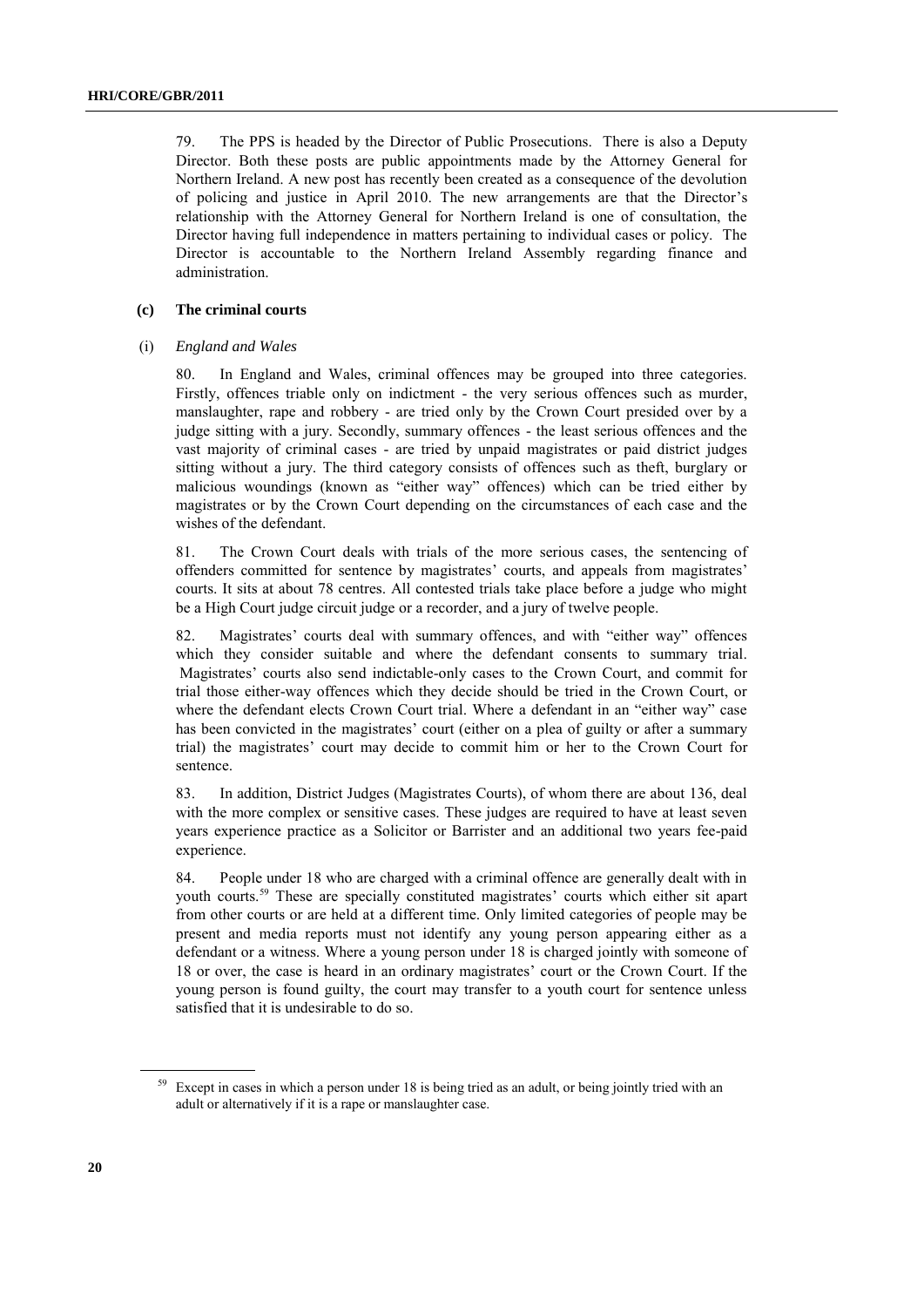85. A person convicted by a magistrates' court may appeal to the Crown Court against the sentence imposed if he has pleaded guilty, or against the conviction or sentence imposed if he has not pleaded guilty. Where the appeal is on a point of law or jurisdiction, either the prosecutor or the defendant may appeal from the magistrates' court to the High Court. Appeals from the Crown Court, either against conviction or against sentence, are made to the Court of Appeal (Criminal Division). The Supreme Court, [which consists of 11 Lords of Appeal in Ordinary (the Law Lords)] is the final appeal court for all cases, from either the High Court or the Court of Appeal. Before a case can go to the Supreme Court, the court hearing the previous appeal must certify that it involves a point of law of general public importance, and either that court or the Supreme Court must grant leave for the appeal to be heard.

86. Where a person has been tried on indictment and acquitted (whether on the whole indictment or some counts only), the Attorney General may refer to the Court of Appeal for its opinion on any point of law which arose in the case. Before giving its opinion on the point referred, the Court must hear argument by or on behalf of the Attorney General. The person acquitted also has the right to have counsel to present argument on his behalf. Whatever the opinion expressed by the Court of Appeal, the original acquittal is unaffected. By making a reference, the Attorney General may obtain a ruling which will assist the prosecution in future cases, but he cannot ask the court to set aside the acquittal of the particular accused whose case gave rise to the reference. The point may also be referred to the House of Lords if it appears to the Court of Appeal that it ought to be considered by the Law Lords.

87. The Attorney General may also refer a case to the Court of Appeal if it appears to him that the sentence passed by the judge in the Crown Court was unduly lenient or illegal. His power applies to indictable only offences and certain specified "either way" offences sentenced in the Crown Court. The Court of Appeal must give leave to refer the sentence. The Court of Appeal may quash any sentence and replace it with a greater or lesser sentence which is deemed appropriate for the case, provided that this would have been within the power of the Crown Court judge who imposed the original sentence. In general the double jeopardy rule means that once a person has been acquitted of an offence they cannot be prosecuted a second time. However, under Part 10 of the *Criminal Justice Act 2003*, it is now possible for re-trials to take place in respect of certain very serious offences, where the Court of Appeal finds that there is new and compelling evidence, which has come to light since the acquittal.

(ii) *Scotland*

88. In Scotland the High Court of Justiciary tries all serious crimes such as murder, treason and rape; the Sheriff Court is concerned with less serious offences and the Justice of the peace court with minor offences. Criminal cases are heard either under solemn procedure, when proceedings are taken on indictment and the judge sits with a jury of 15 members, or under summary procedure, when the judge sits without a jury. All cases in the High Court and the more serious ones in sheriff courts are tried by a judge and jury. Summary procedure is used in the less serious cases in the sheriff courts, and in all cases in the district courts. Maximum sentencing powers vary.

89. In Scotland, children under 16 who have committed an offence or offences or are for any other reasons specified in statute considered to need compulsory measures of care or protection would normally be brought before a children's hearing. The hearing comprises three members drawn from a panel of volunteers who have been appointed by the Secretary of State. Both sexes must be represented at each hearing. Following a hearing, the child or parents may appeal against any decision, but must do so within 21 days. This appeal is also brought before a sheriff. A small number of children who have committed serious crimes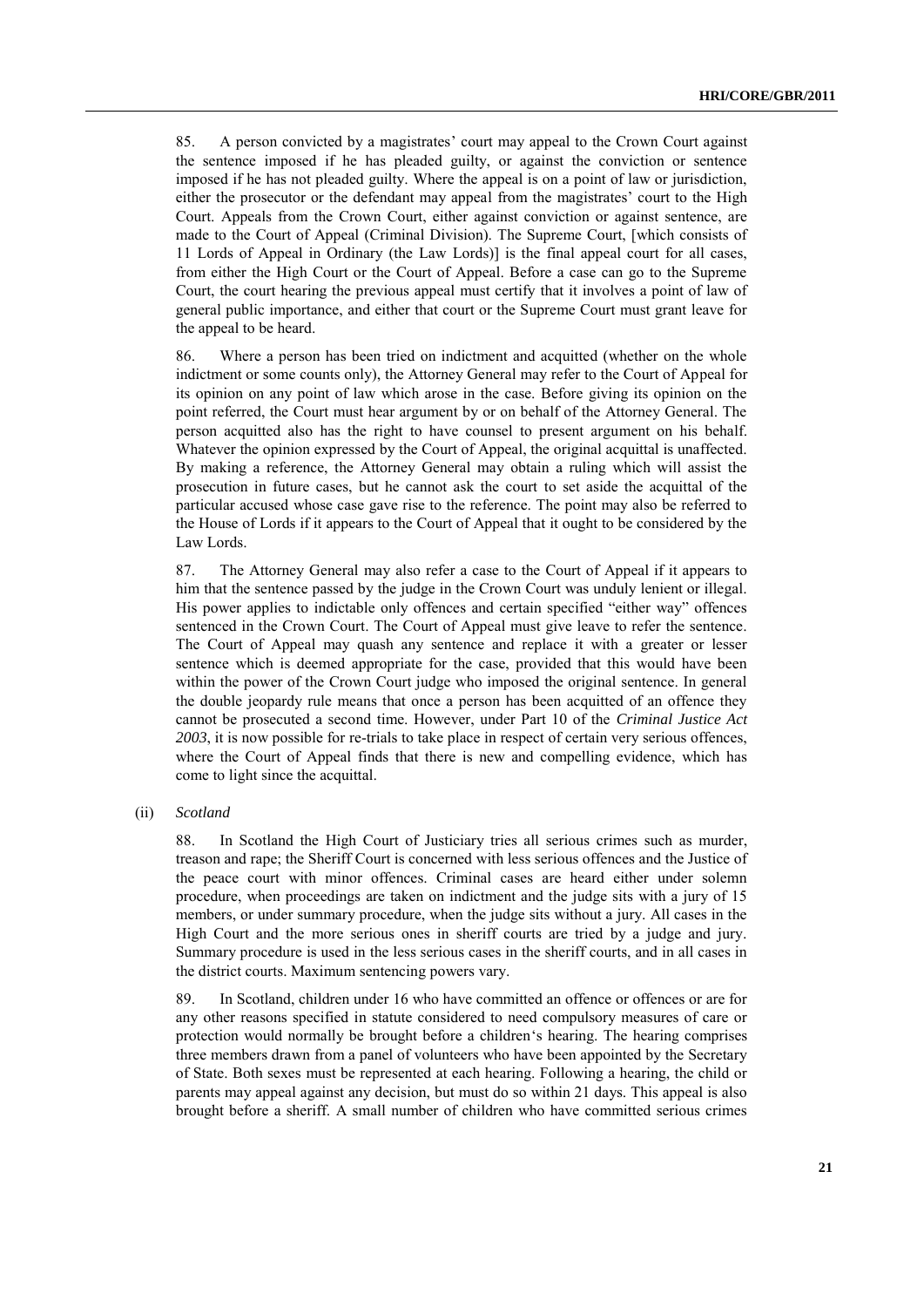may still be dealt with in the adult criminal justice system and currently a pilot Youth Court scheme is being run to deal with persistent young offenders.

90. Scotland's six sheriffdoms are further divided into sheriff court districts, each of which has one or more sheriffs, who are the judges of the court. The High Court of Justiciary, Scotland‗s supreme criminal court, is both a trial and an appeal court. Any of the following judges is entitled to try cases in the High Court: the Lord Justice General (the head of the court), the Lord Justice Clerk (the judge next in seniority) or one of the Lord Commissioners of Justiciary.

91. All appeals are dealt with by the High Court. In both solemn and summary procedure, an appeal may be brought against conviction, or sentence, or both. The Court may authorize a retrial if it sets aside a conviction. There is no further appeal to the House of Lords. In summary proceedings the prosecutor may appeal on a point of law against acquittal or sentence. The Lord Advocate may seek the opinion of the High Court on a point of law which has arisen in a case where a person tried on indictment is acquitted. The acquittal in the original case is not affected.

#### (iii) *Northern Ireland*

92. The structure of Northern Ireland courts is broadly similar to that in England and Wales. The day-to-day work of dealing summarily with minor cases is carried out by magistrates' courts presided over by a full-time, legally qualified person, termed a District Judge (Magistrates' Court).

93. The Crown Court deals with criminal trials on indictment. It is served by High Court and county court judges. Proceedings are generally heard before a single judge, and all contested cases, (other than those which have been certified by the Director of Public Prosecutions as being suitable for non-jury trial), take place before a jury.

94. Children under 18 are dealt with by the Youth Court consisting of a District Judge (Magistrates' Court) and two lay members (at least one of whom must be female) who are specially trained in youth justice matters. As in England and Wales, reporting restrictions apply to cases in the Youth Court preventing the publication of the offender's name or picture. Appeals from magistrates' courts (including youth courts) are heard by the county court.

95. During the period of sectarian violence and Terrorism from the 1970s, the hearing of cases arising under emergency legislation by a judge sitting without a jury ("the Diplock system") became necessary because jurors were being intimidated. The Diplock system was repealed on 31 July 2007 and replaced with a new system of non-jury trial under the *Justice and Security (Northern Ireland) Act 2007*. The new system focuses on the circumstances of the offence, not the offence itself, and requires an assessment of the risk that the administration of justice might be impaired. There is now a presumption for jury trial in all cases subject to the Director of Public Prosecution's decision to certify cases as being suitable for non-jury trial.

96. Appeals from the Crown Court against conviction or sentence are heard by the Northern Ireland Court of Appeal. Procedures for a further appeal to the Supreme Court are similar to those in England and Wales.

### **3. Criminal proceedings**

## **(a) Trial**

97. Criminal trials in the United Kingdom take the form of a contest between the prosecution and the defence. Since the law presumes the innocence of an accused person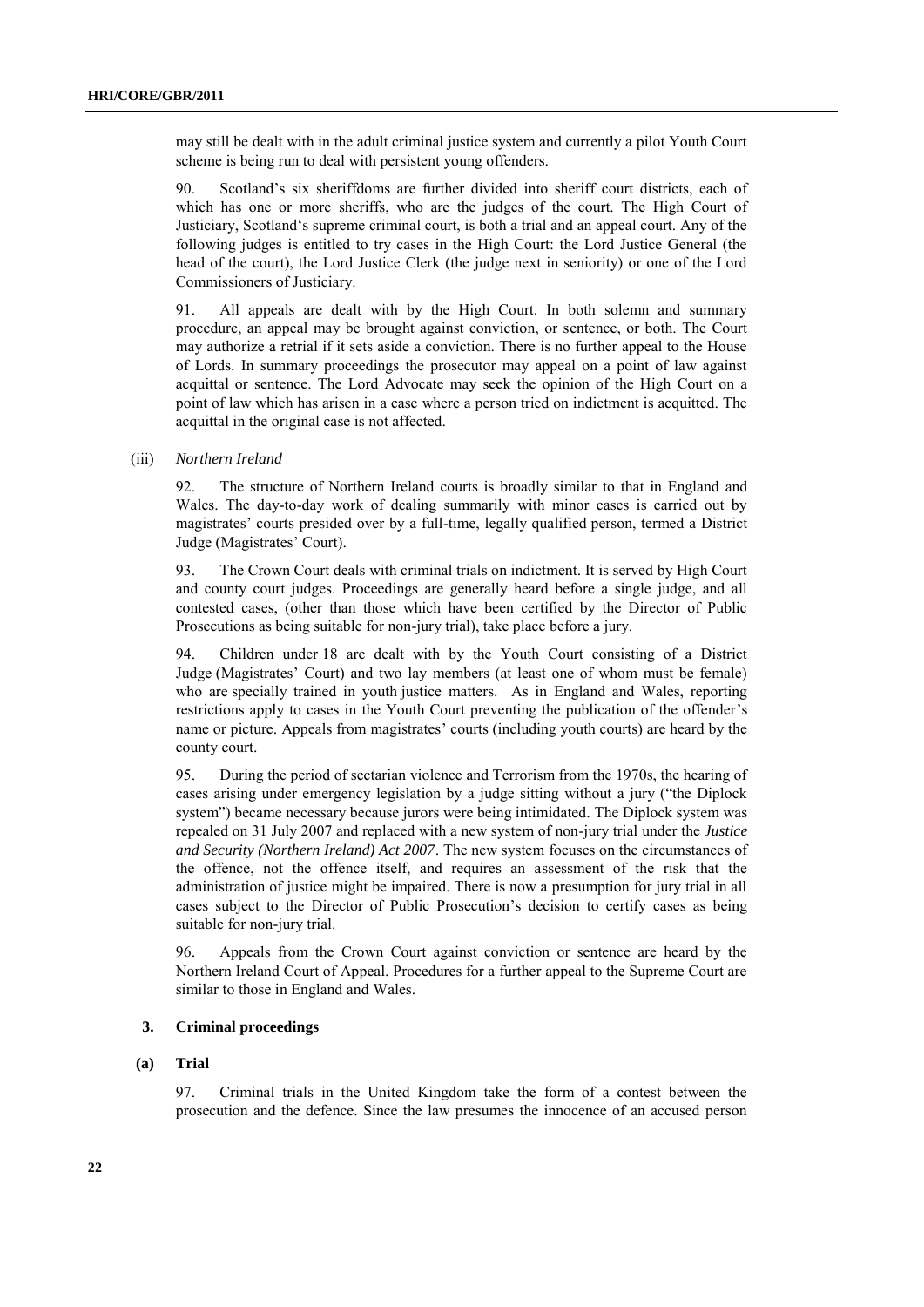until guilt has been proved, the prosecution is not granted any advantage, apparent or real, over the defence. A defendant (in Scotland, called an accused) has the right to employ a legal adviser and may be granted legal aid from public funds. If remanded in custody, the person may be visited by a legal adviser to ensure a properly prepared defence.

98. In England and Wales the prosecution has a statutory duty to disclose to the defence in advance of the trial the evidence on which it intends to prosecute the charges, and also any relevant exculpatory material. In Crown Court cases the defence must then provide a statement setting out the nature of the accused's defence. This statement is voluntary in magistrates' courts. The prosecution is under a continuing duty, in particular following receipt of a defence statement, to keep under review the question of whether there is any previously relevant undisclosed material in its possession. Additionally before the trial the accused is required to provide details of witnesses that he intends to call.

99. In England, Wales and Northern Ireland during the preparation of the case, with the exception of minor charges, the prosecution, with the exception of minor charges, is required either automatically or on request to disclose to the defence all evidence against the accused on which the prosecution propose to rely. In addition, the prosecution is required to disclose any material not previously seen by the accused that may undermine the prosecution's case or assist the case of the accused. However present law permits certain unused material to be withheld if a court rules that there is a stronger public interest in preserving confidentiality (and disclosure is not necessary for a fair trial).

100. Since the case of Sinclair v HMA in 2005, the Crown has been obliged to disclose the police statements of witnesses to the defence. The Crown now has an obligation to disclose all material information for or against an accused to the defence.

101. The defence or prosecution may suggest that the defendant's mental state renders him or her unfit to be tried. If the judge decides that this is so, the defendant is admitted to a specified hospital. Additionally in England and Wales certain vulnerable defendants may, if the court agrees, give evidence as a witness, via a live link.

102. In England and Wales, all people, whatever their age are competent to act as witnesses, unless they cannot understand questions asked of them in court or cannot answer them in a way that can be understood, with, if necessary, the assistance of any special measures directed by the court.

103. Children (under 18 years) and adults with a physical or mental disorder or impairment or learning disability, are automatically eligible for one or more measures to assist them give evidence in court. These measures include giving evidence by live, link, screened from the defendant in the courtroom, video recorded statement, clearing the public gallery (sex offences and in cases of intimidation), removing court wigs and gowns and assistance with communication through communication aids or an intermediary.

## **(b) Jury**

104. In jury trials the judge decides questions of law, sums up the evidence for the jury and instructs the jury on the relevant law, and discharges the accused or passes sentence. Only the jury decides whether the defendant is guilty or not guilty. In England, Wales and Northern Ireland, if the jury cannot reach a unanimous verdict, the judge may direct it to bring in a majority verdict provided that, in the normal jury of 12 people, there are not more than two dissentients. In Scotland, where the jury consists of 15 people, the verdict may be reached by a simple majority, but no person may be convicted without corroborated evidence. If the jury returns a verdict of "not guilty", (or, in Scotland "not proven", which is an alternative verdict of acquittal), the prosecution has no right of appeal and the defendant cannot be tried again for the same offence. In the event of a "guilty" verdict, the defendant has a right of appeal to the appropriate court.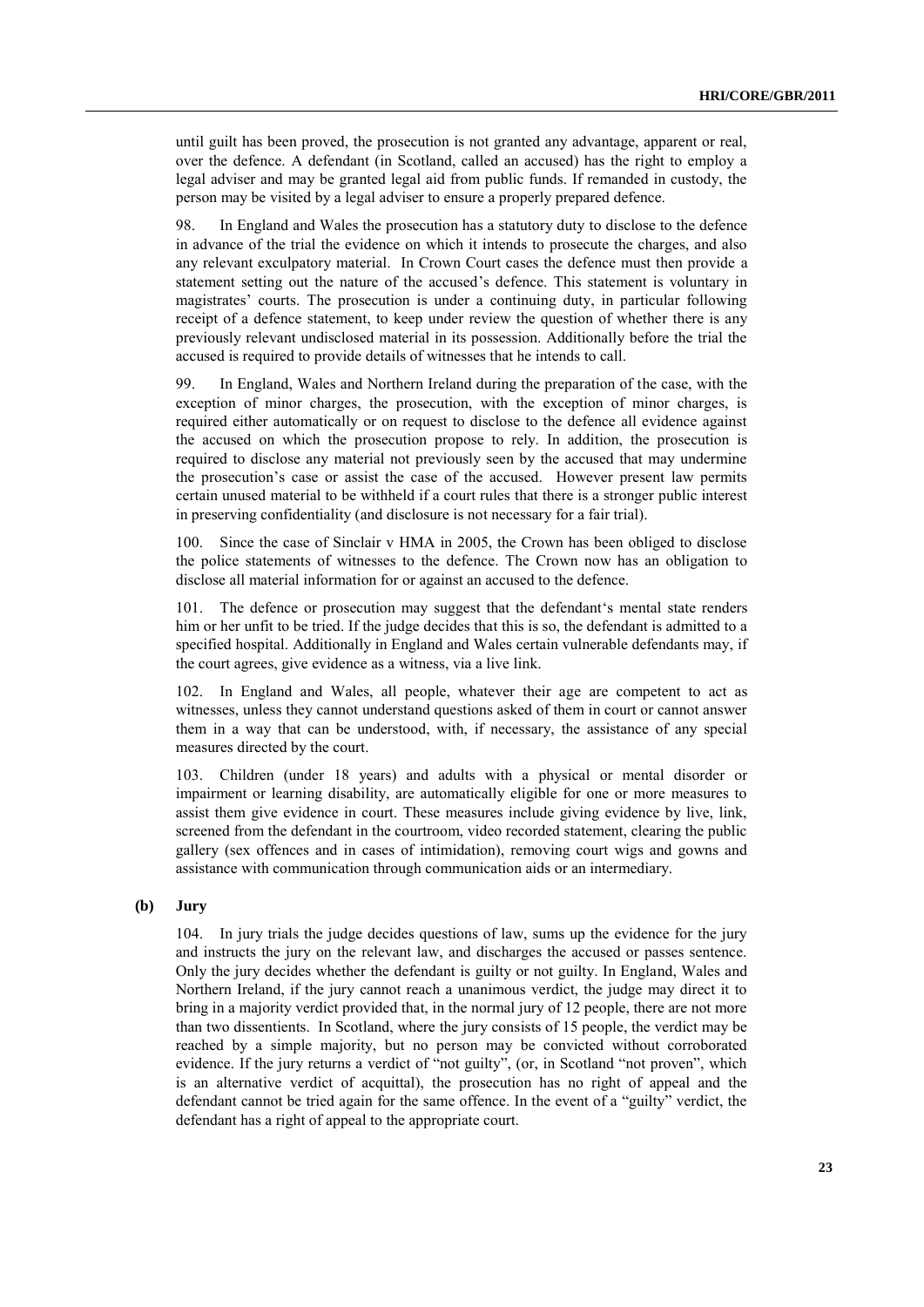105. A jury is completely independent of the judiciary. Any attempt to interfere with a jury once it is sworn in is punishable under the *Contempt of Court Act 1981*.

106. The prosecution and defence have a right to challenge potential jurors by giving reasons where they believe an individual juror is likely to be biased. There is no automatic right of challenge without giving a reason. In addition, the prosecution can also exercise the right to request stand-by of a juror, or the judge can use his discretionary powers to discharge a juror should the circumstances warrant that. The *Criminal Justice (Scotland) Act 1995* abolished the right of peremptory challenge in Scotland.

107. People between the ages of 18 and 70 whose names appear on the electoral register and who have lived in the UK for a continuous period of at least five years since the age of 13, are liable for jury service, unless they are ineligible or excused. Persons ineligible for jury service include: those who have been sentenced in the UK to five years or more of imprisonment; those who have been sentenced in the previous ten years to a term of imprisonment, detention or youth custody, have received a suspended sentence or have been subject to a community order; and if they are regularly receiving treatment by a medical practitioner or are resident in a hospital or similar institution for any form of mental disorder.

#### **(c) The investigation of deaths**

108. In England, Wales and Northern Ireland, coroners investigate violent and unnatural deaths or sudden deaths where the cause is unknown. Deaths may be reported to the local coroner (who is either medically or legally qualified, or both) by doctors, the police, the registrar, public authorities or members of the public. If the death is sudden and the cause unknown, the coroner need not hold an inquest if, after a post-mortem examination has been made, he or she is satisfied that the death was due to natural causes. Where there is reason to believe that the deceased died a violent or unnatural death, or if they died in prison or in other specified circumstances, the coroner must hold an inquest, and it is the duty of the coroner's court to establish how, when and where the deceased died. A coroner may sit alone or, in certain circumstances, with a jury. Neither the coroner nor the coroner's jury may express any opinion on questions of criminal and civil liability, which fall to other courts to determine.

109. In Scotland the local procurator fiscal investigates all sudden and suspicious, accidental, unexpected and unexplained deaths, and may report the findings to the Crown Office for Crown Counsel‗s instructions in relation to further investigations and whether criminal proceedings should be instigated or whether a fatal accident inquiry should be instructed. Under the Fatal Accident and Sudden Deaths Inquiry (Scotland) Act 1976 a fatal accident inquiry, which is a public inquiry held at the request of the Procurator Fiscal before the sheriff must be held in cases where the deceased died whilst in legal custody. In a minority of cases a fatal accident inquiry may be held before the sheriff. For certain categories (such as deaths in custody) a fatal accident inquiry is mandatory. In addition, the Lord Advocate has discretion to instruct an inquiry in the public interest in cases where the circumstances give rise to public concern.

## **(d) The civil law**

110. The main subdivisions of the civil law of England, Wales and Northern Ireland are: family law, the law of property, the law of contract and the law of torts (covering injuries suffered by one person at the hands of another irrespective of any contact between them and including concepts such as negligence, defamation and trespass). Other branches of the civil law include constitutional and administrative law (particularly concerned with the use of executive power), industrial, maritime and ecclesiastical law. Scottish civil law has its own, largely comparable, branches.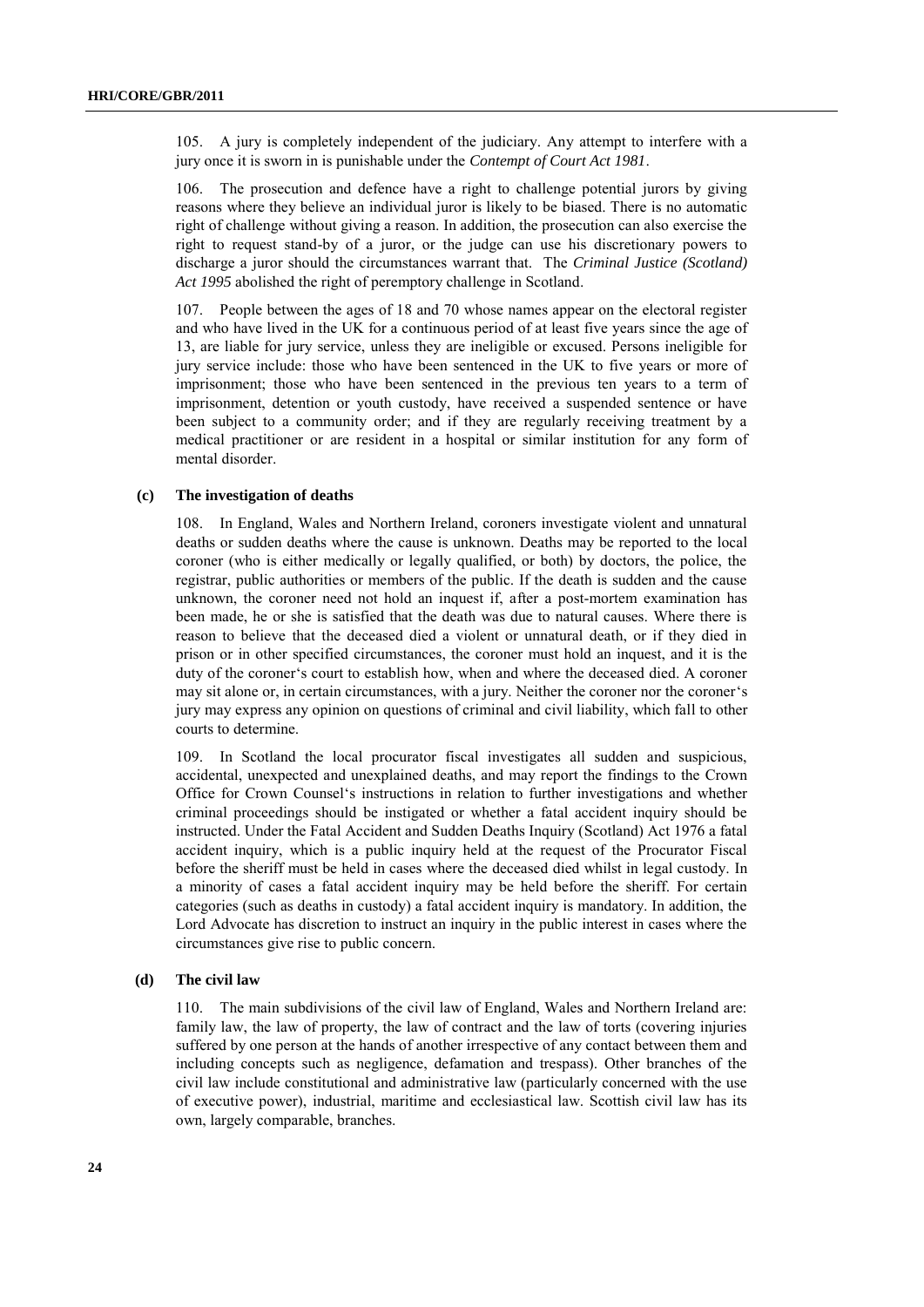111. Unified procedural rules for the County Court and High Court, the 'Civil Procedure Rules', to ensure that the Courts deal with cases justly, were introduced in 1999. The Civil Justice Council was also established to oversee and co-ordinate the modernisation of the Civil Justice System in England and Wales. Its main role is to review the system constantly and reform it accordingly.

## **(e) The civil courts**

#### (i) *England and Wales*

112. In England and Wales, civil cases may be heard in Magistrates' courts, county courts and the senior courts up to the Supreme Court.

113. The Civil jurisdiction of Magistrates' courts is limited. It includes certain family law proceedings, nuisances under public health legislation and the recovery of taxes. It also acts as an appellate court in respect of decisions taken by local licensing committees to license public houses, betting shops and clubs.

114. The jurisdiction of the county courts covers actions founded upon contract and tort (with minor exceptions), trust and mortgage cases and actions for the recovery of land. Cases involving claims exceeding set limits may be tried in a county court by consent of the parties or, in certain circumstances, on transfer from the High Court.

115. Other matters dealt with by the county courts include hire purchase, the Rent Acts, disputes between landlord and tenant, and adoption cases. Divorce cases are determined in those courts designated as divorce county courts and, outside London, bankruptcies are dealt with in certain county courts. The courts also deal with complaints of race and sex discrimination. Where small claims are concerned (especially those involving consumers), there are simplified procedures.

116. The High Court of Justice is divided into the Chancery Division, the Queen's Bench Division and the Family Division. Its jurisdiction is both original and appellate and covers civil and some criminal cases. Particular types of work are assigned to each division. The Family Division is concerned with all jurisdiction affecting the family, including that relating to adoption and guardianship. The Chancery Division deals with the interpretation of wills and the administration of estates. Maritime and commercial law are the responsibility of admiralty and commercial courts of the Queen's Bench Division.

117. In England and Wales, the Family Division of the High Court hears appeals in matrimonial, adoption and guardianship proceedings heard by magistrates' courts. Appeals from the High Court and county courts are heard in the Court of Appeal (Civil Division), consisting of the Master of the Rolls and 35 Lords Justice of Appeal, and may go on to the Supreme Court, the final court of appeal in civil and criminal cases, presided over by 12 independently appointed judges known as justices of the Supreme Court.

## (ii) *Scotland*

118. The main civil courts in Scotland are the sheriff courts and the Court of Session. The civil jurisdiction of the sheriff court extends to most kinds of action and is normally unlimited by the scale of the case, the sheriff having a jurisdiction in virtually all matters of civil law and all types of procedure with the exception of certain statutory appeals and applications to the Court of Session. Much of the work is done by the sheriff, against whose decision an appeal may be made to the sheriff-principal or directly to the Court of Session. The sheriff also hears a number of statutory appeals and applications such as appeals from the decisions of Licensing Boards.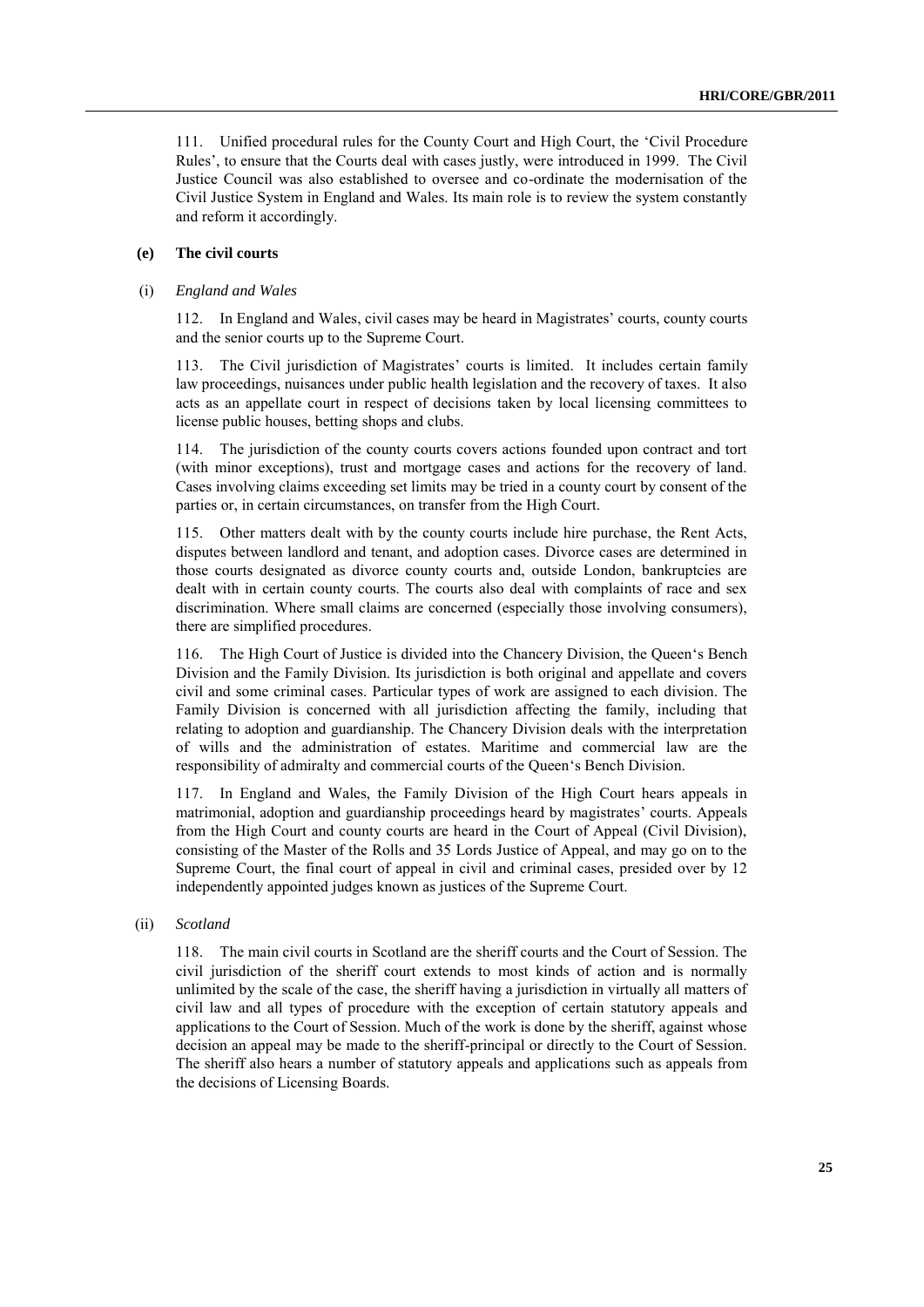119. The Court of Session sits only in Edinburgh, and in general has jurisdiction to deal with all kinds of action. The main exception is an action exclusive to the sheriff court, where the value claimed is less than a set amount. The Court of Session has a number of special procedures for particular types of action notably commercial cases and actions for damages for personal injuries and death. It has exclusive jurisdiction in certain international cases, notably under international conventions dealing with child abduction and custody. Appeals in civil cases can be taken from the Inner House to the UK Supreme Court, which is the final civil court of appeal for Scotland.

120. The Scottish Land Court is a special court which deals exclusively with matters concerning agriculture. Its chairman has the status and tenure of a judge of the Court of Session and its other members are lay specialists in agriculture. Appeals in civil cases can be taken from the Inner House to the UK Supreme Court, which is the final civil court of appeal for Scotland.

#### (iii) *Northern Ireland*

121. Minor civil cases in Northern Ireland are dealt with in county courts, though magistrates' courts also deal with certain classes of civil cases. The superior civil law court is the High Court from which an appeal may be made to the Court of Appeal. These two courts, together with the Crown Court, comprise the Court of Judicature of Northern Ireland and their practice and procedure are similar to those in England and Wales. The UK Supreme Court is the final civil appeal court.

#### **(f) Civil proceedings**

## (i) *England and Wales*

122. In England and Wales civil proceedings are instituted by the aggrieved person, who is referred to as the "claimant". No preliminary inquiry on the authenticity of the grievance is required. The usual way to commence civil proceedings, in both the High Court and the County Court, is by issuing a document known as the "claim form. The early stages of civil proceedings are dominated by the exchange of formal statements of case by the respective parties.

123. Civil proceedings can usually be abandoned or ended by compromise at any time. Actions brought to court are usually tried by a judge without a jury. However, subject to the court's agreement there is a right to trial by jury in actions involving claims for deceit, libel, slander, malicious prosecution and false imprisonment. The jury decides questions of fact and damages awarded to the injured party. Verdicts should normally be unanimous, but if a jury cannot agree then majority verdicts may be accepted.

124. If a party refuses to comply with a judgment or order of court, a range of enforcement procedures are available. Where the judgments is for a sum of money, the most common method of enforcement is either by seizure of the debtor's goods or by an attachment of earnings order. If the judgment takes the form of an injunction, a refusal to obey the injunction may result in imprisonment for contempt of court. Normally the court orders the costs of an action to be paid by the losing party, but in small claims parties are normally expected to pay their own costs, though they can usually recover court fees from the loser. This reflects the fact that small claims procedures are designed so that parties can deal with matters without using lawyers.

## (ii) *Scotland*

125. In Scotland, civil proceedings in the Court of Session or ordinary actions in the sheriff court are initiated by serving the defender with a summons. A defender who intends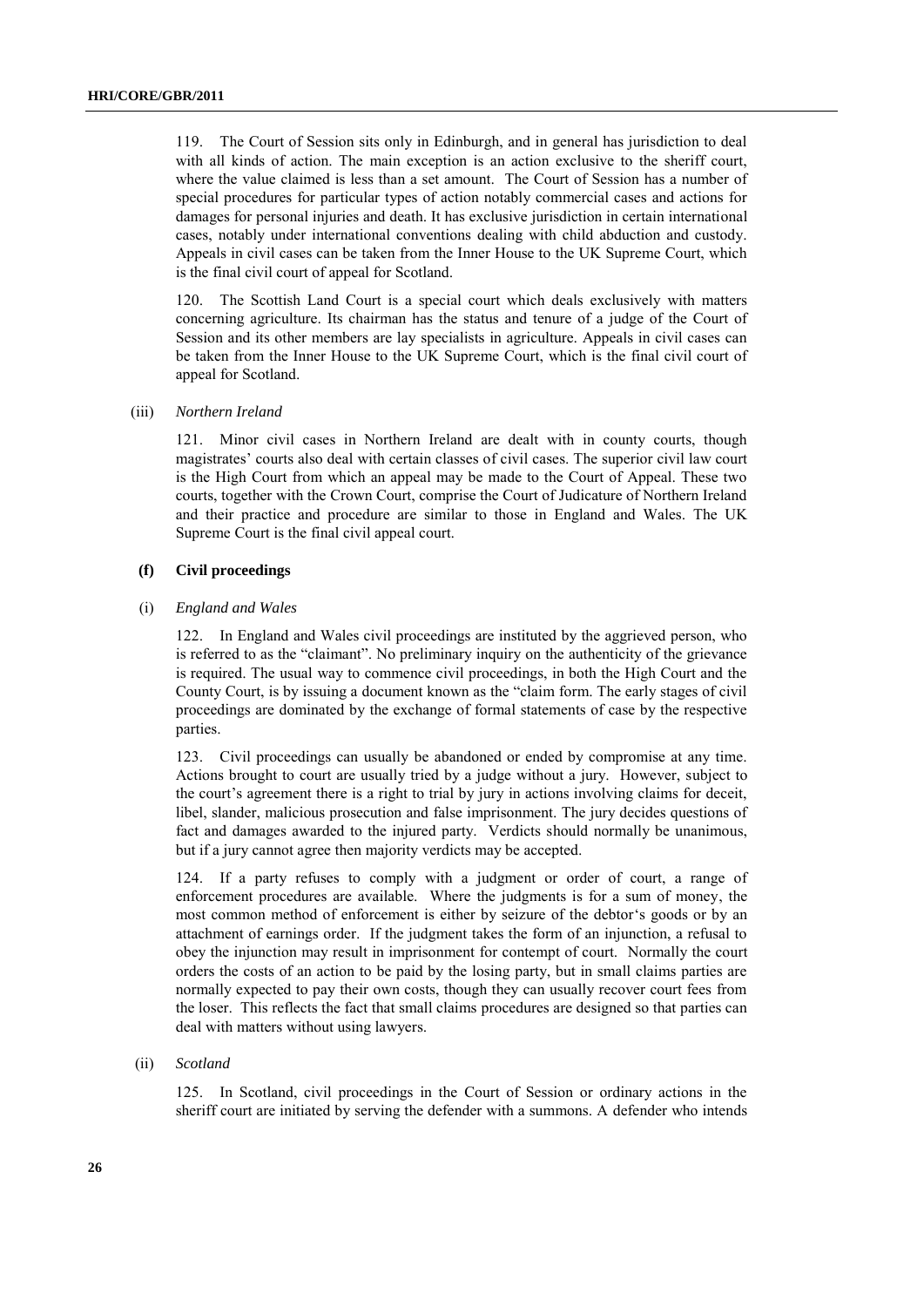to contest the action must inform the court; if he or she does not appear, the court grants a decree in absence in favour of the pursuer. For ordinary actions in the sheriff court the case is initiated by initial writ, and the defender has to lodge a notice of intention to defend and thereafter submit defences followed by an options hearing. In family actions the parties attend the options hearing, and the court can send cases for mediation. After the options hearing, cases go to debate on legal issues or proof.

126. In summary causes (involving actions of value from £750 to £1,500) in the sheriff court the statement of claim is incorporated in the summons. The procedure is designed to enable most actions to be carried through without the parties involved having to appear in court. Normally they (or their representative) need appear only when an action is defended. These summary causes proceed on a fixed timetable and involve minimum written pleading and cover certain classes of payment action and actions for repossession of heritable property.

127. A small claims procedure was introduced into Scotland in 1988, which provides for all cases of up to £750 to be initiated in a form similar to that available for summary cause. Where the pursuer in the action does not have legal representation, the court will assist in completing and serving the summons. Although similar to summary cause, the procedure in small claims is designed to be very informal, and the court is encouraged to adopt less strict rules of procedure and evidence at proof. Legal aid is not available for small claims, and the expenses are strictly limited.

## (iii) *Northern Ireland*

128. Proceedings in Northern Ireland are similar to those in England and Wales. County court proceedings are commenced by a civil bill served on the defendant. Judgements of civil courts are enforceable through a centralised procedure administered by the Enforcement of Judgments Office.

## **(g) Restrictive Practices Court**

129. The Restrictive Practices Court is a specialised United Kingdom court which deals with monopolies and restrictive trade practices. It comprises five judges and up to ten other people with expertise in industry, commerce or public life.

## **(h) The Tribunals Service**

130. Tribunals deal with a wide range of disputes, mostly between individuals and the state, and were traditionally sponsored by the same government department whose decisions they were reviewing. The need to reform the Tribunals system was first set out in Sir Andrew Leggatt's review ‗*Tribunals for Users - One System, One Service'*. The Government accepted his proposals and the Tribunals Service, formed out of over 16 existing tribunals, was created on 3 April 2006 as an executive agency of the Ministry of Justice (MoJ). It reflected the most radical change to this part of the justice system for 50 years.

131. The *Tribunals, Courts and Enforcement Act 2007*, created a First-tier Tribunal and an Upper Tribunal on 3 November 2008. The First-tier Tribunal is the first instance tribunal for most jurisdictions. The Upper Tribunal mainly, but not exclusively, reviews and decides appeals from the First-tier Tribunal. It also has the power to deal with judicial review work delegated from the High Court and Court of Session. Both Tribunals are administered by the Tribunals Service.

132. Both the First-tier Tribunal and Upper Tribunal are divided into chambers grouping together jurisdictions dealing with like subjects or where individual panels need the same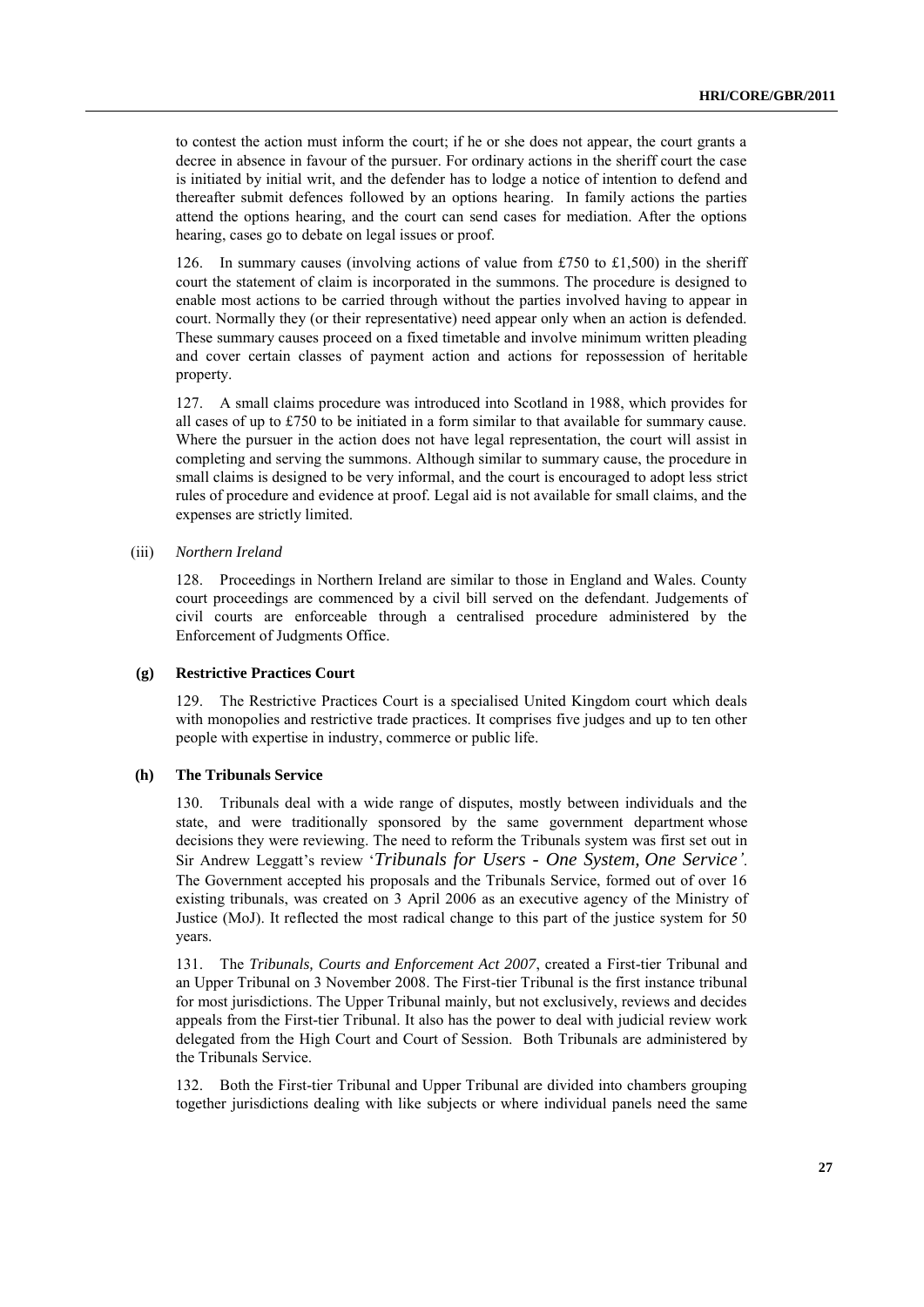types of members. Because the structure is flexible, in the future, if Parliament decides to create a new appeal right or jurisdiction, it will not be necessary to create a new tribunal to administer it.

133. The first phase of the Act's implementation was completed in November 2008. The new system created two tiers (layers) of Tribunal; a First-tier Tribunal and an Upper Tribunal. Within each tier, separate "chambers" were established to deal with similar types of appeals as follows:

Upper Tribunal

• *Administrative Appeals Chamber*

First-tier Tribunal

- *Social Entitlement Chamber*
- *Health, Education and Social Care Chamber*
- *War Pensions and Armed Forces Compensation Chamber*

134. The responsibilities of the Senior President of Tribunals include responsibility for representing the views of the tribunal judiciary to Ministers, Parliament and for training, guidance and welfare. In addition, the Lord Chief Justice has delegated to the Senior President certain of his powers under the *Constitutional Reform Act 2005,* particularly in relation to judicial discipline of most tribunal judges and members.

## **(i) The Administrative Justice and Tribunals Council**

135. The Administrative Justice and Tribunals Council (AJTC) is an advisory nondepartmental public body. It is the successor body to the Council on Tribunals. In addition to taking on the Council of Tribunals' previous role in respect of tribunals and inquiries, it keeps under review the administrative justice system as a whole with a view to making it accessible, fair and efficient. It also advises Ministers and the Senior President on the development of the new system and refers proposals for change to them. The AJTC seeks to ensure that the relationships between the courts, tribunals, ombudsmen and alternative dispute resolution providers reflect the needs of users. The AJTC has a statutory seat on the Tribunal Procedure Committee ensuring it is at the centre of the rule making process for tribunals.

#### **(j) Prisons, Probation, Parole**

136. In England and Wales, the commissioning and delivery of adult offender management services in custody and the community in England and Wales is the responsibility of the National Offender Management Service (NOMS) Agency (an executive agency of the Ministry of Justice).

137. In Scotland, responsibility for prisons lies with the Scottish Prison Service, an Executive Agency of the Scottish Government. Primary responsibility for probation and post-release services in Scotland lies with local authorities.

138. In England and Wales, the Secretary of State for Justice appoints to each prison establishment an Independent Monitoring Board representing the local community, to provide an independent view on the standards of fairness and humanity with which those placed in custody are treated and on the range and adequacy of the programmes preparing them for release. The Board inform the Secretary of State of any concerns they have, and report annually to the Secretary of State on how well the prison has met the standards and requirements placed on it and what impact these have had on those in its custody. In Scotland, equivalent activities are conducted by visiting committees for each establishment.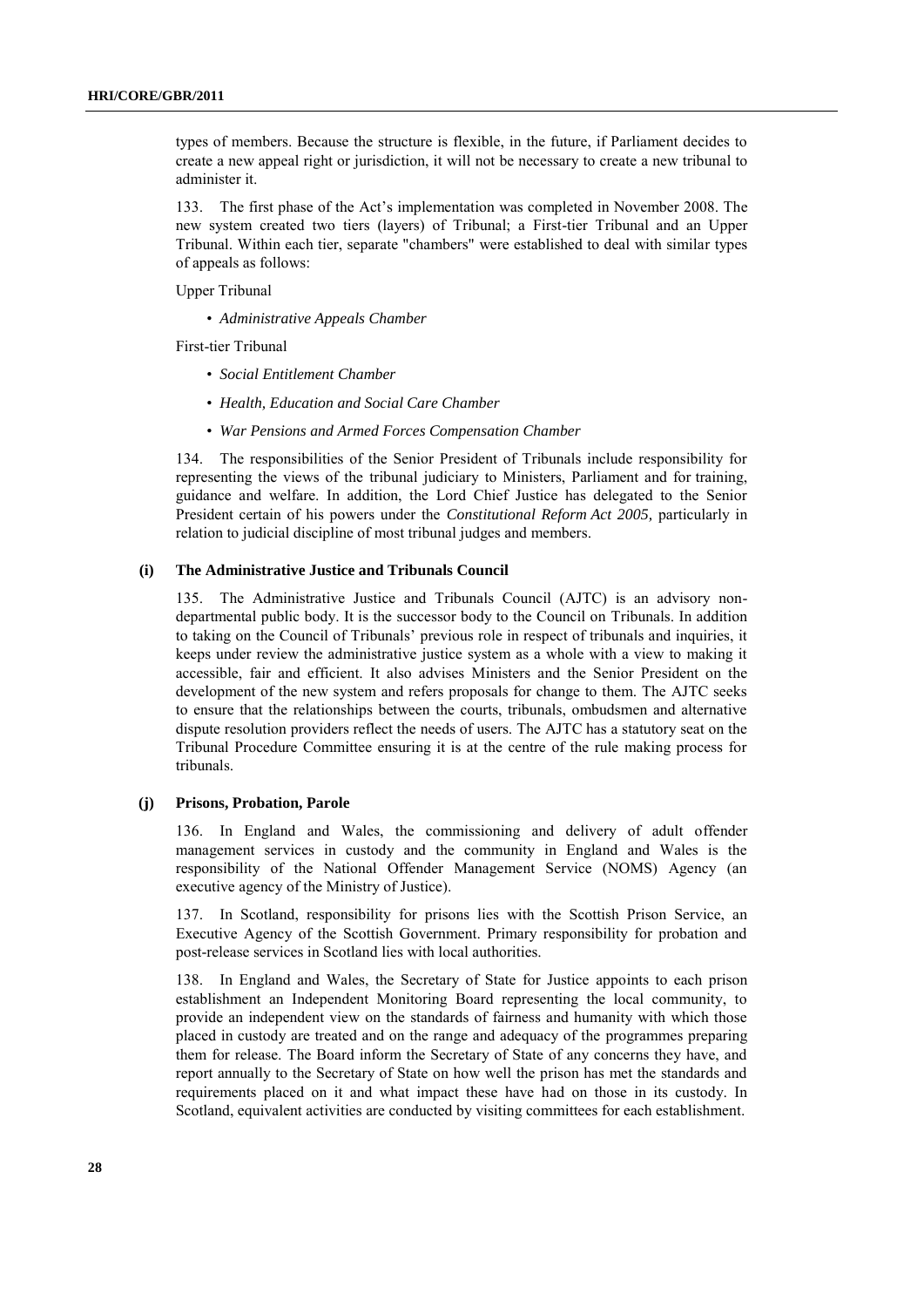139. Prisons in England and Wales are subject to inspection by Her Majesty‗s Chief Inspector of Prisons who is appointed by the Queen and reports directly to the Secretary of State. The effectiveness of probation work in England and Wales is inspected by Her Majesty's Chief Inspector of Probation, who is appointed by, and reports directly to the Secretary of State. In Scotland, prisons are inspected by HM Prisons Inspectorate for Scotland and criminal justice social work services are inspected by the Social Work Inspection Agency, an independent Government Agency.

140. In England and Wales, the Secretary of State for Justice also appoints the Prisons and Probation Ombudsman. The Ombudsman's role is to investigate and make recommendation relating to individual complaints from prisoners, offenders under probation supervision, and immigration detainees. The Ombudsman is also responsible for investigating any deaths occurring in prisons, approved premises and immigration detention facilities. They report annually to the Secretary of State.

141. A special Parole Board advises the Secretary of State for Justice on the release of prisoners on licence.

142. In Scotland, complaints by prisoners that have not been resolved through the Scottish Prison Service's complaints procedure are investigated by the independent Scottish Prisons Complaints Commission. Complaints about criminal justice social work services such as parole can be considered by the independent Scottish Public Services Ombudsman.

## **(k) Prisoners' Health**

143. Responsibility for commissioning prison health services in the publicly-run prisons in England lies with the NHS Primary Care Trusts (PCTs). Proposals to replace Primary Care Trusts, with an independent NHS Commissioning Board as set out in the Department of Health's 2010 White Paper consultation exercise for the NHS.

144. In Scotland, medical services in establishments managed by the Scottish Prison Service are provided under a national contract. It is a condition of this contract that all doctors providing services are suitably qualified for prison work and registered with the General Medical Council. All doctors are required to undertake induction training and continuing professional development, and undertake specific prison training, including suicide risk management. Ethical and moral issues are included in the training and learning strategy for prison nursing staff.

#### **(l) Pardons**

145. The Secretary of State for Justice is responsible for advising the Queen on whether in England and Wales there are exceptional grounds for exercising the royal prerogative of mercy, such as in the absence of a court-based remedy, to pardon a person convicted of an offence, or to remit all or part of a penalty imposed by a court.

146. The Cabinet Secretary for Justice in the Scottish Government has similar responsibilities in Scotland. The Minister of Justice in the Northern Ireland Executive deals with applications for the exercise of the Royal Prerogative of Mercy in relation to nonterrorist offences in Northern Ireland, and the Secretary of State for Northern Ireland deals with applications arising from terrorism-related offences.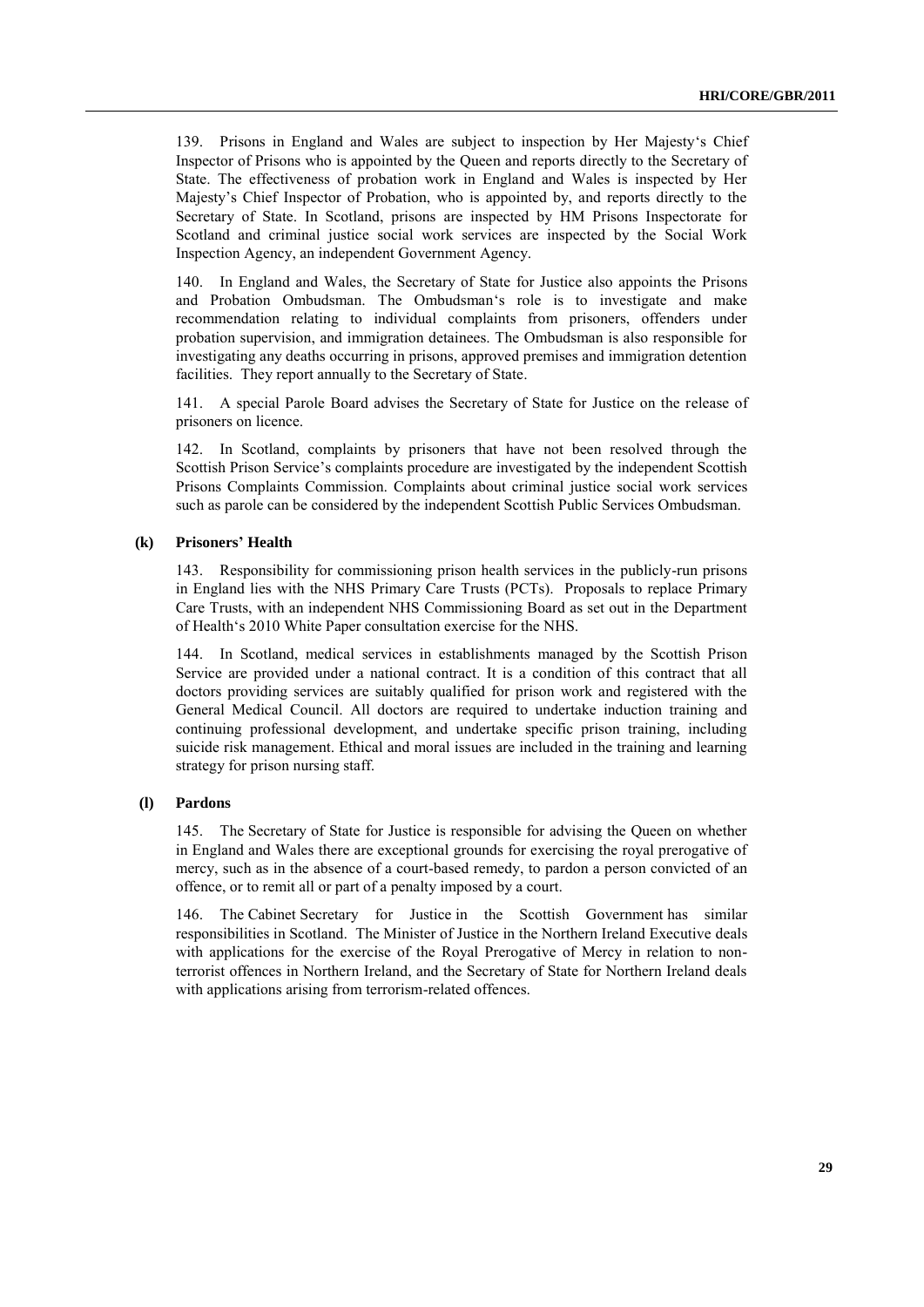## **II. General legal framework within which human rights are protected**

## **A. Acceptance of international human rights norms**

147. The UK has ratified the following major United Nations human rights instruments;

- The International Convention on the Elimination of All Forms of Racial Discrimination (ICERD)
- The International Covenant on Civil and Political Rights (ICCPR)
- The International Covenant on Economic, Social and Cultural Rights (ICESCR)
- Convention against Torture and Other Cruel, Inhuman or Degrading Treatment or Punishment (CAT)
- Convention on the Rights of the Child (CRC)
- Convention on the Elimination of All Forms of Discrimination against Women (CEDAW)
- Convention on the Rights of Persons with Disabilities (CRPD)
- 148. It has also ratified Optional Protocols to CAT, CEDAW, CRC and the CRPD.
- 149. The UK's Universal Periodic Review took place in April 2008.

150. The United Kingdom is also party to the European Convention for the Prevention of Torture and Inhuman or Degrading Treatment or Punishment, which entered into force in the UK on 1 February 1989 and the European Convention on Human Rights (ECHR), which the UK ratified in 1951.

151. International treaties ratified by the United Kingdom are not usually directly incorporated into UK law. In general, the UK complies with its international obligations by enacting or amending domestic legislation to ensure compatibility with its treaty obligations. The Government normally takes such measures as are necessary, following normal parliamentary procedures, before it becomes a party to the treaty. The United Kingdom will not ratify a treaty unless the Government is satisfied that domestic law and practice enable it to comply. In the case of the European Convention on Human Rights, this approach was followed initially from signature of this Convention in 1951 until 2000 with the coming into force of the Human Rights Act 1998. The Act gives further effect in the UK law to the rights in the Convention, and makes the Convention rights directly enforceable in UK courts.

The derogations, reservations and declarations that the UK has in place with regards to these international instruments are summarised on the website of the United Nations Treaties Collection<sup>60</sup>.

#### **Convention against Torture**

153. The UK's obligation under Article 4 of the Convention against Torture, to make torture a criminal offence in its domestic legislation, is given effect by s.134 of the *Criminal Justice Act 1988*. Section 134 makes torture, wherever committed, by anyone of any nationality, a criminal offence. The first prosecution under Section 134 of the *Criminal* 

 $60$  http://treaties.un.org/Pages/Treaties.aspx?id=4&subid=A&lang=en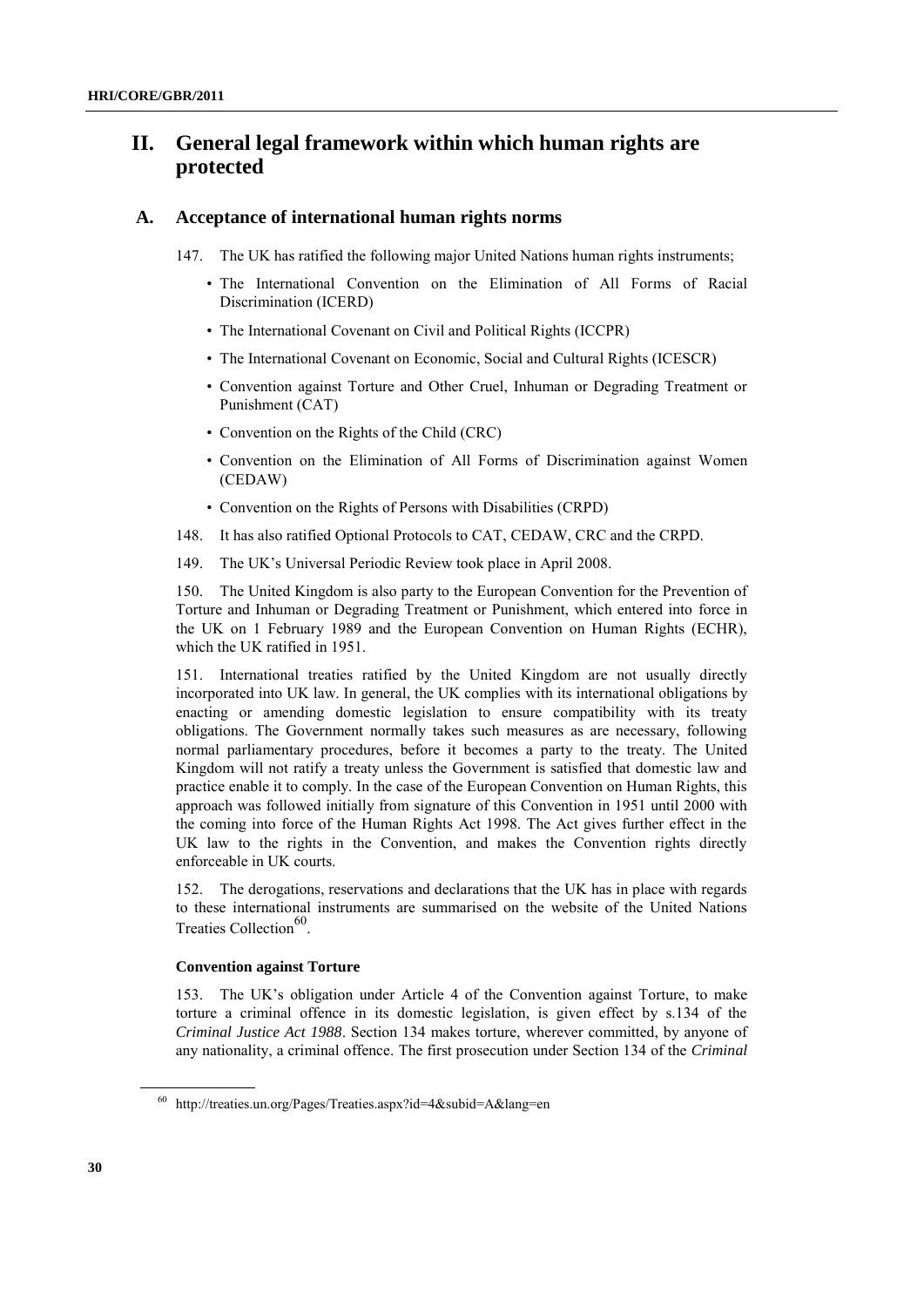*Justice Act, giving effect in the UK to Article 7 of the Convention, was brought to a* conclusion in July 2005, with the conviction of the former Afghan warlord, Faryadi Zardad.

## **B. Legal framework for the protection of human rights at a national level**

## **1. The European Convention on Human Rights and the Human Rights Act**

154. The UK does not have a written Constitution as part of its national law. People in the UK have long enjoyed a strong tradition of individual liberties but it has not always been easy to say precisely what was involved – or what to do when unwritten liberties conflict with other laws.

155. The European Convention on Human Rights (ECHR), which the UK ratified in 1951, enshrines fundamental civil and political rights. Although the UK was bound to comply with its obligations under the ECHR as a matter of international law from ratification, the ECHR was not directly incorporated into UK law and Convention rights were not directly enforceable before UK courts. The UK Government introduced the Human Rights Act 1998 ("the Act") to give further effect to the rights in the ECHR. This Act came into force on 2 October 2000.

156. The Act enables victims of a breach of Convention rights to complain directly to a UK court and receive a remedy including damages if a breach is found. It ensures that Convention rights, and the supporting judgments of the European Court of Human Rights, are fully available to UK courts. It also ensures that Parliament has to reflect carefully, in considering proposed legislation, on the difficult question of where the balance lies between the individual's rights and the needs of the wider community. The key principle of the Act is that wherever possible there should be compatibility with Convention rights and it provides a clear legal statement of their basic rights and fundamental freedoms.

157. The Act requires our courts to respect laws passed by Parliament. However, it allows a higher court to declare that a law cannot be given a meaning compatible with the Convention rights. Parliament can then decide whether and how to amend the law. In this way, the Act balances the rights and responsibilities of the law-making and judicial parts of our Constitution, leaving the final word to the democratic process.

158. The Act represents a major shift in the UK political and legal system works. Before the Act, UK law did not spell out that public authorities and courts had to respect ECHR rights; and the courts would only look at the ECHR in exceptional cases, for example if UK legislation was unclear.

159. The Act means all core public authorities (such as central and local government, the army, the police etc) must ensure that everything they do is compatible with Convention rights unless an Act of Parliament makes that impossible.

160. The *Human Rights Act* works in three main ways. First, it requires all legislation to be interpreted and given effect as far as possible compatibly with the Convention rights. Where it is not possible to do so, a court may quash or disapply subordinate legislation (such as Regulations or Orders) or, if it is a higher court, make a declaration of incompatibility in relation to primary legislation. This triggers a power that allows a Minister to make a remedial order to amend the legislation to bring it into line with the Convention rights.

161. To date, on every occasion when the courts have declared legislation to be incompatible with the Convention rights (and where this has not been overturned on appeal), the Government has either referred the incompatibility to Parliament to achieve a legislative remedy or is preparing to do so.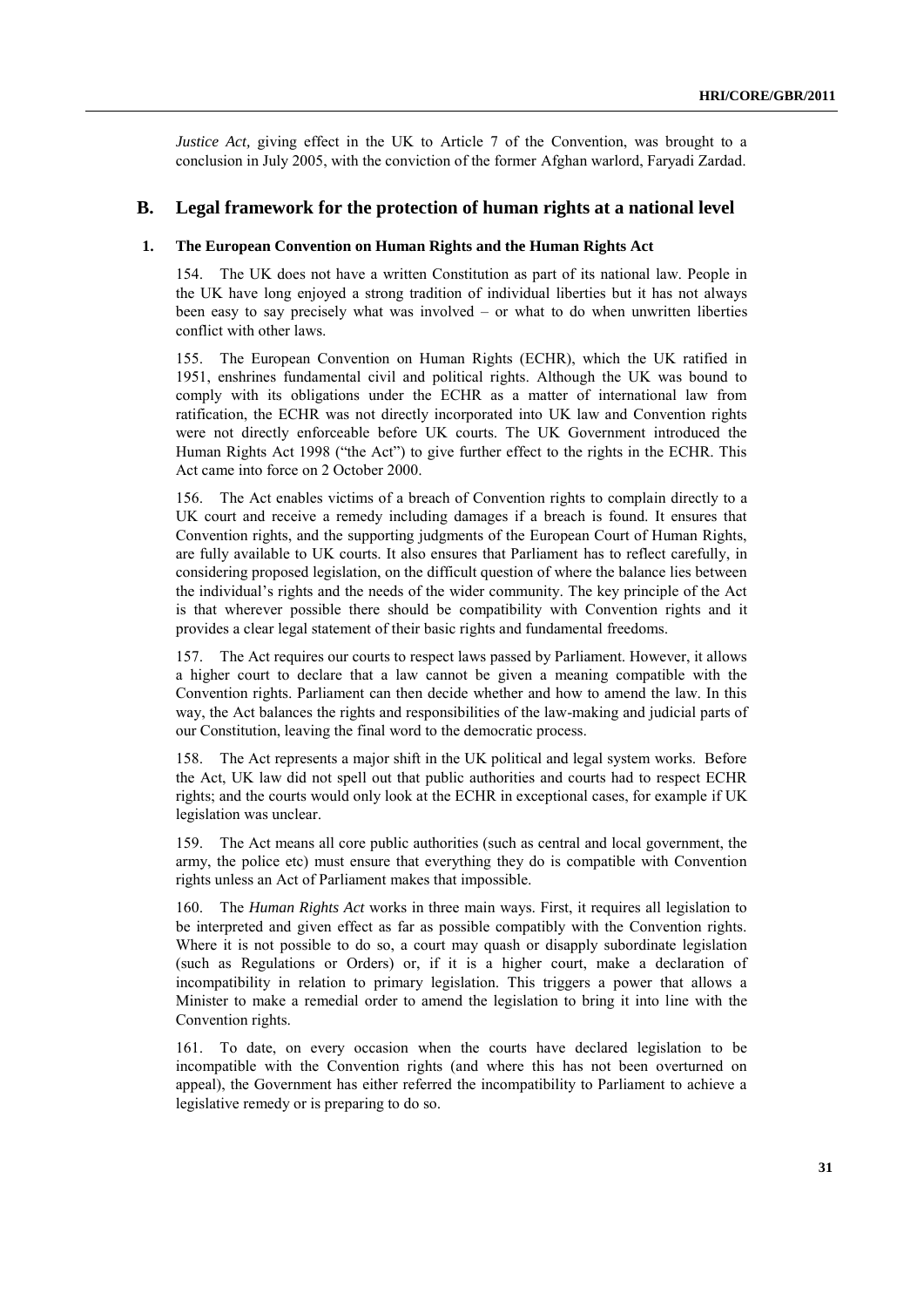162. Second, it makes it unlawful for a public authority to act incompatibly with the Convention rights and allows for a case to be brought in a UK court or tribunal against the authority if it does so. However, a public authority will not have acted unlawfully under the Act if as the result of a provision of primary legislation (such as another Act of Parliament) it could not have acted differently.

The Courts will look, with "anxious scrutiny", to see if the interference with the right in question was really necessary to achieve one or more of the stated aims recognised by the Convention. If the answer is no, the Courts will find that the public authority has acted unlawfully. The Courts will not, however, simply replace the decision maker's view with their own, and so their role is still one of "review" rather than a full redetermination of the original decision. It is just that the nature of the review is now more intensive.

164. Third, UK courts and tribunals must take account of Convention rights in all cases that come before them. This means, for example, that they must develop the common law compatibly with the Convention rights. They must take account of Strasbourg caselaw. For example, the *Human Rights Act* has been relied on to determine cases involving the competing interests of privacy and freedom of expression.

165. The *Human Rights Act* also imposes a duty on Government Ministers when introducing new legislation. Under the Act, the Minister in charge of any proposed primary legislation has to give a statement to Parliament about the compatibility of the Bill's provisions with the Convention rights. This ensures that the Government considers the impact of the legislation on human rights before the Bill is debated in Parliament, and assists Parliament in its task of scrutiny.

166. In the explanatory notes accompanying the Bill, the Government also draws attention to the main human rights issues arising from the Bill. In the course of going through Parliament, most Bills are considered by the Joint Parliamentary Committee on Human Rights, which may make proposals on how a Bill can be made more consistent with the Convention or with other human rights instruments.

167. Since 2000, only once has a Bill been presented to Parliament with a statement that it could not be certified as being compatible with the Convention rights. This was the Bill that became the *Communications Act 2003*, which dealt with restrictions on funding for political advertising. This approach was supported at the time by the Joint Parliamentary Committee on Human Rights and was endorsed by Parliament, which passed the legislation. The legislation has subsequently been tested in the High Court and the House of Lords and has been upheld. The specific case will be considered by the European Court of Human Rights.

168. Section 1(2) of the Act provides that Convention rights take effect in domestic law subject to any designated derogation or reservation. Under Article 15 of the Convention, the UK has the right to derogate from its obligations in exceptional and prescribed circumstances. Section 14 of the Human Rights Act preserves this right of derogation in domestic law to ensure consistency with the UK's derogations under international law. Similarly, under Article 57 of the Convention, the UK has the right in prescribed circumstances to enter a reservation in relation to its Convention obligations. Section 15 of the Act ensures that these reservations apply to domestic law to ensure consistency with the UK's reservations under international law. At present, the UK has entered one reservation to the Convention, this being Article 2 of the First Protocol. Section 15 expressly maintains this reservation and invests the Secretary of State with power to designate further reservations from the Convention which the UK may enter in the future.

169. The Human Rights Act applies to the Devolved Administrations and legislatures as public authorities, but they are also subject to additional legal requirements to comply with the ECHR. *The Scotland Act 1998,* which created the Scottish Parliament and the Scottish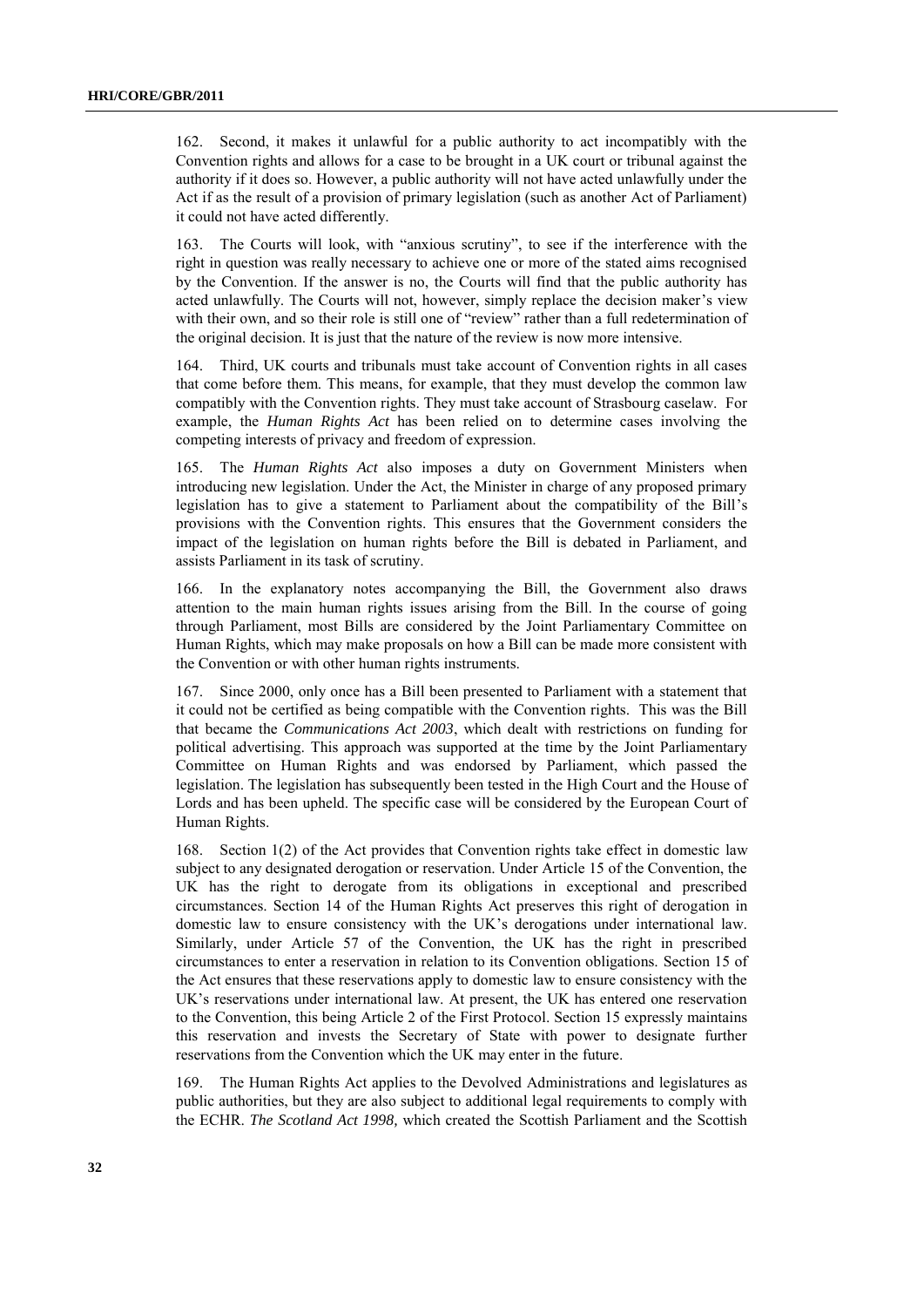Executive, requires the Scottish Ministers to act in compliance with the ECHR rights and provides that any acts by them that contravene the ECHR are ultra vires. It also provides that any legislation passed by the Scottish Parliament that is incompatible with the ECHR would be outwith the Parliament's legislative competence and thus invalid. This allows domestic courts to strike down any Scottish legislation that is not in compliance with ECHR. The *Northern Ireland Act,* which created the Northern Ireland Assembly, similarly requires Northern Irish Ministers to act in compliance with the ECHR rights and deems law contravening the rights contained in the ECHR to be ultra vires.  $61$  A similar provision applies to the Welsh Assembly under the Government of Wales Act 1998.

170. The 1998 Belfast Agreement tasked the Northern Ireland Human Rights Commission with advising the Secretary of State for Northern Ireland on "the scope for defining, in Westminster legislation, rights supplementary to those in the European Convention on Human Rights, to reflect the particular circumstances of Northern Ireland". Following the October 2006 St Andrews Agreement, a Bill of Rights Forum was established to assist this process. On 31 March 2008 the Forum presented recommendations to the Northern Ireland Human Rights Commission who, having considered the Forum's report, presented its advice to Government on 10 December 2008. On 30 November 2009, the then Government launched a consultation on "A Bill of Rights for Northern Ireland: Next Steps" which ended on 31 March 2010. This revealed deep divisions and a lack of agreement on the way forward. The current Government will engage with the Northern Ireland Executive, political parties in Northern Ireland and others on how best to reach the necessary consensus to resolve this issue finally.

171. Following the General Election of May 2010, the Government made the following commitment: we will establish a Commission to investigate the creation of a British Bill of Rights that incorporates and builds on all our obligations under the European Convention on Human Rights, ensures that these rights continue to be enshrined in British law, and protects and extends British liberties. We will seek to promote a better understanding of the true scope of these obligations and liberties.

172. The United Kingdom Ministry of Justice has policy responsibility for the proposed Commission. Decisions on precise timing, scope and membership of the Commission will be made in due course.

#### **2. Rights of Children and Young Persons (Wales) Measure 2011**

173. The Rights of Children and Young Persons Measure received Royal Assent in March 2011. The Measure imposes a duty upon the Welsh Ministers and the First Minister to have due regard to the rights and obligations in the United Nations Convention on the Rights of the Child (UNCRC) and its Optional Protocols, when making policy decisions of a strategic nature.

174. The Measure will require the Welsh Ministers to prepare a children's scheme and to produce reports about compliance with the duty to have due regard to the UNCRC and its Optional Protocols, along with promoting understanding of the UNCRC and amending legislation to give better effect to the UNCRC and its Optional Protocols.

175. The Measure aims to embed the principles of the United Nations Convention on the Rights of the Child into law on behalf of Welsh children.

 $61$  s.  $6(2)$ (c) Northern Ireland Act 1998.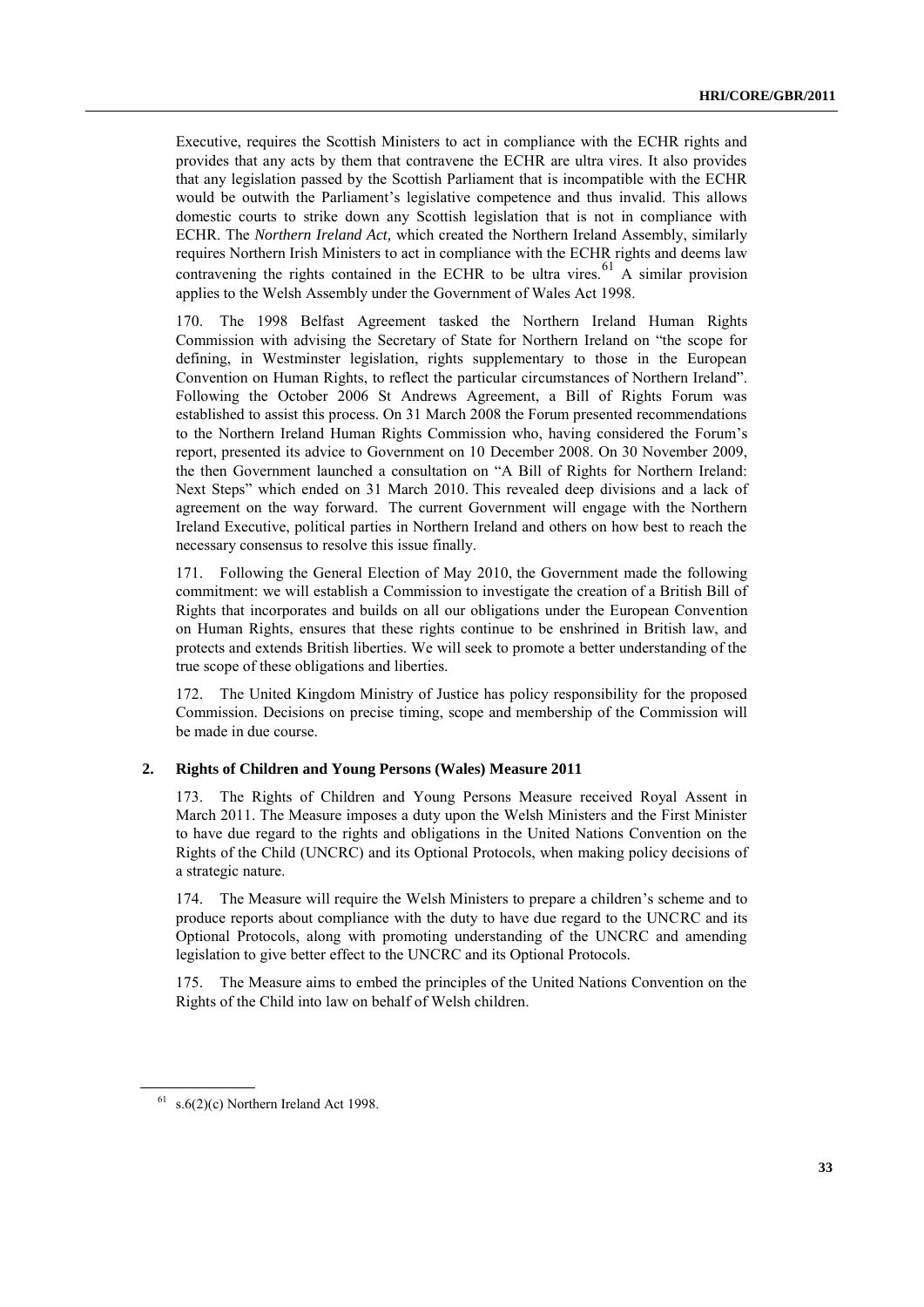## **3. The Freedom Bill**

176. The Government has also made a commitment to introduce a Freedom Bill. This Bill is expected to include provisions to introduce safeguards against the mis-use of counterterrorism legislation, to further regulate Closed-circuit television, and adopt new protections for a national DNA database. The Bill is expected to be introduced into Parliament by 2011.

## **4. Legal assistance, compensation and rehabilitation**

## **(a) Legal aid**

177. In all three jurisdictions of the UK there is a comprehensive system whereby a person in need of legal advice or representation in court may receive financial assistance out of public funds. These schemes are referred to as "Legal Aid" and are fundamental to the realisation of each individual's legal rights. Legal aid is aimed at those on low and modest incomes and may be granted in full, or subject to financial contribution by the individual. If legal aid is granted, the case is conducted in the normal way, except that no money passes between the individual and their solicitor: all payments are made through the legal aid fund. Ministerial responsibility for legal aid in England and Wales rests with the Lord Chancellor and with Scottish Ministers in Scotland.

178. In England and Wales, the Legal Services Commission administers legal aid, which falls under the two distinct heads of the Community Legal Service (for civil cases) and the Criminal Defence Service.

179. Under the Community Legal Service, a network of contracted organisations provide civil legal services. The rules relating to the provision of civil legal aid are principally set out in the Access to Justice Act 1999 and the Funding Code created under that Act. An individual will only be granted financial assistance if their case is within the scope of the scheme and passes the means and merits tests. In addition to face-to-face legal assistance the Legal Services Commission runs a helpline that provides free, confidential and independent legal advice.

180. The Criminal Defence Service provides criminal legal aid to assist individuals who are under investigation or facing criminal charges. Eligibility for criminal legal aid will be determined firstly by the court in which the case is being heard. In the Magistrates' Court, a defendant will only qualify if they pass a financial means test and satisfy the "interests of justice" test. In the Crown Court, defendants awaiting trial automatically satisfy the "interests of justice" test. While all defendants qualify for legal aid, they are subject to a means test and may be required to contribute towards the costs of their case from income and /or capital. Defendants who have made contributions and are then subsequently acquitted will have those contributions refunded with interest.

181. Legal aid is currently the subject of a range of reforms, being debated in Parliament under the auspices of the Legal Aid, Sentencing and Punishment of Offenders Bill. The Bill will abolish the Legal Services Commission, with a new agency being created outside of the Bill to administer legal aid in future. The Bill will also serve to narrow the range of cases that legal aid will be available for, prioritising those areas where people's life or liberty is at stake, where they are at risk of serious physical harm, or immediate loss of home, or where their children may be taken into care.

182. In Scotland legal aid is managed by the Legal Aid Board. The Board provides legal advice and assistance and deciding who should receive financial assistance. As in England and Wales, the scheme is divided under two heads; Civil Legal Assistance and Criminal Legal Assistance. To be eligible for civil legal aid an individual must qualify financially, have a legal basis for their case, and must not have financial assistance available elsewhere.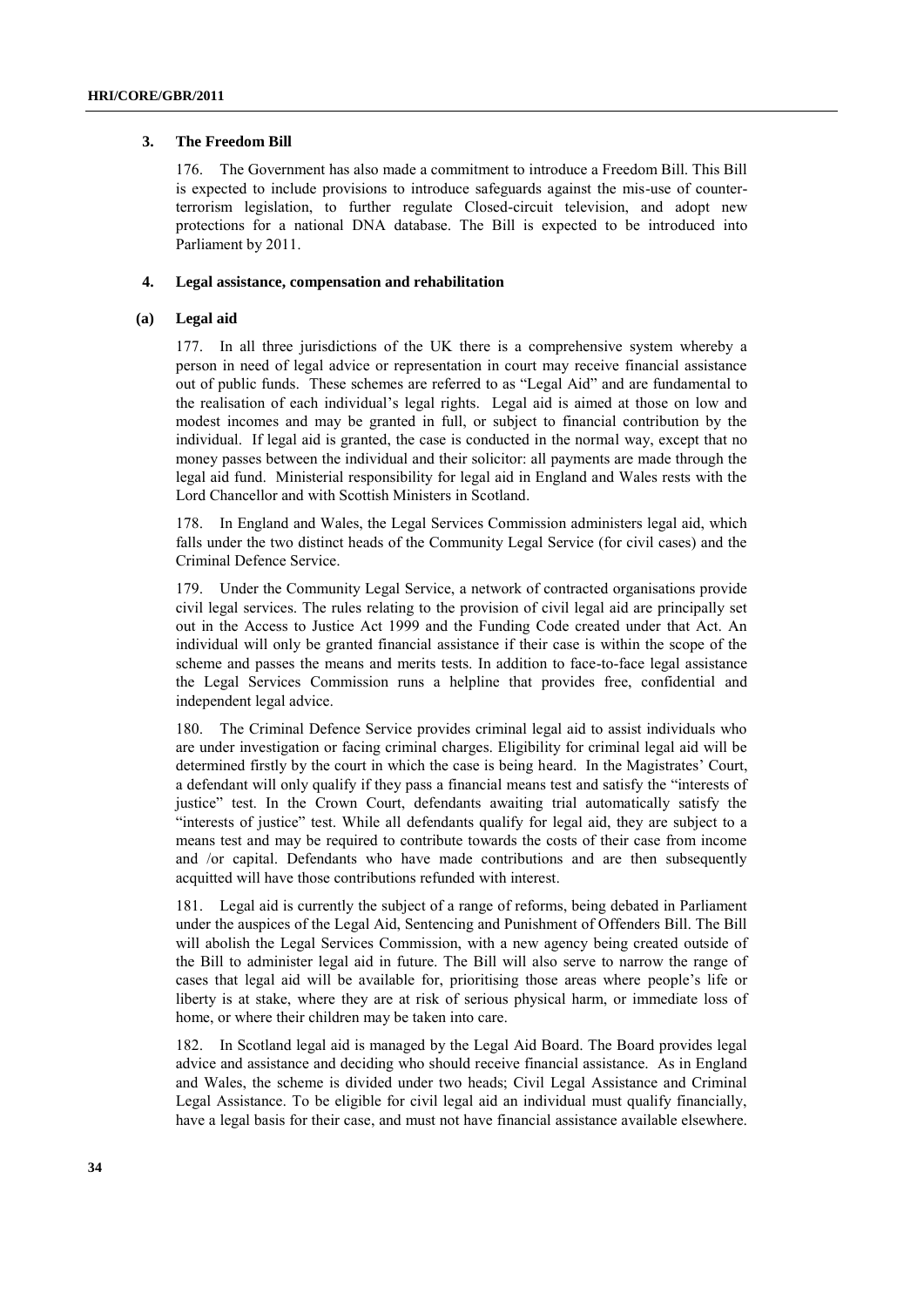To be eligible for criminal legal aid an individual must demonstrate that their income and capital are within the current financial limits set by Parliament.

183. In Northern Ireland, the provision of legal aid is the responsibility of the Northern Ireland Legal Services Commission. Eligibility for legal aid in civil or criminal matters is determined by a means and merits test.

184. If a person feels that their rights under the European Convention on Human Rights have been violated and intend to bring their case before the European Court of Human Rights there are number of schemes available to provide them with legal advice and assistance. Under the legal help scheme, a person may be assisted by an experienced solicitor or legal advisor in the preliminary stages of their application. If the European Court of Human Rights in Strasbourg declares an application admissible, an applicant may get financial assistance directly from Strasbourg. Eligibility is determined on the basis of whether or not an applicant would be eligible for domestic legal aid.

185. In a number of urban areas, law centres provide legal advice and representation which may be free depending on means. Law centres, which are financed from various sources, often including local government authorities, usually employ full-time salaried lawyers; but many also have community workers. Much of their time is devoted to housing, employment, social security and immigration problems. Free advice is also available in Citizens Advice Bureaux, consumer and housing advice centres and in specialist advice centres run by various voluntary organisations. The Refugee Legal Centre and the Immigration Advisory Service, both of which receive government funding, provide free advice and assistance to asylum seekers, and the Immigration Advisory Service also provides free advice and assistance to persons with immigration rights of appeal.

#### **(b) Victims of crime**

186. The courts may order an offender, on conviction, to pay compensation to the victim for personal injury, loss or damage resulting from an offence. In England and Wales the courts are obliged to consider compensation in every appropriate case and to give reasons where no compensation is awarded. Compensation for a victim must come ahead of a fine if the court is considering both, and the recovery of amounts awarded in compensation must be put ahead of recovery of fines.

187. Where the Crown Prosecution Service declines to prosecute, victims may prosecute privately in England and Wales, but in practice seldom do so. Victims may also sue for damages in the civil courts. Court procedure has been simplified so that persons without legal knowledge can bring small claims for loss or damage.

188. Victims of any nationality who suffer injury as a result of violent crime in England, Wales or Scotland may apply for compensation from public funds under the Criminal Injuries Compensation Scheme. Compensation is based on a tariff of awards, and payments range from £1,000 to £500,000 for the most seriously injured victim.

189. Separate arrangements exist in Northern Ireland, where compensation can in certain circumstances be paid from public funds for criminal injuries, and for malicious damage to property, including the resulting loss of profits.

190. There are three organisations in the UK that provide generic support to victims of crime: Victim Support - which covers England and Wales - Victim Support Scotland and Victim Support Northern Ireland. These receive funding from the Government.

191. In June 1996 the Government published a new Victim's Charter which was subsequently made a statutory requirement through the Victims Code of Practice in April 2006. Victims now have the legal right to a high quality of service from the criminal justice agencies. The code also tells victims how to complain if they do not receive a high quality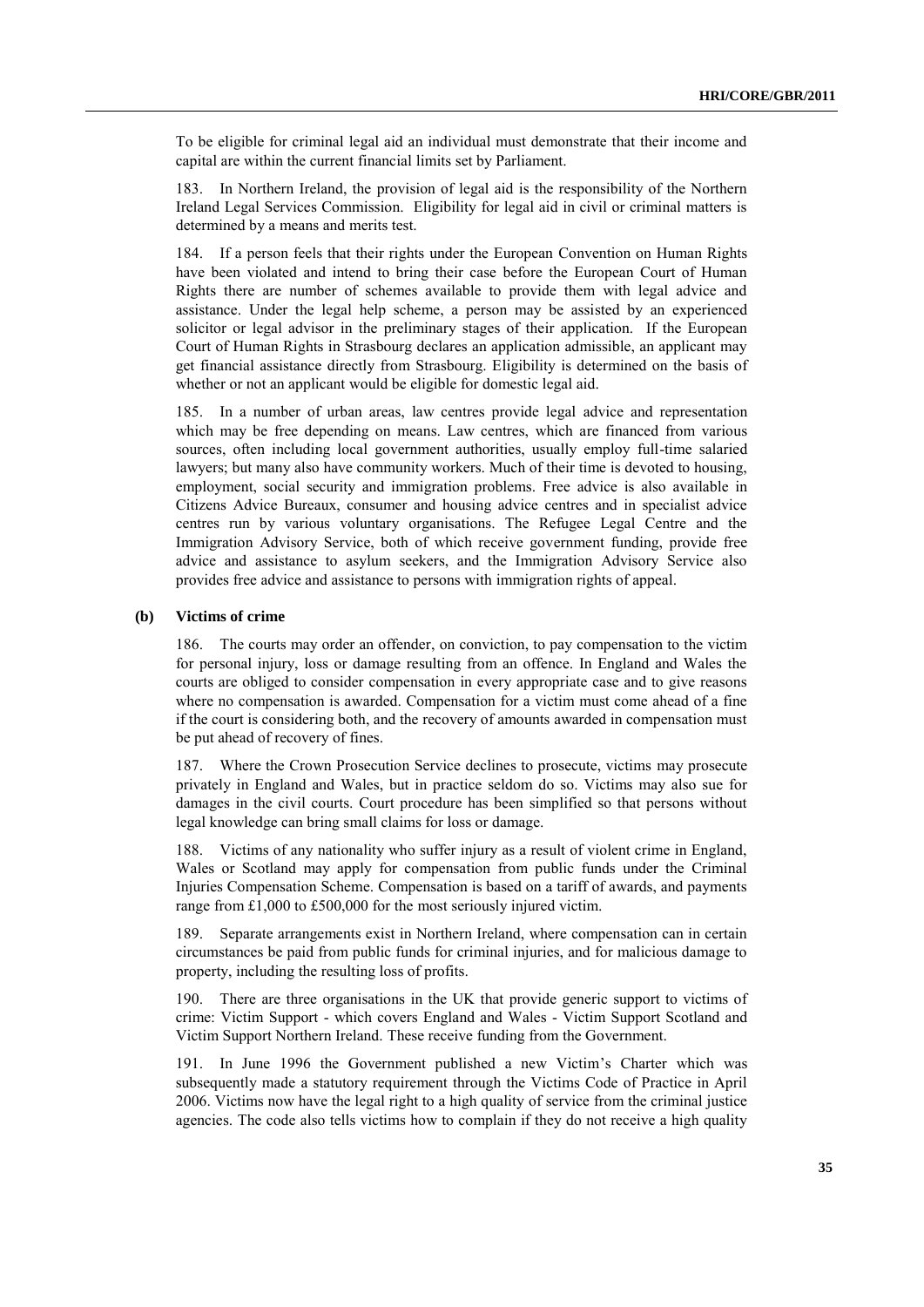of service. The introduction of the Witness Charter gave witnesses a similar, but nonstatutory, set of standards of service. A separate Code of Practice for victims of crime has been published in Northern Ireland, which sets out the standards of service which victims should receive during their contact with the NI criminal justice system and how to make a complaint. All victims of reported crime are given a "Victims of crime" leaflet which gives practical advice about what to do in the aftermath of a crime. It explains simply the police and court processes, how to apply for compensation and what further help is available.

## **(c) Compensation for wrongful conviction**

192. Cases of alleged wrongful conviction are investigated and considered by the Criminal Cases Review Commission (CCRC).<sup>62</sup>

193. Under *section 133 of Criminal Justice Act 1988*, a person convicted of a criminal offence which has been quashed by the appeal court following an out of time appeal or following a reference by the CCRC, can apply to the Secretary of State for payment of compensation. If the person concerned has died, his or her personal representative may submit an application.

194. In determining whether compensation should be paid under the 1988 Act, the Secretary of State will consider whether the decision of the appeal court to quash the conviction or the grant of a pardon, was due to new or newly discovered facts showing beyond reasonable doubt that there was a miscarriage of justice. In reaching a decision on whether compensation is payable the Secretary of State will also take into account whether the previous non-disclosure of the new fact was wholly or partly attributable to the person applying for compensation.

195. If the Secretary of State considers that payment of compensation is justified under the *Criminal Justice Act 1988*, the amount is determined under that legislation by an independent assessor.

## **5. National Machinery for the implementation of human rights**

#### **(a) Joint Committee on Human Rights**

196. As an aid to oversight of progress on the promotion and protection of human rights in the United Kingdom, a specialist Parliamentary Committee – the Joint Committee on Human Rights – undertakes inquiries on human rights issues and reports its findings and recommendations to Parliament.

197. The Committee consists of twelve members appointed from all parties and from both Houses of Parliament. The Committee scrutinises all Government Bills and selects those with significant human rights implications for further examination. Although it cannot take up individual cases, the Committee looks at Government action to deal with judgments of the UK courts and the European Court of Human Rights where breaches of human rights have been found. As part of this work, the Committee looks at how the Government has used remedial orders to amend legislation following a finding by the Courts of an incompatibility with the Convention rights.

#### **(b) Human Rights Commissions**

198. There are three independent national human rights commissions in the United Kingdom: the Commission for Equality and Human Rights (EHRC), the Northern Ireland

 $62$  Established by the Criminal Appeal Act 1995, and became operational in 1997.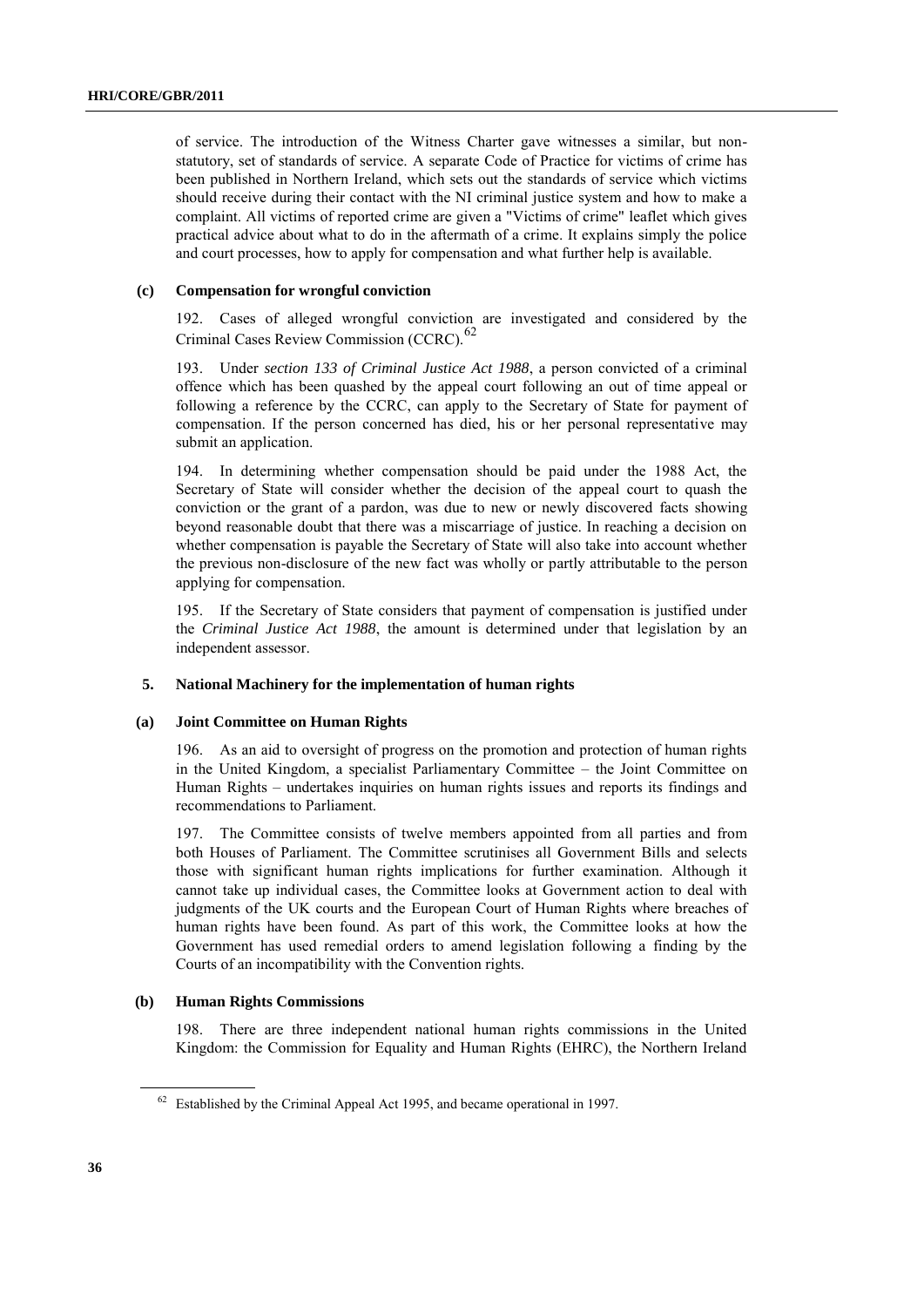Human Rights Commission (NIHRC) and the Scottish Human Rights Commission (SHRC). All are publicly funded, but are independent of Government.

199. The EHRC was established on 1 October 2007. Its remit is to champion equality and human rights for all, working to eliminate discrimination, reduce inequality, protect human rights, and build good relations between communities, ensuring that everyone has a fair chance to participate in society. Its remit extends to England and Wales and Scotland. The EHRC brings together the work of Great Britain's three previous equality commissions (for racial equality, gender equality, and the rights of disabled people) and also takes on responsibility for new strands of discrimination law (age, sexual orientation and religion or belief), as well as human rights. It has powers to enforce equality legislation, and has a mandate to encourage compliance with the HRA.

200. The NIHRC is an independent statutory body set up in 1999. Its role is to promote awareness of the importance of human rights in Northern Ireland, to review existing law and practice, and to advise Government on what steps need to be taken to protect human rights in Northern Ireland. It is able to conduct [investigations,](file:///C:/Users/Rosniansky/AppData/index.php%3fpage=res_details&category_id=25) to assist individuals when they are bringing [court proceedings,](file:///C:/Users/Rosniansky/AppData/index.php%3fpage=res_details&category_id=24) and to bring court proceedings itself.

201. The Scottish Human Rights Commission (SHRC) was created by The Scottish Commission for Human Rights Act 2006, and formed in 2008. The SHRC's main purpose is to promote human rights and to encourage best practice in relation to human rights (its remit does not extend to equality legislation, as that is outside the Scottish Parliament's remit). It is also able to review and recommend changes to Scots law and to the policies and practices of Scottish public authorities. It has legal powers to obtain information and enter places of detention, and is able to intervene in legal proceedings in human rights cases.

#### **(c) The Children's Commissioner**

202. The UK has established an independent Children's Commissioner in each of the UK jurisdictions. The remit of the Children's Commissioner for Wales, the Commissioner for Children and Young People for Northern Ireland, and Scotland's Commissioner for Children and Young People, is to safeguard and promote children's rights.

203. This is different to the current function of the Children's Commissioner for England, whose role is to promote awareness of the views and interests of children in England. However, following an independent review of the Children's Commissioner for England, the Government has accepted, in principle, all its recommendations. As well as giving the Children's Commissioner greater independence, it will also amend the Children's Commissioners remit so that it too focuses on promoting and protecting the rights of children, in line with the UNCRC.

#### **(d) Data Protection and Freedom of Information**

204. The *Freedom of Information Act 2000* (FOIA), which came into force in January 2005, gives anyone the right to access information held by public authorities. The FOIA applies to recorded information held by public authorities in England, Wales and Northern Ireland. Scotland has its own equivalent legislation: the *Freedom of Information (Scotland) Act 2002.*

205. The public sector outside central Government bodies receives at least 87,000 FOI requests per year. In 2009, central Government received over 40,000 FOI and EIR requests. In 2009, 58% of resolvable requests to central Government were met in full. A further 23% were withheld in full. If a requester is not content with a public authority's decision on access to information, they can ask the public authority to conduct an internal review. If they are still not satisfied, they may complain to the independent Information Commissioner, and subsequently to the independent Information Tribunal.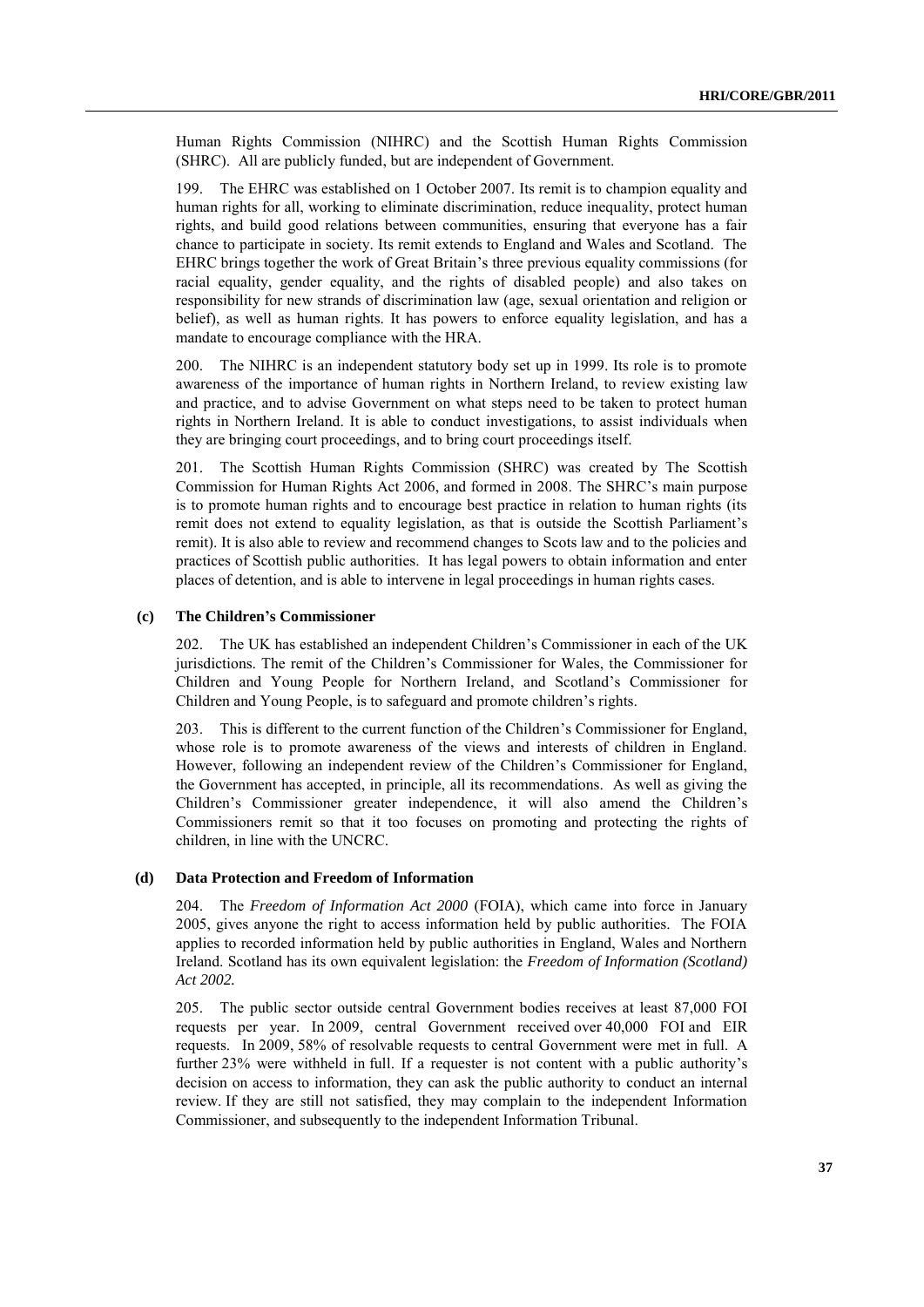206. The Government is committed to ensuring that information sharing is undertaken in a secure and controlled manner, recognising that legal and process controls must be in place to ensure that information is not shared inappropriately or disproportionately.

207. The processing of personal data is regulated by the *Data Protection Act 1998*  (DPA), which came into force in March 2000 (replacing the Data Protection Act 1984). Under the DPA organisations and individuals must comply with data protection principles. These principles include ensuring that data processing is fair and lawful; that data is processed only for specified and lawful purposes; and that data is accurate.

208. The Information Commissioner is an independent supervisory authority responsible for the enforcement of legislation relating to freedom of information and data protection. The Information Commissioner's Office also promotes good practice on access to official information and the protection of personal information by ruling on eligible complaints, providing information and guidance to individuals and organisations, and taking appropriate action when the law is broken.

#### **(e) Complaints against the Executive**

209. Members of the public who believe that they have been treated unjustly as a result of maladministration can have their complaints investigated by the office of the Parliamentary Commissioner for Administration (PCA) - often referred to as the "Ombudsman" – established by the *Parliamentary Commissioner Act 1967*.

210. The PCA can investigate actions taken "in the exercise of administrative functions" by or on behalf of the departments of central Government. A complaint must be taken initially to a Member of Parliament who will decide whether to refer it to the PCA. The PCA is independent of Government, and reports to a committee of the House of Commons. Its reports are published.

211. A number of other "Ombudsmen" have also been established, for local government, for the National Health Service and the Legal Services Ombudsman.

212. There are separate independent ombudsmen for Scotland, for Wales and for Northern Ireland. Under the *Scottish Public Services Ombudsman Act 2002*, the Scottish Government is legally required to co-operate with investigations by the Ombudsman and to make reports available for scrutiny. The *Public Services Ombudsman (Wales) Act 2005* established the Public Services Ombudsman for Wales to provide an independent and impartial investigation into alleged malpractice in the administration of public services in Wales. The *Parliamentary Commissioner Act (NI) 1969* (superseded by the *Ombudsman (NI) Order 1996*) provides for an Ombudsman to oversee the work of Northern Ireland government departments. The *Commissioner for Complaints Act (NI) 1969* (superseded by the *Commissioner for Complaints (NI) Order 1996*) provides for similar oversight of the wider public sector in Northern Ireland.

## **(f) Police Complaints**

213. In England and Wales, complaints against the police are dealt with by the Independent Police Complaints Commission (IPCC), which came into operation on 1 April 2004, replacing the former Police Complaints Authority.

214. The IPCC has responsibility for ensuring that there are adequate arrangements in place for dealing with complaints or allegations of misconduct by any police officer or member of police staff. It also has authority to carry out independent investigations into complaints in more serious incidents. The IPCC was created to ensure greater confidence in the complaints system, and to promote respect for the human rights of individuals by ensuring that complaints could be independently investigated.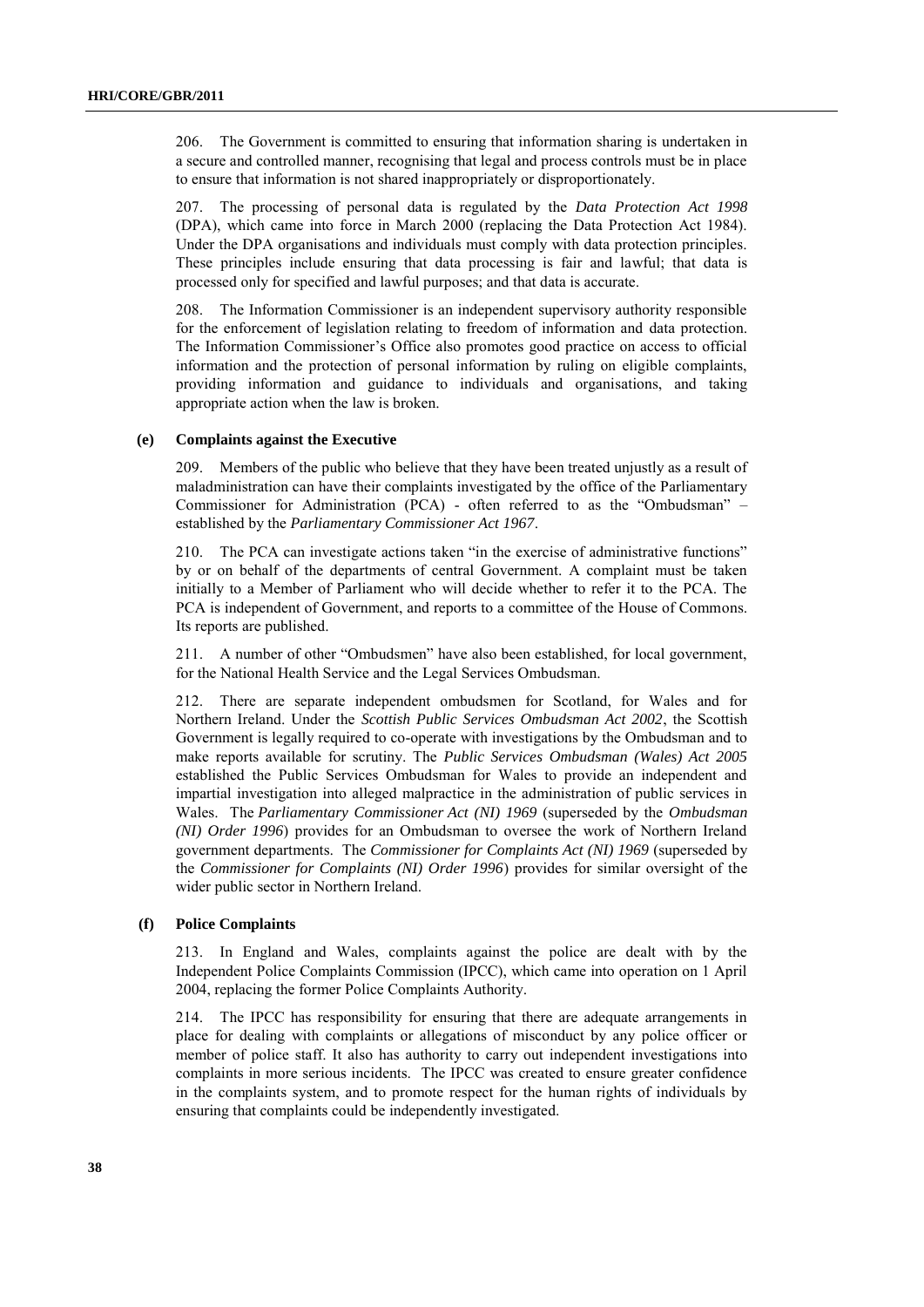215. In 2008-09 the IPCC received 31,259 complaints (an increase of 8% over 2007-08). These comprised 53,534 allegations, of which 18,137 (36%) were investigated (by the police and by the IPCC combined). Of the completed investigations, 1,810 (10%) were substantiated.

216. In Scotland, complaints against the police are dealt with in the first instance by the police force concerned. If a complainant is not satisfied with how that complaint has been dealt with he or she can refer the matter to the Police Complaints Commissioner for Scotland (PCCS), whose post was established by the *Police, Public Order and Criminal Justice (Scotland) Act 2006*. In 2007/08, the Commissioner received 325 enquiries and in 2008/09 375 enquiries were received.

217. The *Police (Northern Ireland) Act 1998* established the Police Ombudsman for Northern Ireland, an independent body charged with investigating complaints about the police. The Ombudsman has independent control of the police complaints system and all complaints about the police must be referred to his office. Where the Ombudsman believes a criminal offence has been committed he passes the outcome of his investigations, with recommendations, to the Director of Public Prosecutions for his consideration. Where it is believed a disciplinary offence has been committed the matter is referred with recommendations to the Chief Constable or Policing Board, depending on the seniority of the officer. In the 9 years since the office was established, almost 30,242 complaints have been dealt with (as at 31 March 2010).

## **C. Framework within which human rights are promoted at a national level**

#### **1. The role of national parliament and human rights institutions**

218. Nationally, the Human Rights Commissions have a key role to play in the promotion and protection of human rights throughout the UK; this being one of their central responsibilities. Equally, the Joint Committee on Human Rights (JCHR) also acts as a key contributor. By scrutinising the work of Government and consequently, holding the executive to account they provide a competent system of checks and balances. Furthermore, the JCHR also ensures that there is positive progression in promotion of human rights generally.

## **2. Judicial, legal and official training and education in human rights**

219. The passage of the *Human Rights Act 1998* required a major training programme for all those working in the legal system. Although the Act was approved by Parliament in 1998, it was not brought into force until October 2000, in order to allow time for legal professionals to be re-trained.

220. Between January and October 2000, the Judicial Studies Board co-ordinated training in the *Human Rights Act* for all judges. Training was by seminars, consisting of introductory lectures, case studies and plenary sessions. Speakers included Sir Nicholas Bratza, the UK judge on the European Court of Human Rights, and Judge Luzius Wildhaber, previously President of the European Court of Human Rights.

221. From September 1999 onwards, training along similar lines was provided for magistrates' legal advisers – justices' clerks and court clerks – with a refresher day in the early autumn of 2000, immediately ahead of the implementation of the Act. Training for magistrates was then organised and delivered by the legal advisers.

222. The Bar Council of Great Britain provided formal training in human rights for some 6,000 barristers. The Crown Prosecution Service provided three days training for all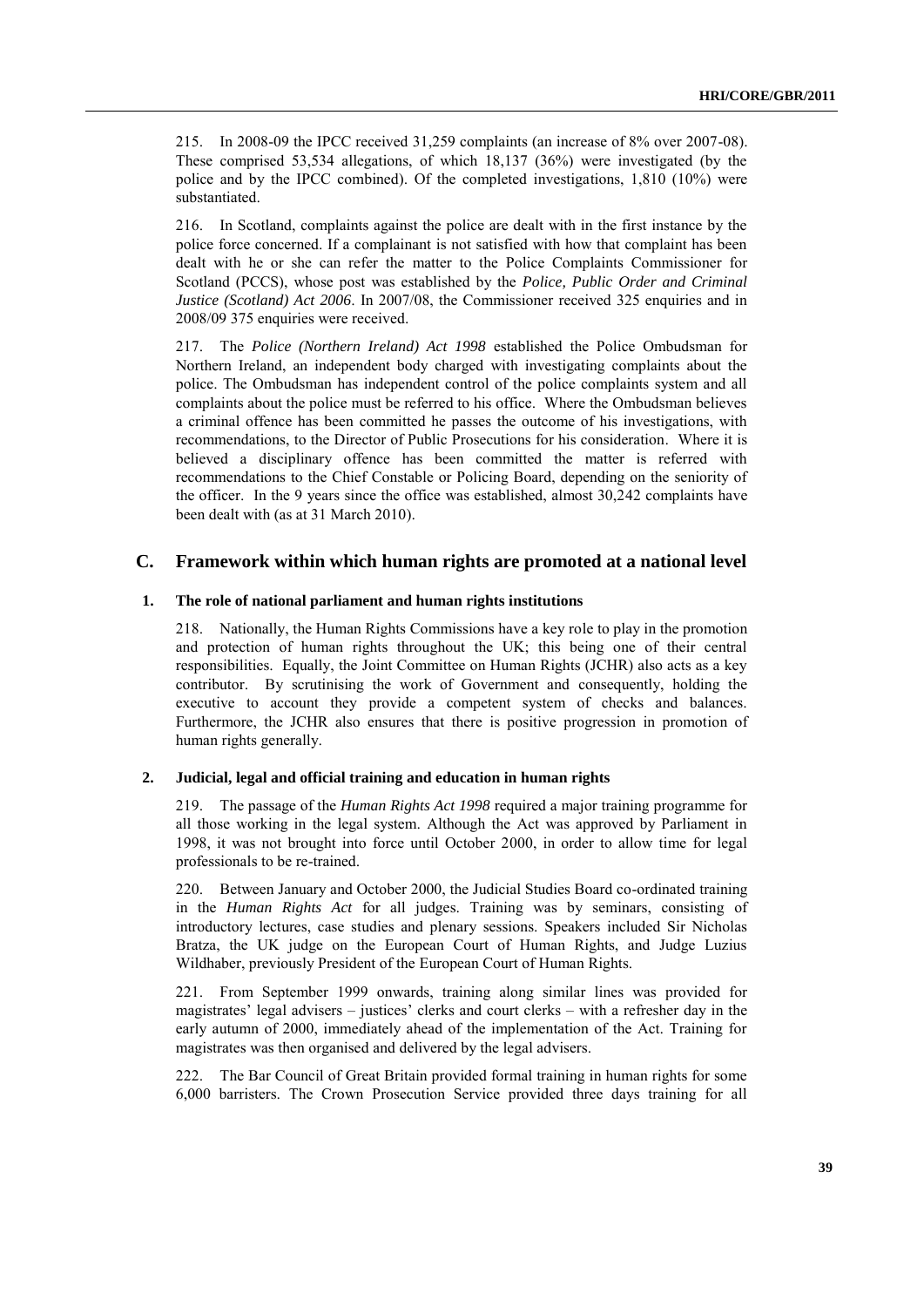prosecutors, and issued a manual of guidance to its staff listing all relevant European cases, with legal updates on new case law every fortnight.

223. Education on human rights was integrated into the curriculum for the Qualifying Law Degree in all UK universities, and also pervades the vocational courses for barristers and solicitors.

224. Nevertheless, in its 2006 *Review of the Implementation of the Human Rights Act,* the Government recognised that there was widespread misunderstanding of the Act amongst officials working in the public sector, and the review recommended an urgent programme of training and awareness raising to ensure a correct understanding of and application of the Human Rights Act. As a result, the Ministry of Justice has distributed over 118,000 copies of a handbook, *Human Rights: Human Lives*, to other Government departments, their sponsored bodies, and other organisations in the wider public sector. The handbooks are intended to improve the understanding of and the operation of domestic human rights policy particularly, but not exclusively, among public authorities. For the general public and non-experts, there are two main publications available: *Human Rights Act – an Introduction* and a third edition of the well received, *A Guide to the Human Rights Act 1998*. Each of these publications is available on-line, as well as in hard-copy format which will be supplied on request.

225. Nominated senior officials within Government Departments have provided leadership to mainstreaming human rights within their Departments and sponsored bodies through a Senior Human Rights Champions network. This network continues to meet every three months and provides an opportunity for departments to share expertise, information and good practice. Through sharing good practices the Ministry of Justice is providing leadership to other Government Departments in taking forward their training and other initiatives to ensure that the human rights framework is being used both within their department and by their sponsored bodies.

226. In March 2007 the Department of Health (DoH) launched *Human Rights in Healthcare - A Framework for Local Action* project. The project aimed to deliver a suite of human rights products that can be used by trusts across the National Health Service (NHS); a series of human rights learning events; and a robust business case for developing human rights-based approaches, and identifying key success factors In January 2009 DoH rights-based approaches, and identifying key success factors published the first NHS Constitution for England, $63$  which sets out the standards, values and principles that guide the NHS. This includes as a first principle that the NHS provides a comprehensive service, available to all, and that "*it has a duty to each and every individual that it serves and must respect their human rights*.‖ This is underpinned by the ‗Handbook to the NHS Constitution', which explains what human rights legislation means in practice for the NHS.

227. In 2009 a human rights guide was produced for Inspectorate, Regulatory and Ombudsman bodies. The guide highlights that by using a human rights framework in the design, interpretation and application of regulatory and inspection practices, bodies working in the field can benefit from improved coherence and assist in providing for protection of human rights at all levels within their organisation. These organisations have an important role to play in promoting human rights in public services, not only through ensuring that public authorities take account of human rights, but also through providing guidance, disseminating best practice and involving service users in monitoring standards.

228. For training public officials in human rights, the Government launched an e-learning package in March 2008. The electronic training is designed to raise awareness and

<sup>63</sup> http://www.dh.gov.uk/en/Publicationsandstatistics/Publications/PublicationsPolicyAndGuidance/DH\_113613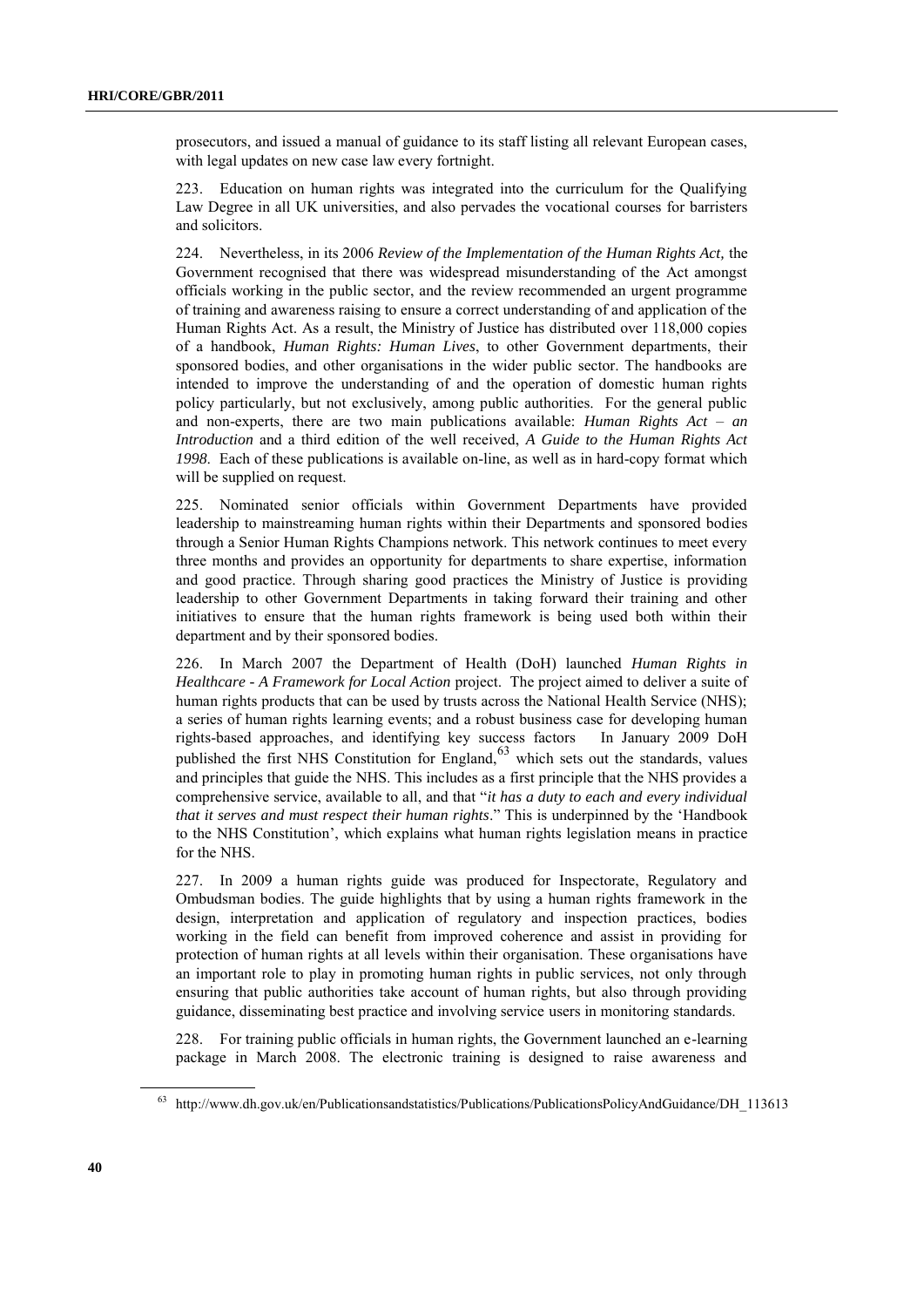understanding of human rights and also promote a ‗human rights culture' throughout the public sector. The package is composed of a number of case studies, on completion of which an individual will have a greater understanding of the application of human rights to their work. The package is available to all public authorities (and the wider public) through the National School of Government's 'Virtual School' and is promoted widely by the MoJ and the National School of Government.

#### **3. Education in human rights among wider society**

229. In July 2008, the Government published a new Key Stage 3 (11 - 14 year olds) resource for teachers in England called *Right Here, Right Now: Teaching Citizenship through Human Rights*. The resource formed part of the Human Rights in Schools project, a partnership between the Ministry of Justice and the British Institute of Human Rights, also involving the Department for Children, Schools and Families, Amnesty International and a number of other governmental and non-governmental organisations. Through its 12 lesson plans, the resource aims to link the concepts of universal human rights with everyday experience, focusing on what human rights mean in practice. Its aim is to bring human rights to life within the classroom, to form the basis of fresh discussion and debate, and to ensure everyone within a school understands their rights and the rights of all those around them. The resource is freely available to download.<sup>64</sup>

230. The Government has taken forward a programme of work to raise awareness of human rights within the UK private sector, and to encourage private sector organisations to adopt a human rights based approach in their activities. The programme has included an initial scoping study to gain an understanding of how UK companies engage with human rights, and the development of an online information portal, including a human rights guide for businesses and mapping of the roles and responsibilities of organisations in the business and human rights arena.

#### **4. Dissemination of human rights instruments nationally**

231. There are various methods through which materials relating to international human rights instruments are disseminated throughout the United Kingdom. Those United Nations Instruments signed by the UK, are published by Her Majesty's Stationery Office, (on behalf of the Government), presented to Parliament and made available in libraries and for purchase. Reports concerning compliance with international obligations under United Nations human rights instruments are both prepared and made available to Parliament, interested bodies and members of the public by the Government. Furthermore, the individual Government Department responsible for oversight of implementation (and compliance with) United Nations human rights instruments also lead on their dissemination. The same principle applies in the case of domestic human rights legislation where the leading Department will also be in charge of disseminating the content of the proposals.

232. As a result of their specific remit in the field of human rights at domestic and international level, both the Ministry of Justice and the Foreign and Commonwealth Office have dedicated human rights pages on their websites:

- Ministry of Justice: Human rights: [http://www.justice.gov.uk/about/human](http://www.justice.gov.uk/about/human-rights.htm)[rights.htm](http://www.justice.gov.uk/about/human-rights.htm)
- Foreign and Commonwealth Office: Government international human rights strategy[: http://www.fco.gov.uk/en/global-issues/human-rights/](http://www.fco.gov.uk/en/global-issues/human-rights/)

<sup>64</sup> http://www.teachernet.gov.uk/teachingandlearning/subjects/citizenship/rhrn/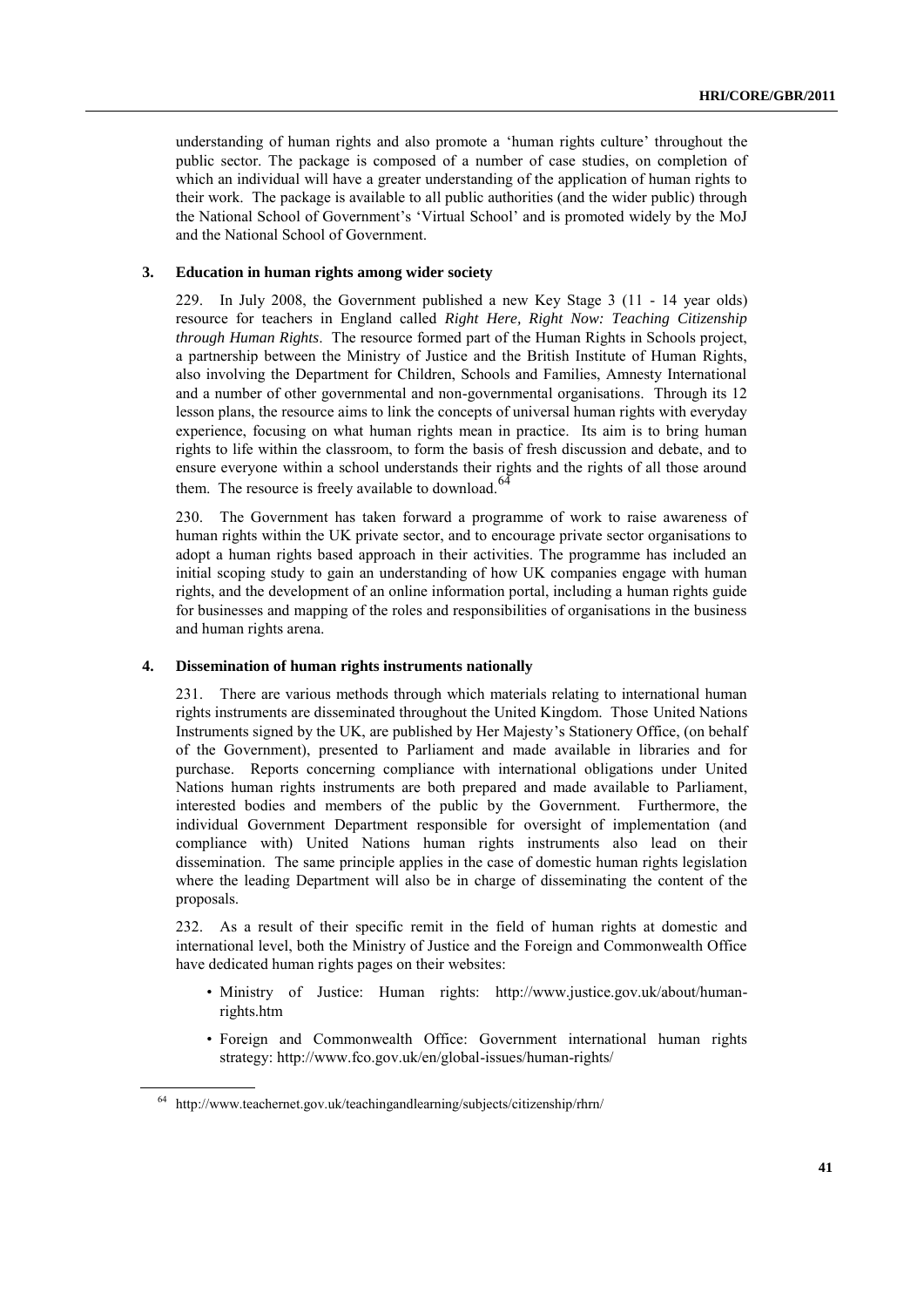## **5. Partnership with International Organisations and Organised Civil Society:**

## **Non-Governmental Organisations**

233. Civil Society Organisations have a key role to play in the protection, promotion and advancement of human rights in the UK. The Government sees benefit in close working relations with them in the formulation of domestic human rights policy and furthermore, consulting these bodies prior to Inter-Governmental meetings. Civil Society Organisations also have a key role to play in the provision of human rights training amongst Government officials and also, in raising public awareness on key human rights issues.

## **6. Pledges**

234. The United Kingdom is deeply committed to the work of the United Nations to increase respect for human rights throughout the world. Accordingly it has pledged to work in partnership with the Human Rights Council to reinforce human rights at the heart of the United Nations; to continue to support United Nations bodies; to work for progress on human rights internationally; and to uphold the highest standards of human rights at home.

## **7. International initiatives**

235. As well as upholding human rights at home, the UK is committed to their promotion and protection internationally. Her Majesty's Government works on human rights around the world through bilateral contacts; membership of international organisations; through development aid and assistance; and in partnership with civil society.

236. Within the United Nations, the UK actively participated in establishing the Human Rights Council as a founding member and is now focused on making the body as effective as possible. In addition, the UK is committed to seeing the United Nations General Assembly's Third Committee deliver results in co-ordination with the work done by other parts of the United Nations human rights framework. An important part of the framework is the valuable work done by the Office of the United Nations High Commissioner for Human Rights (OHCHR). The UK currently gives the OHCHR  $£2.5$  million annually as a voluntary contribution, in addition to our regular budget contribution to the United Nations.

237. The UK co-operates fully with the United Nations human rights mechanisms, and welcomes visits from all Special Procedures. In September 2007, the UK was the main sponsor of an initiative that successfully established a new Special Rapporteur on Contemporary Forms of Slavery.

238. The UK encourages the ratification of United Nations human rights instruments and, through development and other assistance programmes, works to ensure they are successfully implemented. For example, over the past 5 years the UK has lobbied globally to encourage the ratification of the Convention against Torture and its Optional Protocol and has provided practical technical assistance where this was useful. Furthermore, the UK also actively supports the work of Action 2, a United Nations Programme to mainstream, strengthen and streamline United Nations human rights work at country level.

239. In addition to the United Nations, the UK actively engages on a full range of human rights issues with other international and regional organisations, such as the European Union, G8, OSCE, the Commonwealth, the Council of Europe, the World Bank and many others. The UK Government aims to promote the better integration of human rights in the international system as a whole and to ensure that human rights are central to the full range of work done by international bodies.

240. The UK recognises that development and human rights are inter-linked and mutually reinforcing and consequently supports country-led development strategies that integrate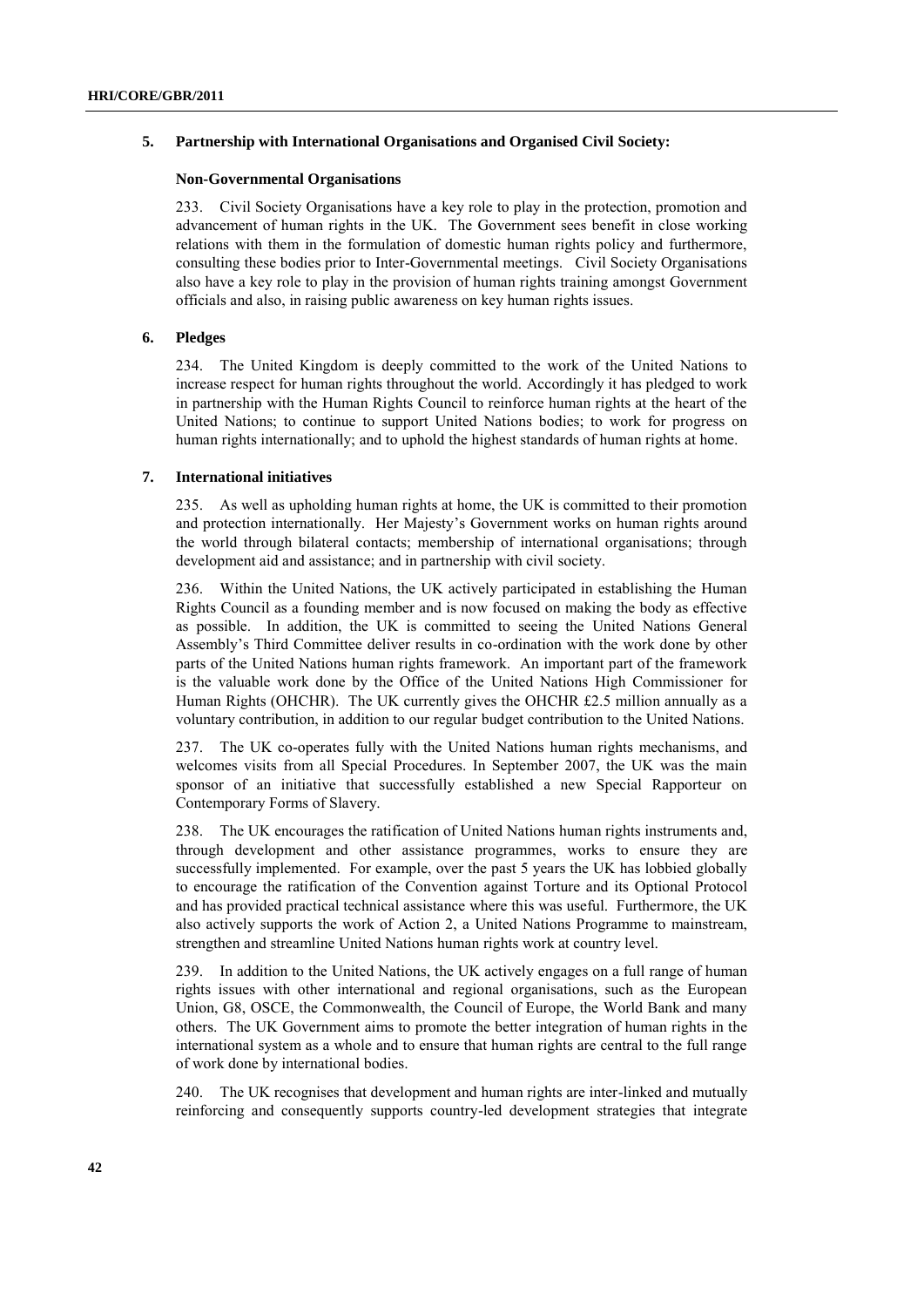human rights. The Department for International Development works to support partner governments in fulfilling their human rights obligations, and strengthening the ability of people to claim their rights.

241. The UK is committed to developing effective partnerships with other governments. This is achieved through shared commitment to three objectives: poverty reduction and reaching the Millennium Development Goals; respecting human rights and other international obligations; and strengthening financial management and accountability.

242. The UK puts these policies into practice through a range of interventions. For example, on the *right to education*, the UK has committed to prioritise aid spending on programmes to ensure that everyone has access to education.

243. In implementing its commitment to human rights globally, the UK acts in a spirit of consultation, openness and accountability. Through its membership of a wide number of international bodies, and through its global network of overseas embassies, the UK works to support the desire of everyone to realise the full range of their individual human rights.

## **D. Reporting process at national level**

244. The following table identifies the leading Government Department for the reporting process under the six main United Nations instruments ratified by the UK and the Universal Periodic Review (UPR).

| <b>United Nations</b><br><i>Instrument</i> | <b>Lead Government</b><br>Department    | Co-ordination with<br>Crown Dependencies | Co-ordination with<br>Overseas Territories |
|--------------------------------------------|-----------------------------------------|------------------------------------------|--------------------------------------------|
| <b>ICERD</b>                               | Communities and<br>Local Government     | Ministry of Justice                      | Foreign and<br>Commonwealth Office         |
| <b>ICCPR</b>                               | Ministry of Justice                     | Ministry of Justice                      | Foreign and<br>Commonwealth Office         |
| <b>ICESCR</b>                              | Ministry of Justice                     | Ministry of Justice                      | Foreign and<br>Commonwealth Office         |
| <b>CEDAW</b>                               | Government<br><b>Equality Office</b>    | Ministry of Justice                      | Foreign and<br>Commonwealth Office         |
| <b>CAT</b>                                 | Ministry of Justice                     | Ministry of Justice                      | Foreign and<br>Commonwealth Office         |
| <b>CRC</b>                                 | Department for<br>Education             | Ministry of Justice                      | Foreign and<br>Commonwealth Office         |
| <b>CRPD</b>                                | Department for<br>Works and<br>Pensions | Ministry of Justice                      | Foreign and<br>Commonwealth Office         |
| <b>UPR</b>                                 | Ministry of Justice                     | Ministry of Justice                      | Foreign and<br>Commonwealth Office         |

245. The United Kingdom reports comprise contributions from across Government. Reports are shared in draft with relevant stakeholders, including non governmental organisations and national human rights bodies, to seek their views, prior to finalising reports and submitting them to the United Nations.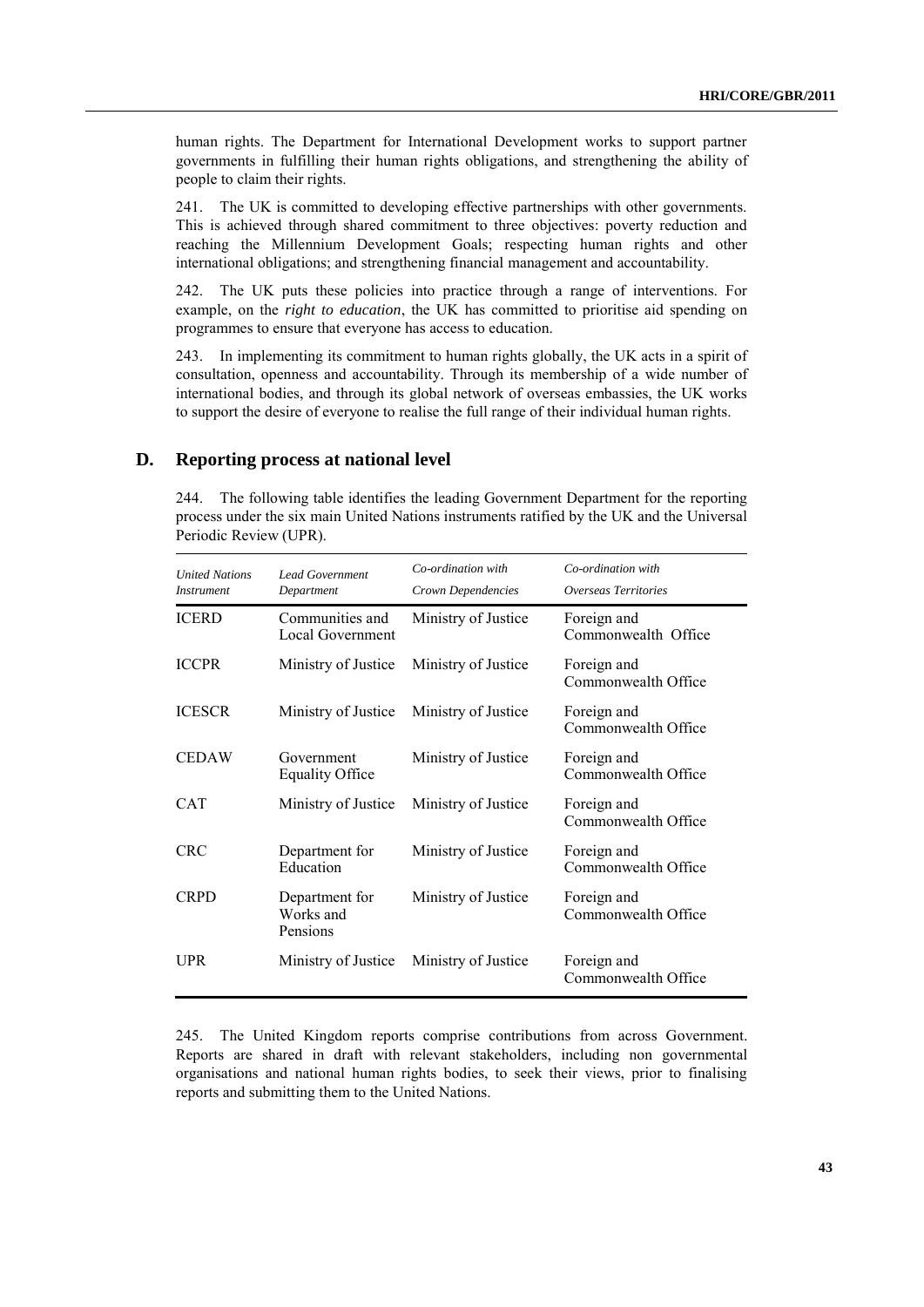## **III. Information on non-discrimination and equality and effective remedies**

## **United Kingdom**

246. The table below summarises the legislation enacted since 1998 to guarantee equality before the law, equal protection under the law and to prohibit discrimination.

247. One of the main conventions, on which the UK's unwritten constitution operates, is the 'rule of law'. This is the belief that all persons and authorities are equal before the law. Not only does this convention reinforce the concept of checks and balances inherent to any democratic society but also, the idea of legal equality. The operation of this rule, without exception or qualification, indicates that the idea of equality is of great constitutional significance within the UK. Its continuing importance in the UK today is well illustrated by s.1 of the Constitutional Reform Act 2005 which states that:

―This Act does not adversely affect—

(a) the existing constitutional principle of the rule of law, or

(b) the Lord Chancellor's existing constitutional role in relation to that principle."

248. In Great Britain, several pieces of legislation to prohibit discrimination have been enacted over the past 40 years. The first was the *Race Relations Act 1965* (now repealed and replaced by the *Race Relations Act 1976*), followed by the *Equal Pay Act 1970*, and the *Sex Discrimination Act 1975*. The *Disability Discrimination Act* (DDA) was introduced in 1995. Further legislation was introduced in 2003 and 2006 to prohibit discrimination on grounds of sexual orientation, religion or belief and age in employment and vocational training, in order to implement the European Framework Directive. Discrimination on grounds of religion or belief and sexual orientation outside the workplace was prohibited in 2007. All these pieces of legislation were subsequently incorporated into the Equality Act 2010, which was enacted in April 2010 and the majority of whose provisions came into force on 1 October 2010. This means that the previous anti-discrimination laws are now repealed except for a number of provisions which remain in force on a transitional basis.

249. The DDA is the only UK-wide piece of anti-discrimination legislation. Other discrimination law described here applies to Great Britain. Northern Ireland legislation prohibiting discrimination broadly accords with Great Britain's legislation.

250. Great Britain's anti-discrimination legislation in the form of the Equality Act 2010 prohibits direct discrimination, indirect discrimination, victimisation and harassment in employment (and employment-related areas), vocational training (including further and higher education), education in schools and in further and higher education institutions, the provision of goods, facilities and services, private members' clubs, the disposal and management of premises, and the exercise of public functions. One of the two main purposes of the Equality Act 2010 was to streamline and simplify the law, bringing it together and making it more consistent. The other main purpose was to strengthen the law in a number of ways, including more protection for disabled people and for people like carers who might be discriminated against because of their association with an older or disabled person.

251. Amongst other things, the Equality Act 2010 consolidates and expands the existing duty on public authorities to think about the implications of their programmes and policies from the perspective of race, gender and disability. The Act requires public authorities to have due regard to the need to eliminate unlawful discrimination, advance equality of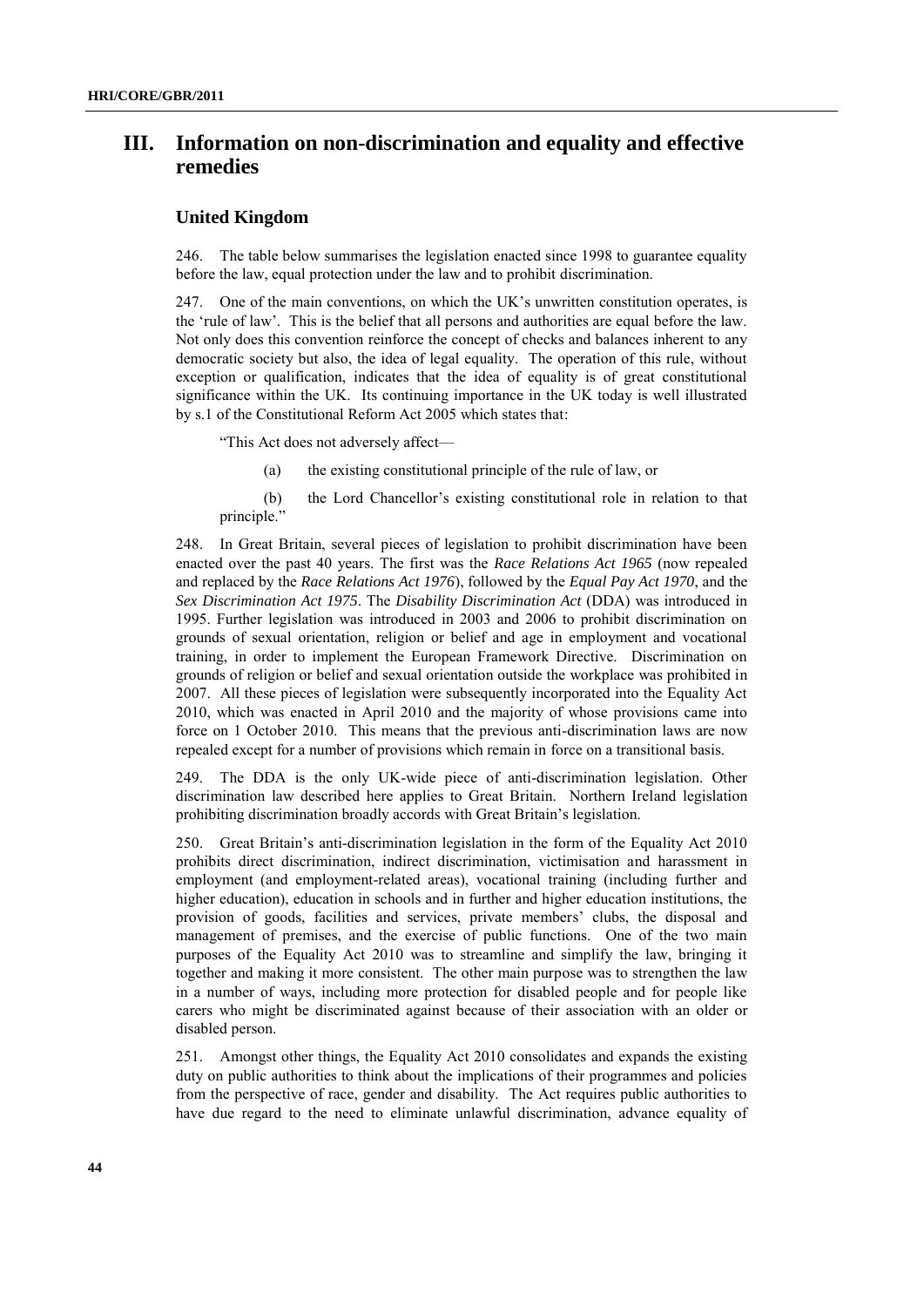opportunity and foster good relations in respect of the "protected characteristics" of age, disability, gender reassignment, pregnancy and maternity, race, religion or belief, sex and sexual orientation. This 'positive duty' model requires public authorities proactively to factor equality considerations into the design and delivery of their policies and services, and in their capacity as employers.

In Northern Ireland, additional protections have been established to promote equality. The Equality Commission for Northern Ireland (ECNI) was created following the 1998 Belfast Agreement. Its functions include the promotion of equality of opportunity; affirmative action; and good relations between people of different racial groups. The Commission also oversees the effectiveness of anti-discrimination and equality legislation; and the statutory equality duty put in place by section 75 of the *Northern Ireland Act 1998*, including investigatory powers to ensure compliance.

253. The *Government of Wales Act* contains provisions designed to promote equality and protect rights. In particular, Welsh Ministers must make arrangements to ensure that the Welsh Assembly Government operates "with due regard to the principle that there should be equality of opportunity for all people".

## **Practical Measures**

254*. The Equality Act 2006* introduced a number of practical measures aimed at strengthening equality in the UK. The Act not only provided for the establishment of the Commission for Equality and Human Rights but also empowers this body to act as an independent advocate for equality and human rights in the UK.

255. The Coalition Government's commitment to equality was set out in the Coalition Programme for Government which commits to tearing down barriers to social mobility and equal opportunities. The Government Equalities Office (GEO) has responsibility for the Government's overall strategy and priorities on equality as they lead on equality policy and legislation. Working across Government, the GEO ensures that equality policy is firmly integrated into the Government's approach and oversees that it is delivered and implemented effectively.

256. Measures tackling inequality in society has been a high priority on the Government's agenda and the focus of Government policy has not only been aimed at those disadvantaged by low income. The Government approach is wider, aimed at tackling the combined linked causes (and consequences) of being socially excluded. The Social Exclusion Task Force (SETF) lead on this area, identifying Government priorities, testing solutions and facilitating policy implementation across Government and consequently, from Government into society. Measures taken include schemes focused on community regeneration; programmes aimed specifically at increasing the health and well-bring of children in deprived areas; increasing funding and the performance management of poor service; and schemes and incentives focused on getting the disadvantaged back into employment.

| Legislative or other measures (with year of<br><i>adoption</i> ) | Main subject area                                                                                                                                                          |
|------------------------------------------------------------------|----------------------------------------------------------------------------------------------------------------------------------------------------------------------------|
| Human Rights Act 1998                                            | Making the ECHR directly enforceable in<br>domestic courts. Individuals retain the right to<br>appeal to the ECtHR providing they have<br>exhausted all domestic remedies. |
| Sex Discrimination (election)<br>candidates) Act 2002            | Fighting discrimination based on gender in the<br>electoral process.                                                                                                       |
| <b>Employment Equality Regulations</b>                           | Fighting discrimination based on sexual                                                                                                                                    |